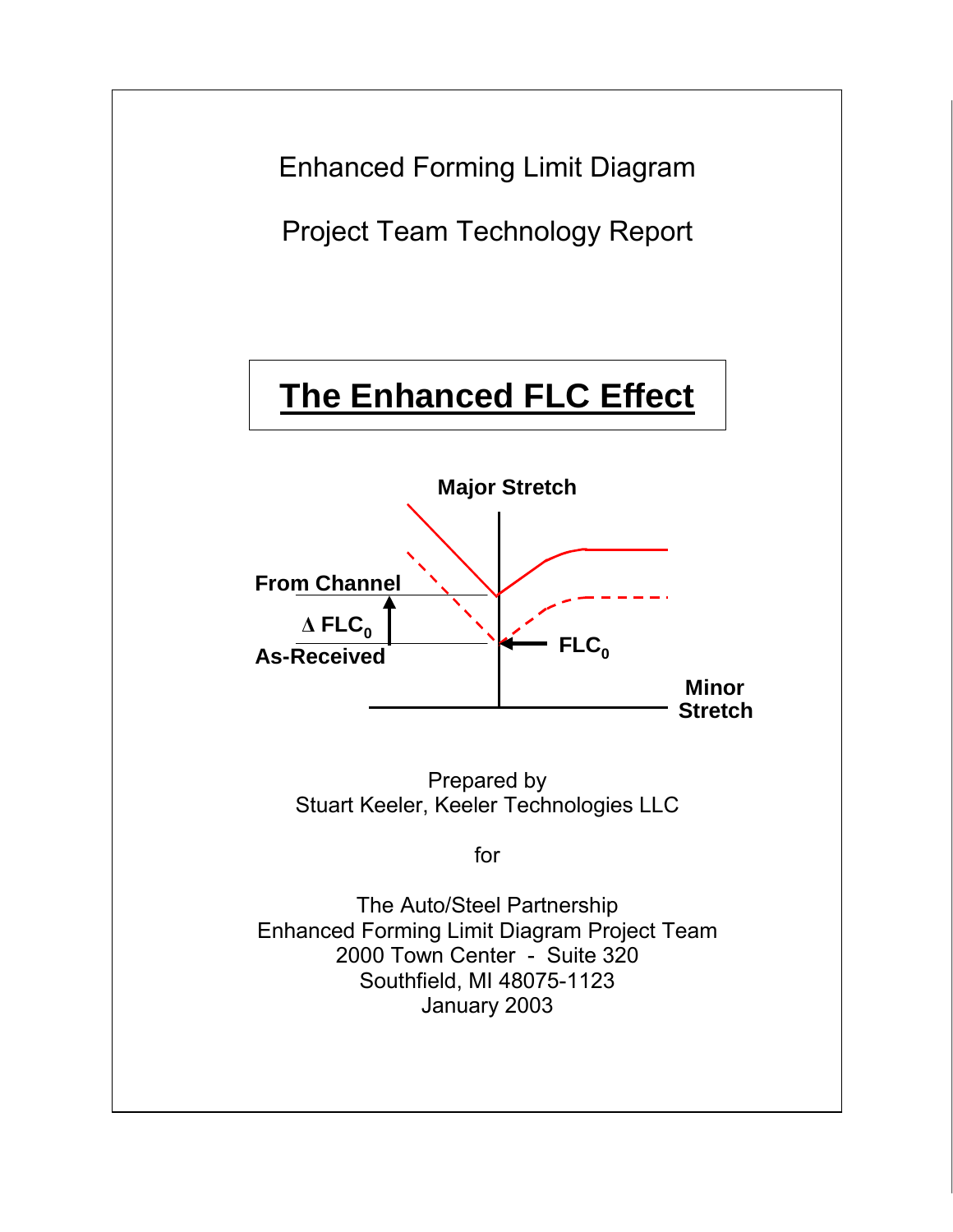### **Auto/Steel Partnership Members**

**Bethlehem Steel Corporation DaimlerChrysler Corporation Dofasco Inc. Ford Motor Company General Motors Corporation Ispat Inland Inc. National Steel Corporation Rouge Steel Company Stelco Inc.**  ` **U. S. Steel Corporation**

**This publication is for general information only. The material contained herein should not be used without first securing competent advice with respect to its suitability for any given application. This publication is not intended as a representation or warranty on the part of Auto/Steel Partnership – or any other person named herein – that the information is suitable for any general or particular use, or free from infringement of any patent or patents. Anyone making use of the information assumes all liability arising from such use.** 

**For more information, please contact the Auto/Steel Partnership, 2000 Town Center Drive, Suite 320, Southfield, MI 48075-1123 or visit our web site: www.a-sp.org**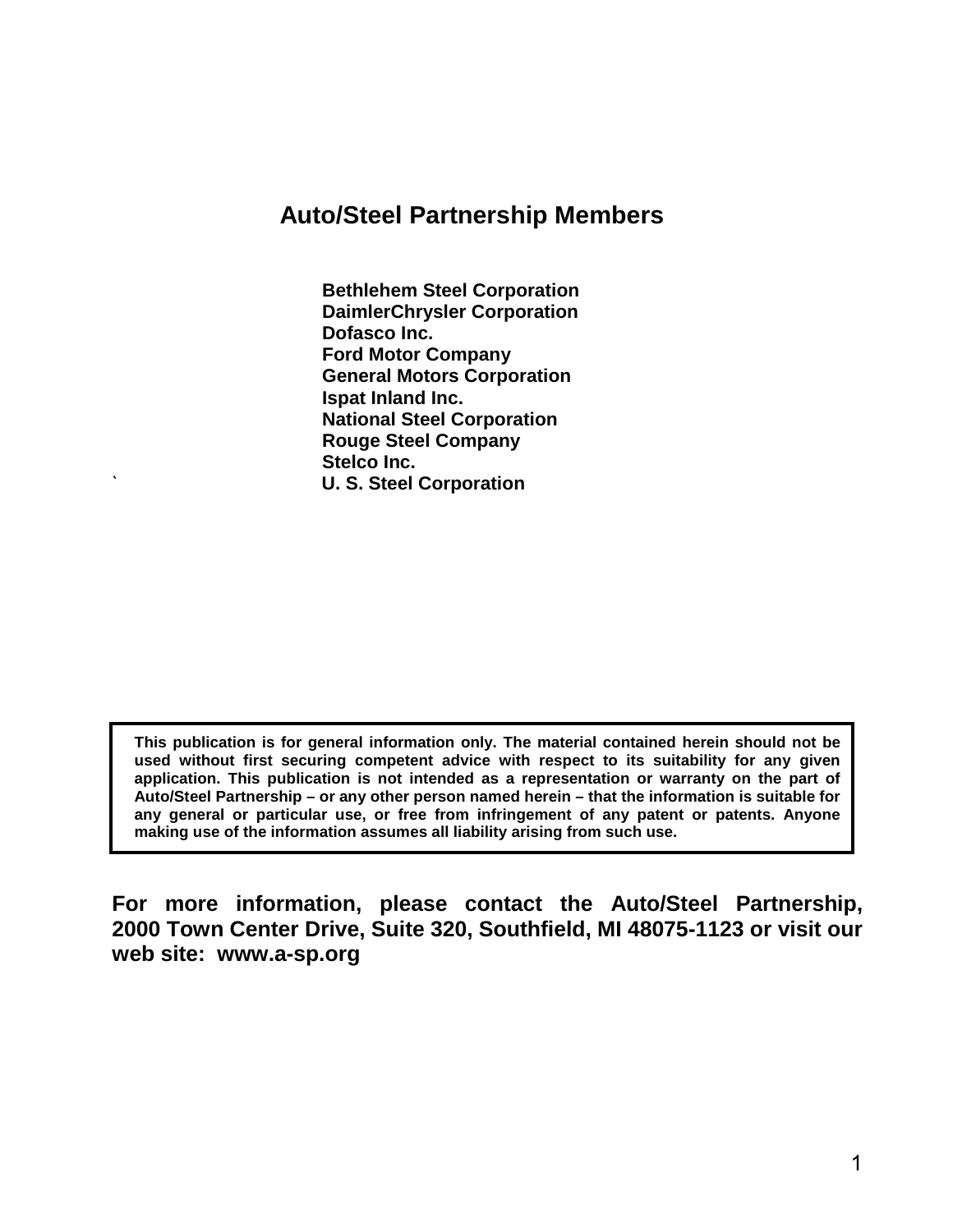# Executive Summary

The Enhanced Formability Project was initiated on the basis of press shop observations that parts with strains substantially in excess of conventional as-received forming limit curves (FLCs) could be successfully produced in large volume without breakage. In these cases, the apparent increase in the as-received FLC was observed in areas of the part that had been subjected to bending and unbending through drawbeads as steel moved off a binder. If advantage could be taken of this additional formability, higher quality panels could be produced and die modifications during press shop tryout would be reduced. This required experimental work to quantify the increase in FLCs due to bending and unbending and to provide some mechanistic basis for this behavior. This increase in an FLC after bending and unbending was described as the enhanced FLC effect, which was represented by  $\Delta FLC_0$ .

An experimental concept for quantifying the enhanced FLC effect is based on the design and construction of a channel draw die, which produced parts large enough for subsequent experimental determination of FLCs. The tooling radii and drawbead penetration primarily controlled the magnitudes of the bending and unbending strains. To increase the range of bending and unbending strains, an outboard bead system was designed to generate different degrees of back tension.

The research program generated predictive equations for use in the press shops and to provide a mechanistic basis for understanding the enhanced FLC effect. The extensive Research Report and two data CD's containing all the details and data of the multi-year research program are located on the Auto/Steel Partnership's web site.

The final phase of the program was to translate the research work into procedures applicable to press shop functions, such as die tryout, process monitoring, and FEA design of parts. The deliverables of this closing phase are a Technology Report and an in-plant training program. This document is the Technology Report.

Explaining an enhanced FLC concept to the press shops would be difficult because the research indicates that deformation and thinning of the metal going through the beads creates increased stretching limits. However, the enhanced FLC measured by  $\Delta FLC_0$  is a result of the chosen experimental program. Within the stamping the FLC is not enhanced, but remains a constant to be used for all areas of the stamping

The key to press shop application is that thinning strains created by the bending and unbending deformation through beads or over tight punch and die radii are only forty percent as damaging in terms of forming severity as uniform thinning caused by metal stretching. Thus, a Bead Correction Factor (BCF) can be applied to correct strains measured on metal exiting the bend and unbend zone before plotting them on the FLC. This procedure is described in detail in this Technology Report and highlighted by a number of case studies.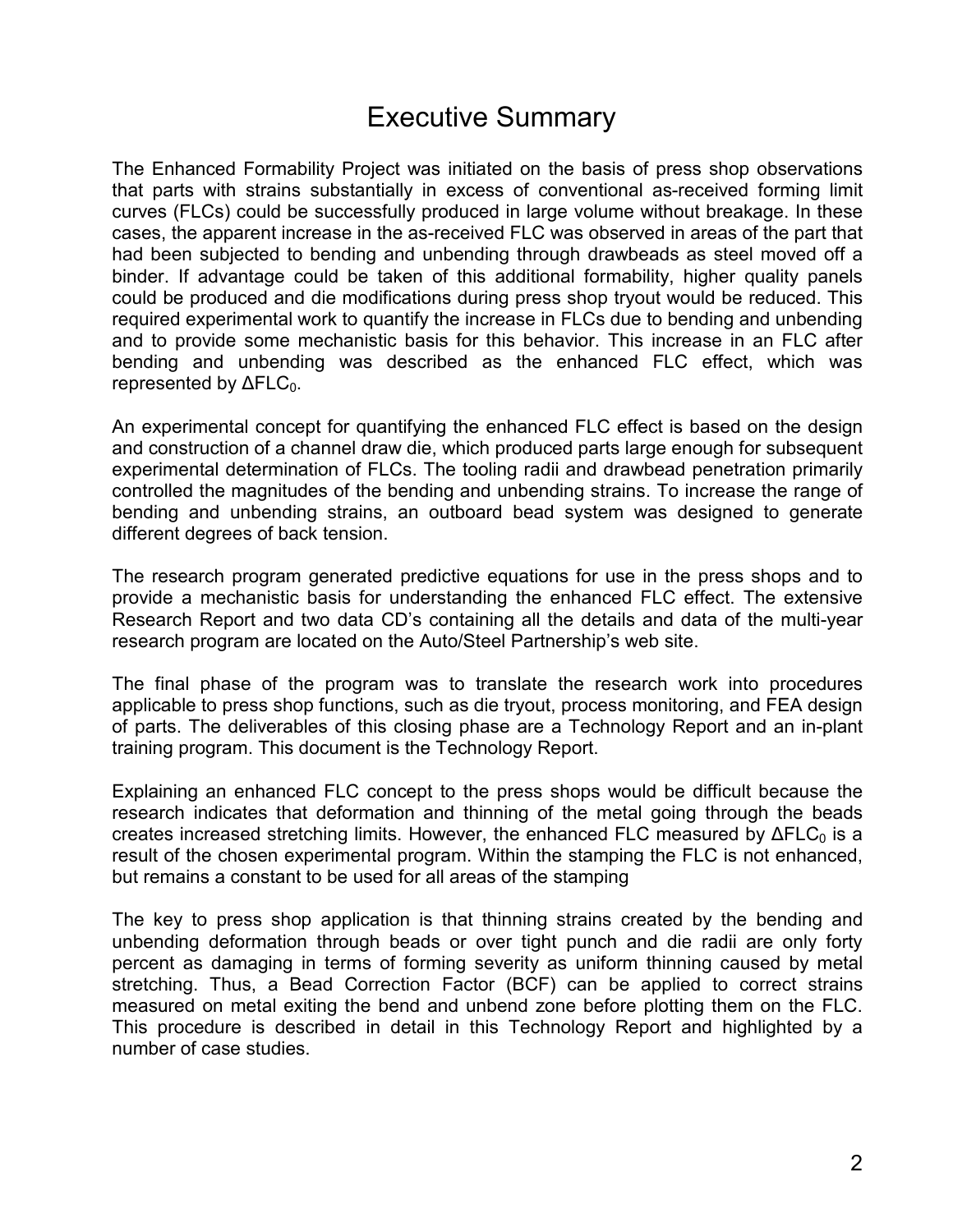# **Table of Contents**

| 2   |                                                                                                                                                                                                                                                  |                     |  |  |
|-----|--------------------------------------------------------------------------------------------------------------------------------------------------------------------------------------------------------------------------------------------------|---------------------|--|--|
|     |                                                                                                                                                                                                                                                  | 3                   |  |  |
| 1.0 | 1.1<br>1.2<br>1.3<br>1.4<br>1.5                                                                                                                                                                                                                  | $\overline{4}$<br>9 |  |  |
| 2.0 | 2.1 - Early Observations in Stamping Plants  10<br>2.2 - Auto/Steel Partnership Team Formed  11<br>2.5 - Training Manual and Seminar Presentations  13                                                                                           |                     |  |  |
| 3.0 | Technology Information From The Research Report  13<br>3.2 - Development of the Bead Correction Factor (BCF)  14<br>3.4 - Typical Example of Using the BCF Procedure  20                                                                         |                     |  |  |
| 4.0 | 4.2 - Case Study #2 - Large Fender at Press Show  24<br>4.3 - Case Study #3 - Small Fender at Tool Tryout  25<br>4.4 - Case Study #4 - Hood Outer after One-Year Production  26<br>4.5 - Case Study #5 - Bodyside Outer in Early Tool Tryout  27 |                     |  |  |
| 5.0 |                                                                                                                                                                                                                                                  |                     |  |  |
|     | 6.0 - Applications for Assessment of Drawbead Thinning  31<br>6.1 - Die Source and Plant Die Tryout  31<br>6.3 - Troubleshooting Opportunities  31                                                                                               |                     |  |  |
|     |                                                                                                                                                                                                                                                  |                     |  |  |
|     | 8.5 - Computational Work Sheets for Case Studies  40                                                                                                                                                                                             |                     |  |  |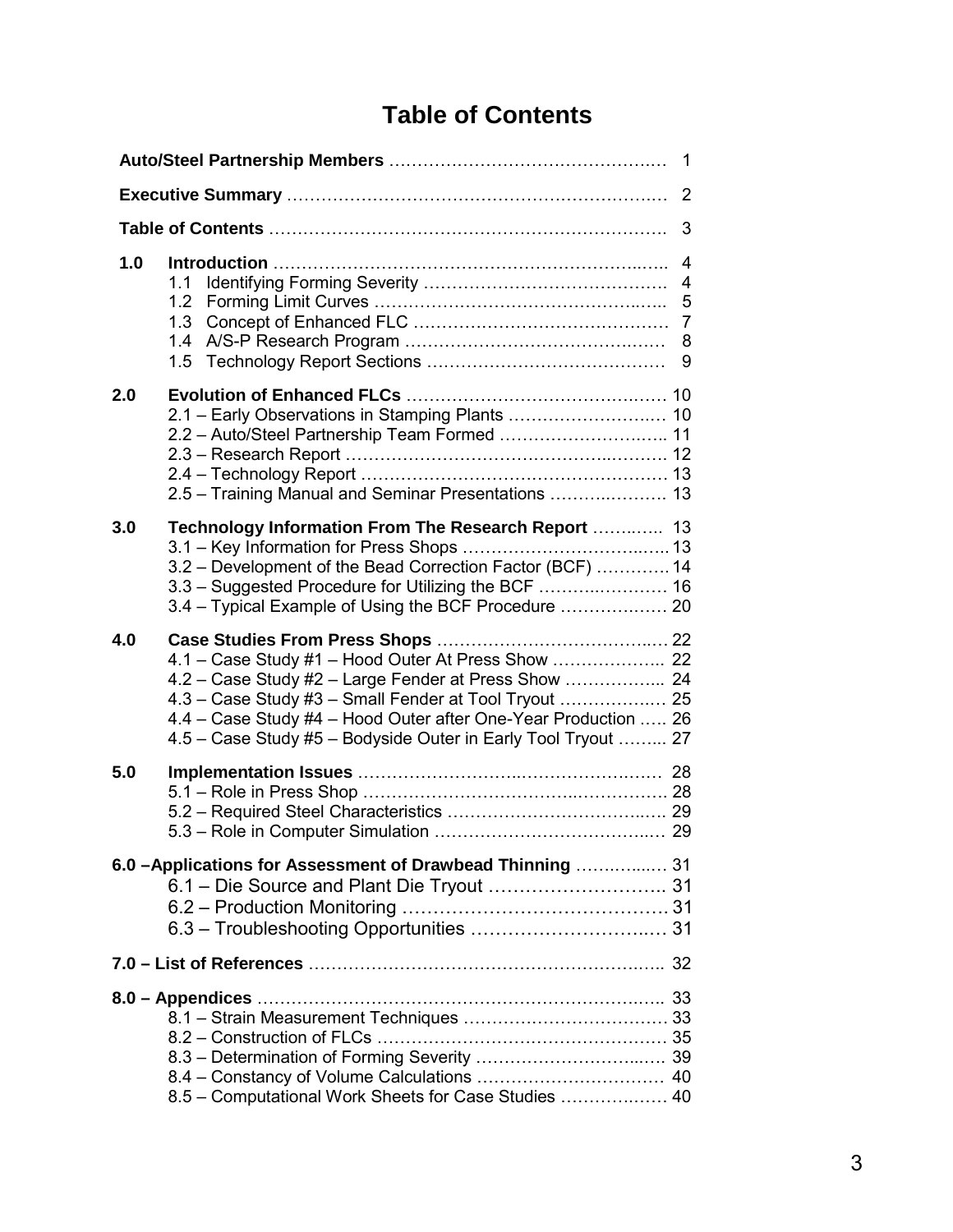## **1.0 – Introduction**

### **1.1 – Identifying Forming Severity**

For decades, the sheet metal forming industry and its suppliers have searched for some predictive method to determine when sheet metal approached its deformation limit and was about to tear. Exceeding the limit was easy to identify - a tear or the inability of the stamping to hold water. Knowing the forming limit without encountering an identifying tear was an illusive goal.

One of the earliest methods was to produce some large number of stampings, often 250 or more, to create a statistical sample of the press performance. The inputs to the forming system encompass the general categories of part design, die design, press, sheet metal, lubricant, and operator. The final stamping is the output of all the system inputs. If failure was one part in 150, the failure rate was less than one percent. Too often this forming condition was identified as not too severe and not too conservative – just right to start production.

The concept of measuring the amount of deformation in the stamping provided a quantitative measure of how much the stamping had actually deformed or strained. One of the earliest recognized methods was the scribed square system. A series of one-inch squares was scribed on the blue-inked sheet metal. After deformation the percent increase in surface area was measured. While good in concept, many problems existed. All deformation within each one-inch square was averaged. Small areas of large deformation could not be identified. The squares rarely were aligned in the direction of maximum deformation, and the direction and magnitude of the largest principal strain could only be obtained through Mohr's circle calculations. Easy visualization was not possible. Even worse, tears often occurred in the scribed lines.

In the mid 60's the circle grid system solved most of the measurement problems associated with the one-inch scribed square system (1,2). Circles of small diameter (0.1 or 0.2 inch - 2.5 or 5 mm) were electrochemically etched into the surface of the blank (Appendix 8.1). Upon forming, the resulting ellipse showed the direction of the maximum and minimum deformation and allowed direct measurement of the magnitude of both strains (Fig. 1).

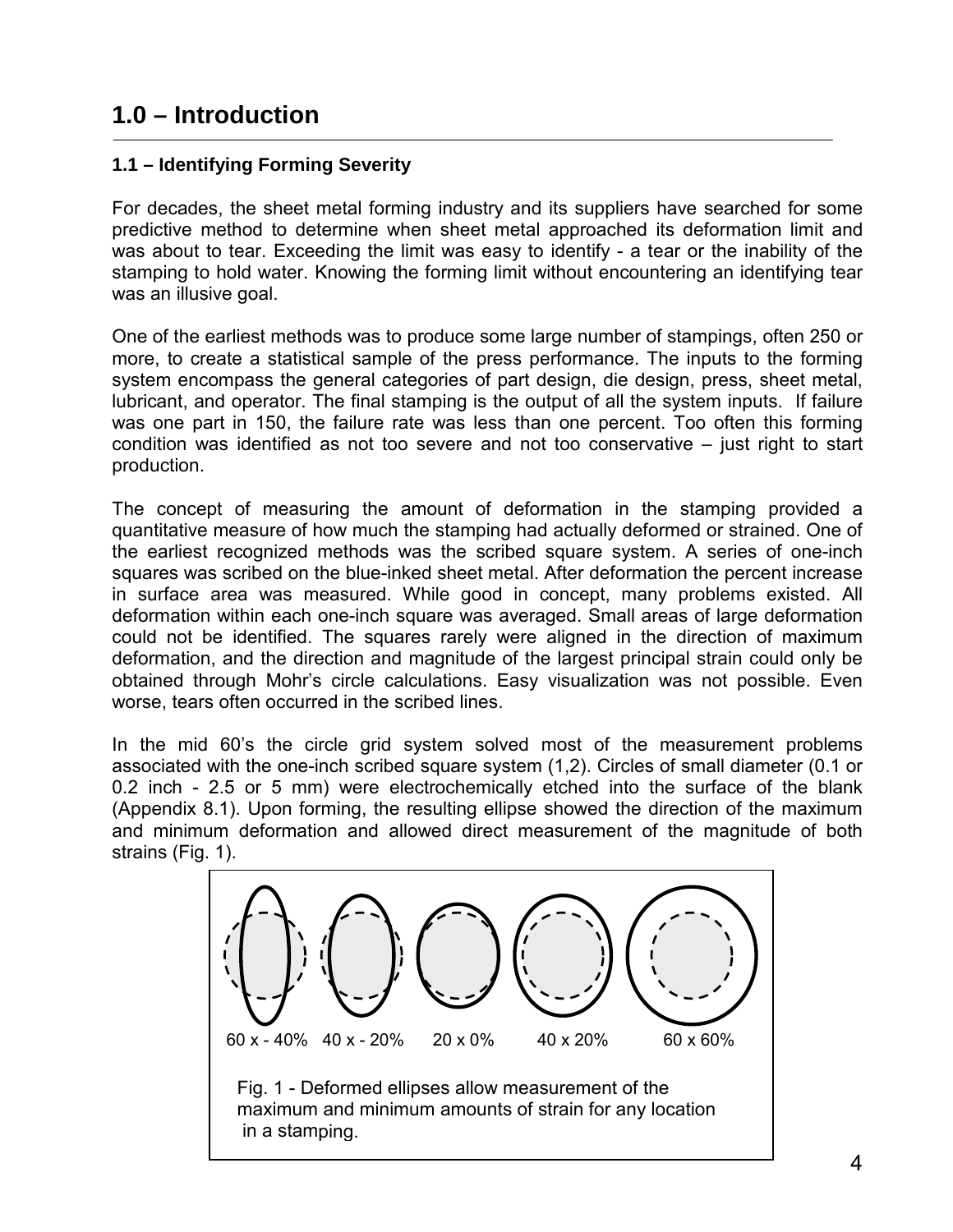However, knowing the amount of deformation was only one-half of the information required to determine the proximity of a stamping to failure. Some measure of the limiting strains was needed. An analogy is using a map to prevent your falling off a cliff. You must be able to identify both where you and the cliff are located on the map. Only then can you keep a safe distance from the edge of the cliff. Only then can you track your journey to determine whether you are going toward, parallel to, or away from the edge of the cliff.



### **1.2 – Forming Limit Curves**

**Minor Strain (%)**

Fig. 2 – The Forming Limit Curve (FLC) defines the combinations of major and minor strains for which the onset of necking is permitted.



Circle grids identified how much the sheet metal had deformed. The Forming Limit Curve or FLC identified the edge of the cliff (Fig. 2). The FLC defines the major - minor strain combinations at the onset of a local or thickness neck (Fig.3) in stampings (Appendix 8.2). The FLC in sheet metal stampings is not associated with the onset of the diffuse (width) neck observed in the tensile sample and is not limited by the tensile strength or uniform elongation measured during tensile testing. In a tensile test specimen, this local neck occurs just prior to specimen fracture.

Basic research on the FLC was conducted during the 60's (1-3). This research on steel defined the basic shape and values of the FLC for low carbon steel in the laboratory (Fig. 2) and showed that onset of local necks in production stampings could be predicted.

During the 70's additional research on steels expanded the application of FLCs to higher strength steels and a wide range of sheet metal thickness (4). Improvements in ultrasonic thickness measurement devices in the 80's increased the use of FLCs in monitoring sheet metal deformation for troubleshooting and production control. To complement this work, FLCs based on thickness strain were created. The tremendous growth of computer simulation of sheet metal forming in the 90's has found new applications for FLCs, which is the primary method to determine when a sheet of metal is expected to fail.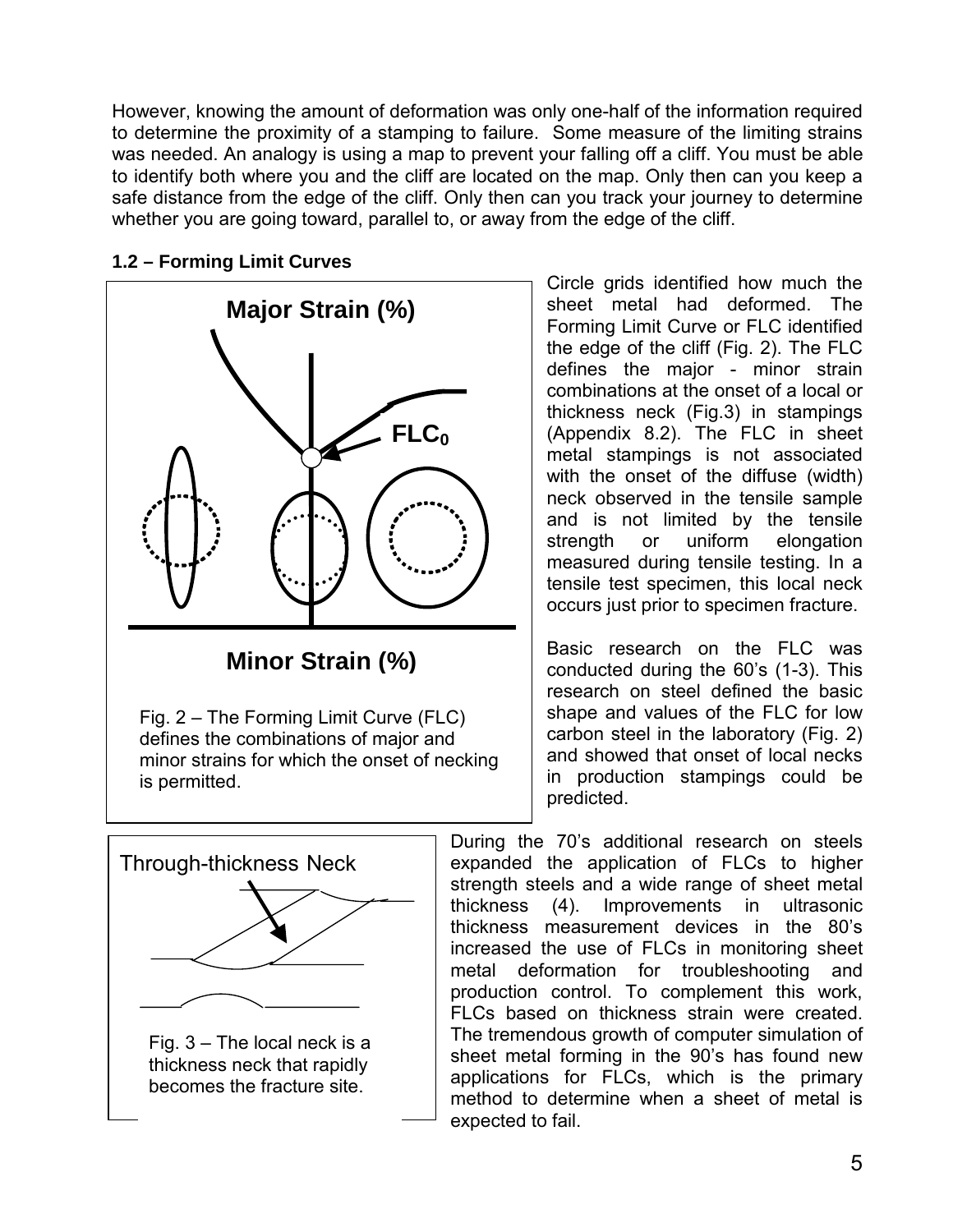One major benefit of utilizing FLCs for steel applications is that most production steels (including higher strength steels) are considered one alloy (low carbon) and one temper (dead soft or light temper pass). Application of FLCs to non-ferrous metals also has taken place but at a slower rate. For these metals, each alloy and temper requires determination of a unique FLC.

Forming Limit Curves are used during the complete life cycle of a sheet metal stamping – from forming of the stamping on the computer through die tryout to production monitoring. A few specific applications are:

- 1. Establish die tryout severity soft and hard tooling
- 2. Provide quantitative data for die buyoff
- 3. Evaluate engineering changes
- 4. Monitor process changes
- 5. Set forming limit for FEA forming analyses
- 6. Assess die transition repeatability
- 7. Create extended forming severity control charts
- 8. Assist as a troubleshooting tool

The key benefit of utilizing the FLCs is rapid determination of the maximum amount of strain a piece of sheet metal can withstand before failure – locating the edge of the cliff on the deformation map. The FLC shows that no single value of stretch can be used as the forming limit (Fig. 2). Different values are applicable depending on the strain state or combination of major and minor strains.

The sheet metal can always be forced to fail in the press by increasing the deformation for the purpose of obtaining a forming limit. However, this procedure only identifies the maximum allowable stretch for one combination of major and minor strain. Even worse, this may not be the actual strain state controlling the particular stamping under investigation. Exceeding production values of force can alter the deformation mode within the stamping and distort the production conditions.

A safety factor or safety margin can be obtained by comparing the actual deformation in the stamping to the allowable deformation defined by the FLC (Appendix 8.3). This assessment can be obtained with only one stamping and is extremely important during die tryout when time is very limited. One cannot afford to make 500 or 1000 stampings to see if a percentage of breakage will occur.

Another key press shop use of circle grids and forming limit curves is to require stampings to have a specified safety margin before acceptance for production. This safety margin usually is a ten strain percent band before the failure or red zone is reached (Fig. 4). This safety margin or yellow zone provides an allowance for normal production variations without exceeding the forming limit.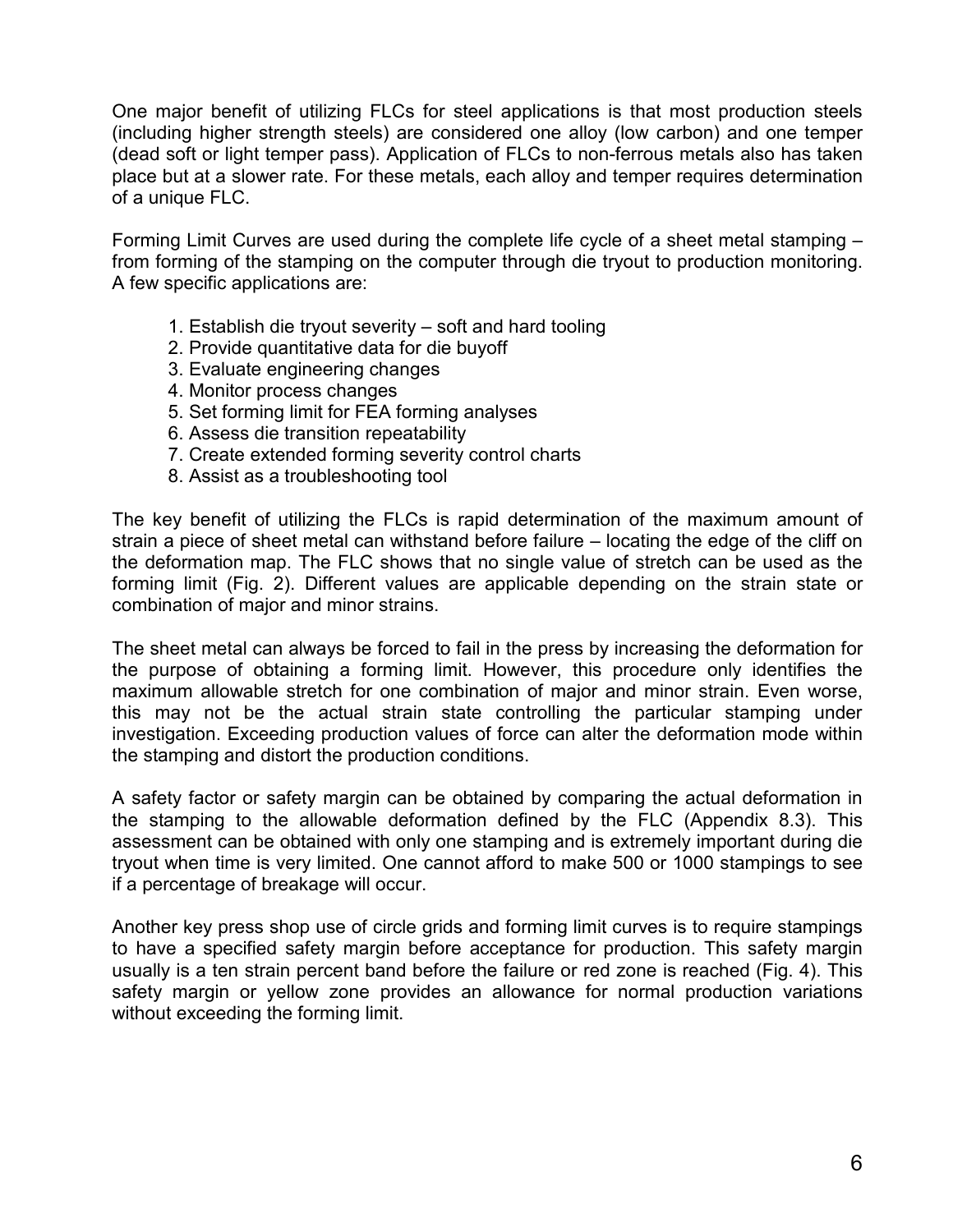

In many press shops, drawbeads are used in an attempt to create a specified minimum strain in the flat or least deformed portion of exposed stampings. Often restraint of the metal traversing the beads is increased until either the minimum strain is attained or the wall of the stamping tears. Historically the FLC has not been used in assessing the proximity to failure for metal pulled through the drawbeads.

### **1.3 – Concept of Enhanced FLC**

Since the early introduction of FLCs, metal that underwent bending and unbending through drawbeads has been excluded from any FLC forming severity analyses. This was based on the argument that the deformation was not constant from one surface to another (tensile on the outer fiber and compression on the inner fiber for each bend) and that the surfaces underwent several complete reversals of deformation.

When press shops evaluated metal that had been deformed through drawbeads, areas of high strain were observed to be in the failure or red zone (negative safety margin) of the FLC but did not fail. At the same time, pressure was being placed on die builders and die tryout staffs to certify that the entire stamping was in a safe or green zone condition. The Auto/Steel Partnership created a project team to study this problem.

An extended research program was initiated to evaluate the FLCs of sheet steel that had been bent and unbent moving through drawbeads. A channel die was designed and constructed to deform metal through drawbeads to different degrees of forming severity.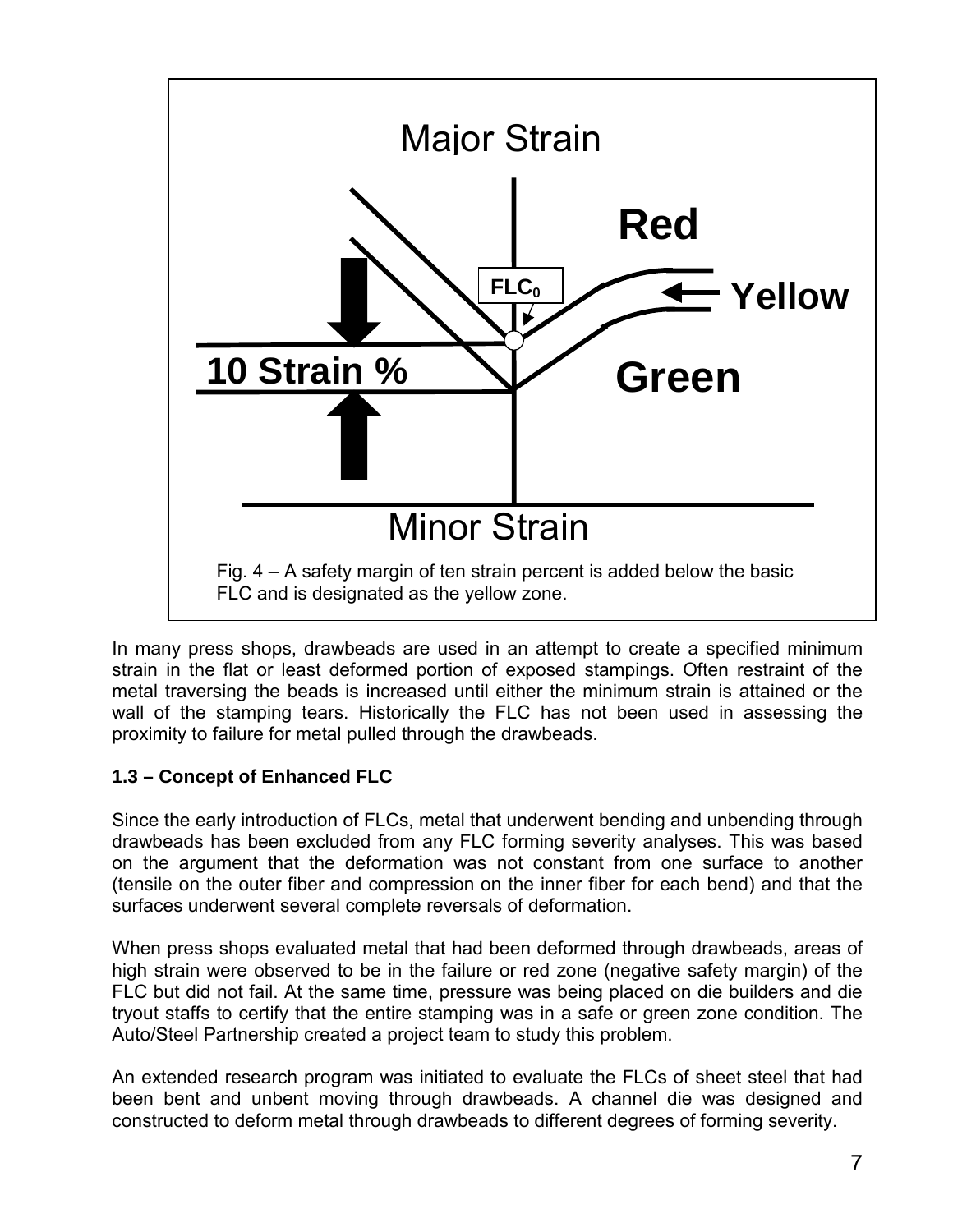Samples of the deformed metal were removed from the sidewall of the channel and FLCs were measured on the deformed metal. The deformation of metal through the drawbeads caused an increase in the measured FLCs – thus the term Enhanced FLC was created to describe the research program.

### **1.4 – A/S-P Research Program**

The A/S-P research program covered four years of experimentation at the Industrial Research and Development Institute (IRDI) in Midland, Ontario. The research was directed and reviewed by the A/S-P Enhanced FLC Team. The detailed results of the research are contained in an extensive Research Report written by B. Levy and D. Green (5) plus two CDs containing data spreadsheets and drawbead deformation videos. All three items can be accessed from the A/S-P web site located at www.a-sp.org. The Introduction for the Research Report is reprinted here as a general overview of that extensive research effort.

#### **Introduction**

The Enhanced Forming Limit Curve Project was initiated on the basis of press shop observations that parts with strains substantially in excess of the conventional as-received forming limit curve (FLC) could be successfully produced in large volume without breakage. In these cases, the apparent increase in the as-received FLC were in areas of the part that had been subjected to bending and straightening as steel moved off a binder surface or off a post (punch). It was recognized that if advantage could be taken of this additional formability, it would be possible to produce higher quality panels and/or eliminate unnecessary die modifications in press shop tryout. This required experimental work to quantify the increase in FLCs due to bending and straightening and to provide some mechanistic basis for this behavior. The increase in an FLC after bending and straightening is described as the enhanced FLC effect.

The experimental concept for quantifying the enhanced FLC effect is based on a channel draw die that produces parts large enough for subsequent determination of an FLC using the Marciniak double blank method. Since drawbeads and die and punch entry radii are the predominant source of bending and straightening in stamping dies, considerable attention was given to a system for using inserts for the drawbead and the die entry radius so that a range of geometries could be evaluated. In order to provide back tension at the drawbead, the die was designed with outboard drawbeads. This unconventional approach was selected because of its low cost.

With the basic experimental approach determined, several experimental methods were developed to obtain the needed data quality. The first requirement was developing a more accurate system for determining FLCs because determining the enhanced FLC effect requires comparing an experimental enhanced FLC with the experimental as-received FLC. Since accurate predictive relations were needed, stringent requirements for accuracy were established.

Since the original experimental planning had identified back tension and actual bending radius as key variables, experimental methods were developed for determining these variables. For back tension, a hydraulic cylinder with a load cell was added as an auxiliary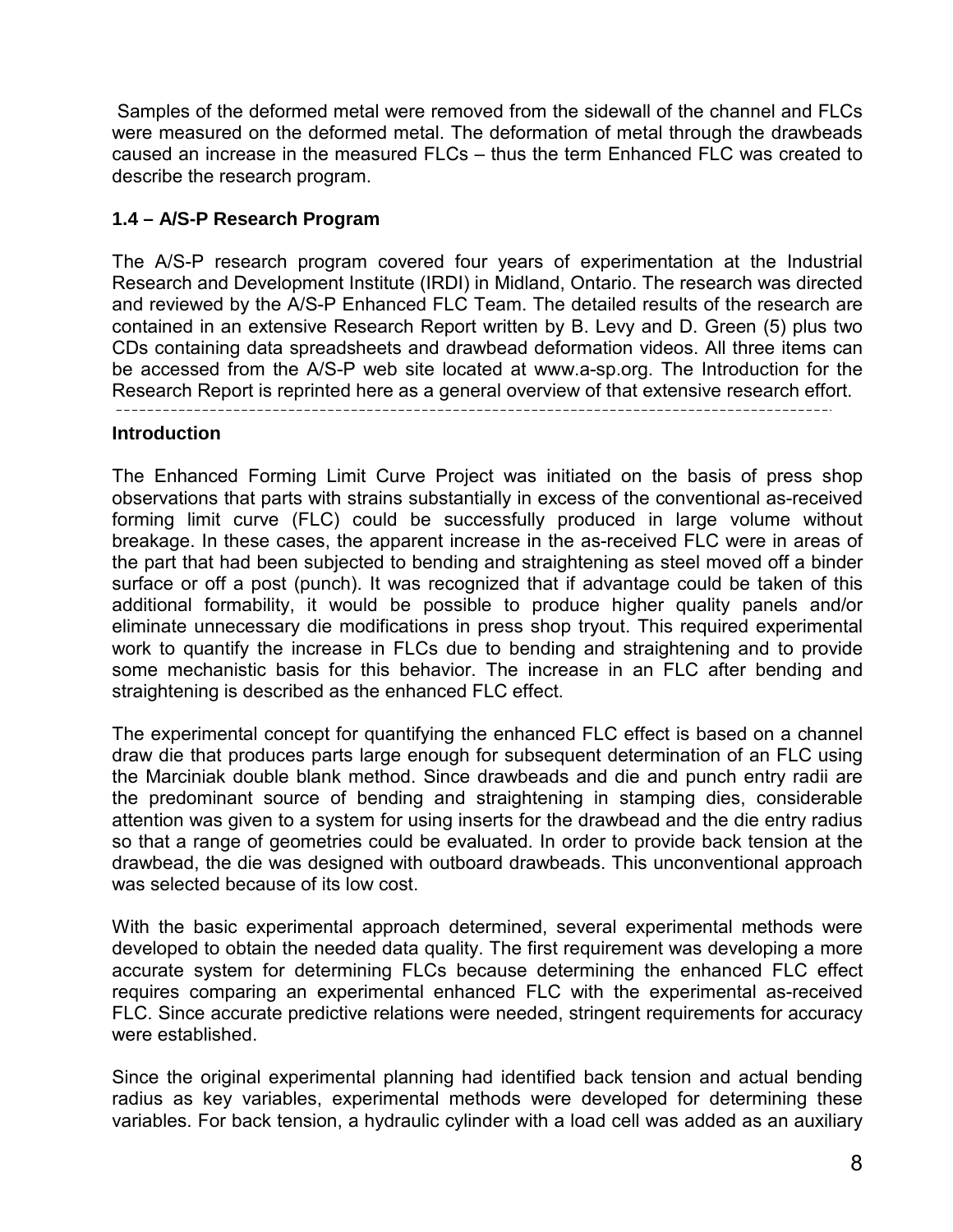to the channel draw die. Determining actual bending radius was more difficult. Initial attempts to measure radii from the channel draw test pieces provided accurate measurements, but it was not possible to account for springback. As a result, considerable work was done to successfully develop an in-situ system for measuring the actual radii in drawbeads. For the die entry radius, it is assumed that the actual bending radius equals the tooling radius.

Planning for the experimental work was done by the Project Team based on available funding. The experimental work was done over four years. Work was planned on a yearly basis, and each year's work was based on what had been learned and changing needs as determined by the Project Team. Many of the ideas and analytic methods included in this report are the direct result of input from the Project Team.

Initially, work was planned using AKDQ steel and round drawbeads. As work progressed, square, double round, and double square drawbeads were included in the program. Another key change was the design and use of variable penetration drawbeads so that different drawbead conditions could be evaluated more economically. Also, in the last year of the program it was decided to evaluate BH210, HSLA and DP600 steels.

Since the project objective was developing quantitative relationships for predicting the enhanced FLC effect, considerable effort was devoted to determining the experimental variability of all measured quantities used in its prediction. This information is used to evaluate the reliability of the predictive equations.

Since the results of the project are for industrial use, the work is reported in two parts. This report describes the quantification of the enhanced FLC effect and discusses its fundamental basis. A companion report, which includes cases studies, describes how the enhanced FLC effect should be applied in press shops and is intended for use by press shop personnel. Thus, the Applications section of this report describes in technical terms, some of the factors that must be considered for press shop work. This report also includes some discussion of the use of the enhanced FLC effect in FEA work.

**-----------------------------------------------------------------------------------------------------------------------**

#### **1.5 – Technology Report Sections**

The purpose of this Technology Report is to translate the results documented in the Research Report into procedures that are feasible in the press shop. For this particular program, the recommended press shop procedures are quite different from the approach adopted by the basic research program. This Technology Report contains the following additional sections:

 Section 2 – Describes the evolution of Enhanced FLC study Section 3 – Technology details from the Research Report Section 4 – Case Studies from the press shop Section 5 – Drawbead Correction implementation issues Section 6 – Techniques for using the Drawbead Corrections Section 7 – References Section 8 – Appendices for additional information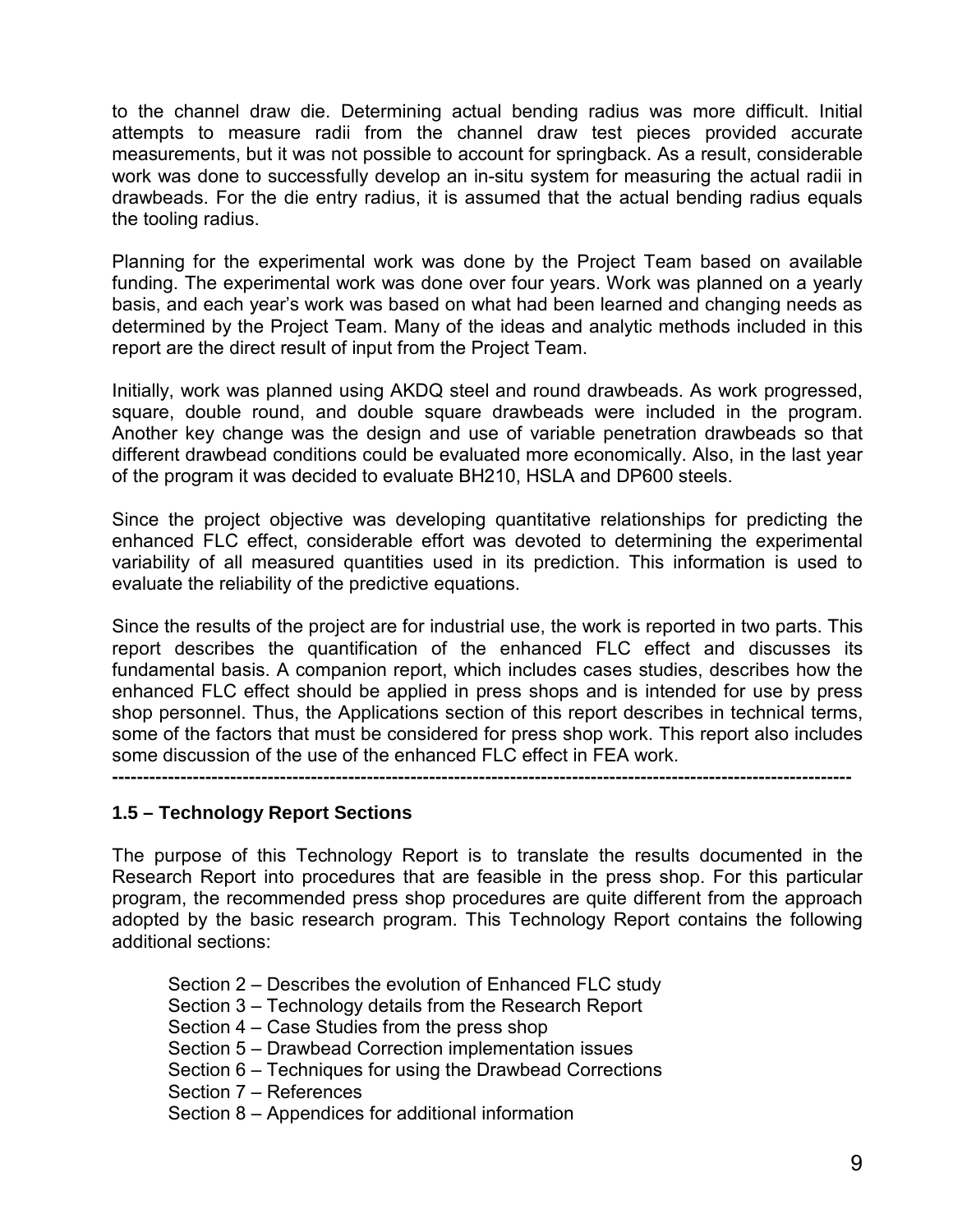# **2.0 – Evolution of Enhanced FLCs**

This section details the history of the Enhanced FLC program from early observations in the press shop to the very detailed research program that proved and quantified the enhanced FLC effect.

### **2.1 – Early Observations in Stamping Plants**

A primary use of FLCs is to evaluate the severity of the stamping during the die tryout. This is accomplished by comparing the actual strain state in the stamping (major and minor strains) to those allowed by the FLC (Appendix 8.3).

If the actual strain state is above the FLC, the die has negative safety margin and is said to be a "red zone" die (Fig. 4). A safety margin between 0 and 10 strain percent is marginal and represents a "yellow zone" die. The goal is to achieve a safety margin greater than 10 strain percent, which is defined as a "green zone" die.

Many companies, especially automotive related, have specifications stating that new dies must be in the green zone before buyoff. Additionally, many companies require that dies be kept in the green zone during the entire production history.

Traditionally two areas of deformation in stampings have eluded FLC analysis. One is metal subjected to major changes in strain path. These changes in deformation mode can range from balanced biaxial strain followed by uniaxial tensile strain to uniaxial tensile strain followed by balanced biaxial strain and can cause major changes in the level of the FLC. While these types of changes can occur within a single die, they are more common when a stamping progresses from one die to the next die. Recent research (6) has allowed these multiple FLC levels due to strain path changes to be eliminated. Instead of using the traditional strain-based FLCs shown in Fig. 4, the recent research has shown the strainbased FLC can be converted into a single stress-based FLC that is independent of strain path. Press shop application of stress-based FLCs is still pending, but their use in FEA forming simulations is strongly encouraged.

The second area of deformation that has eluded FLC analysis is metal that has been deformed going through drawbeads and ends up in the walls and corners of the panel. These areas are noted for having strain levels well above the traditional FLC and yet do not experience failures. Because of the high strain levels without failure, press shop personnel have said FLCs do not apply to metal deformed through drawbeads and have ignored these areas in stampings.

However, the push for more product consistency in terms of springback, strain distribution, maximum thinout, and in-service capabilities has elevated the priority for more understanding of deformation of metal pulled through a drawbead. Specific drivers for this improved understanding are: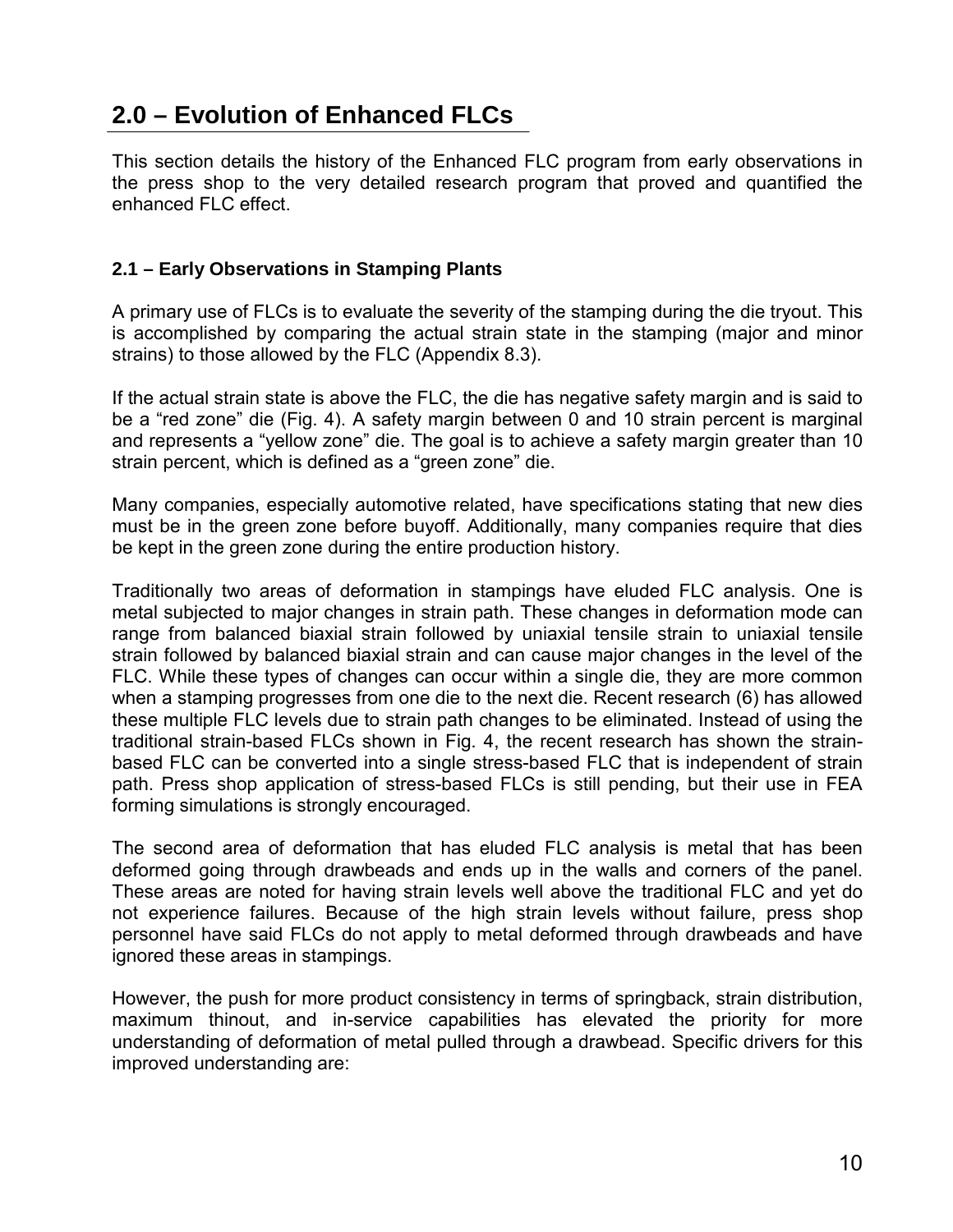1) Green zone die status is being required for all areas of the stamping. The large thinning strain of metal pulled through drawbeads often is in the red zone. Additional die adjustments, steel with different mechanical properties, or different lubricants would be initiated first in an attempt to reduce the severity of the deformation. In many severe cases, the primary reduction in forming severity would have to come from product redesign or major tooling modifications. The latter would reduce the severity of the drawbead through less penetration, greater radii, or other modifications that would allow more metal to flow into the body of the part. Unfortunately, this usually also reduces the amount of stretch in the face of the part, which probably is already too low to meet ideal specifications for dent resistance, minimum in-panel strength, minimum stretch for outer body panels as required by exposed surface quality, minimum stretch for panels made from bake hardenable steels to trigger bake hardening effect, and other in-service performance requirements.

2) If the press shop makes a decision to ignore the high strain region with the feeling that breakage will not occur in that area, then many additional stampings will have to be made to validate that decision. The reduced time between concept and production does not allow for extended tryout time to determine if an area is actually safe or not. If only a few stampings are made and breakage never occurs, the press shop still does not know what safety margin can be assigned to the highly strained metal.

3) Some press shops allow breakage in metal pulled through drawbeads if the tear does not extend into product and will be trimmed out. However, this breakage in the offal or engineered scrap can be a major source of dimensional variation in the product. As dimensional variation requirements are tightened, no tears or necks in any portion of the blank will be allowed. Therefore, even the offal will have to be in the green zone.

### **2.2 – Auto/Steel Partnership Team Formed**

The inability to assign a valid forming severity to metal pulled through drawbeads became a priority issue with the Auto/Steel Partnership and a team was assembled in April 1997 to investigate this issue.

Some early measurements at Chrysler and Ford verified that higher levels of strain could be obtained without breakage in the plane strain (no width strain) condition when the severity of the deformation through the drawbeads was increased.

The team's first assignment was to design a research tool that would have the following capabilities:

1) Magnify the effect of the drawbead deformation.

2) Allow measurement of the FLC for the sheet metal prestrained through drawbeads.

3) Provide a change in the deformation severity generated by the drawbead through changes in drawbead configuration (geometry, penetration, and back tension).

4) Permit direct measurement of the restraining force developed by each drawbead configuration.

5) Minimize tooling costs while still achieving the desired number of research tests.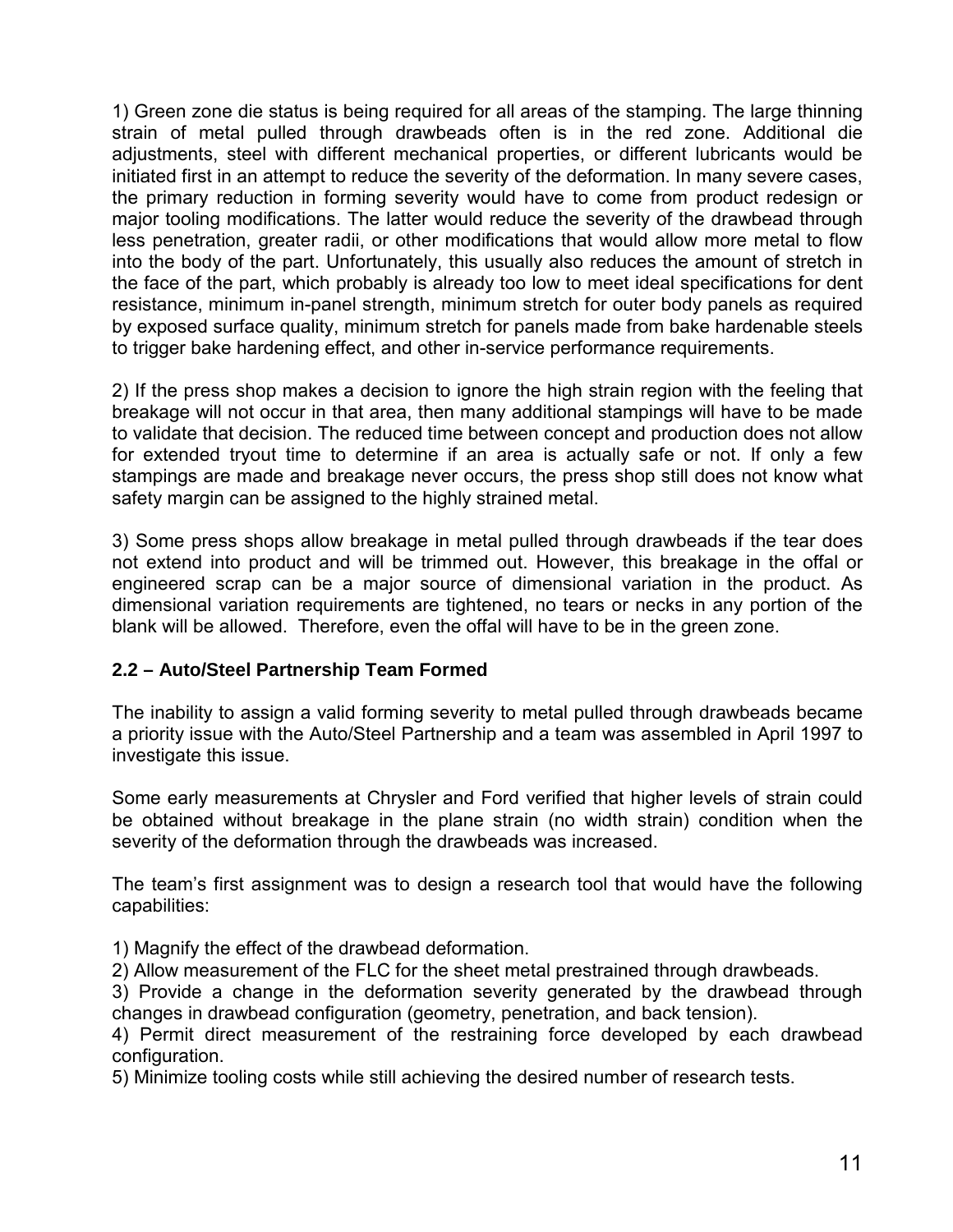

interchangeable drawbeads.



Fig. 6 – Photograph of test channel produced by the research tooling.

A channel draw die was designed for the research portion of the program (Fig. 5). The channel was 10 inches wide and 10 inches deep (Fig. 6). The inner beads created the prestrain in the metal, while the outer beads created the back tension. Design of the die was completed and the build contract was awarded to Ronart Company – Detroit, Michigan on June 12, 1997. Tooling was completed and accepted by the team on October 15, 1997.

The tooling was delivered to Industrial Research and Development Institute (IRDI) of Midland, Ontario for the majority of the research work. The work by IRDI included forming the channels, determining the FLCs for the as-received steel and for steel samples taken from the wall of the channel, and measuring the actual restraining force created by each drawbead configuration. An added feature of the research was videotaping the profile of the sheet steel as it was pulled at press speeds over the different drawbead configurations.

#### **2.3 – Research Report**

An extensive Research Report compiled all the research data into a comprehensive summary of the research conducted, the results,

conclusions, and applications. Dr. Bernard Levy of B.S. Levy Consultants Ltd. and Dr. Daniel Green of IRDI compiled this report entitled *Enhanced Forming Limit Diagram – Project Team Research Report (5)*. A copy of this report is available on the Auto/Steel Partnership web site www.a-sp.org.

All the raw data generated by the project and the videos of the steel moving over the drawbeads are recorded on two CD's, which are also available on the Auto/Steel Partnership web site.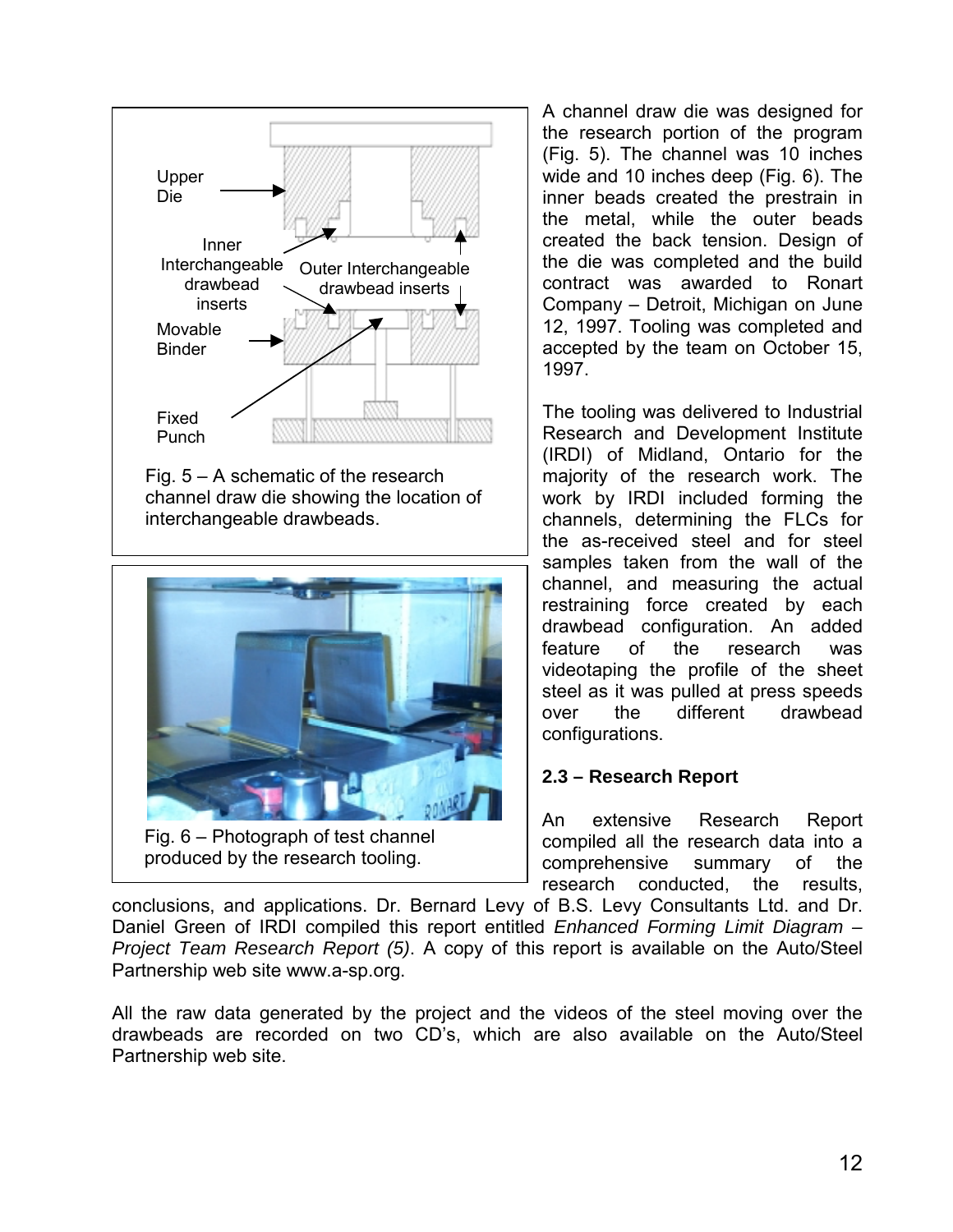### **2.4 – Technology Report**

The mission of this Technology Report is to extract sections from the Research Report that are applicable to production applications – both for utilization on the press shop floor and computer simulations. The research results are then combined with practical press shop knowledge to generate operational procedures for evaluating the forming severity of sheet metal that has undergone bending and unbending cycles while being drawn through drawbeads.

Five case studies are presented. These case studies not only illustrate how the operational procedures are applied, but also serve as illustrations of actual applications. Several case studies confirm the accuracy of the operational procedures on production parts.

### **2.5 – Training Manual and Seminar Presentations**

An important requirement of the Enhanced FLC project is to generate a training manual for broad distribution and conduct several training seminars for the members of the Auto/Steel Partnership. The training manual, entitled *The Bead Correction Factor (7),* is available on the Auto/Steel Partnership web site www.a-sp.org.

## **3.0 – Technology information from the Research Report**

The foundation for the operational procedures for the press shop and the computer simulation of forming is the Research Report (5). Therefore, appropriate sections or parts of sections from the Research Report are included here and then modified for better implementation in the production environment.

### **3.1 – Key Information for Press Shops**

The research program subjected different grades of sheet metal to deformation through different configurations of bead design and back tension. The purpose was to create a wide range of prestrain (the bending and unbending cycles) to duplicate possible press shop conditions.

FLCs were used to define the sheet metal forming capabilities. The FLC from the asreceived steel defined the base capabilities. The FLC from the wall of the formed channel defined the forming capabilities after the bending and unbending prestrain cycles. The difference between the two levels of the FLC, as measured by the  $FLC<sub>0</sub>$  intersections, was defined as  $\Delta F LC_0$ .

Comparing the prestrained FLC to the as-received FLC was an excellent, but tedious, method of quantitatively defining the affect the drawbead and die radius deformation had on the residual formability of the metal in the addendum and/or body of the part.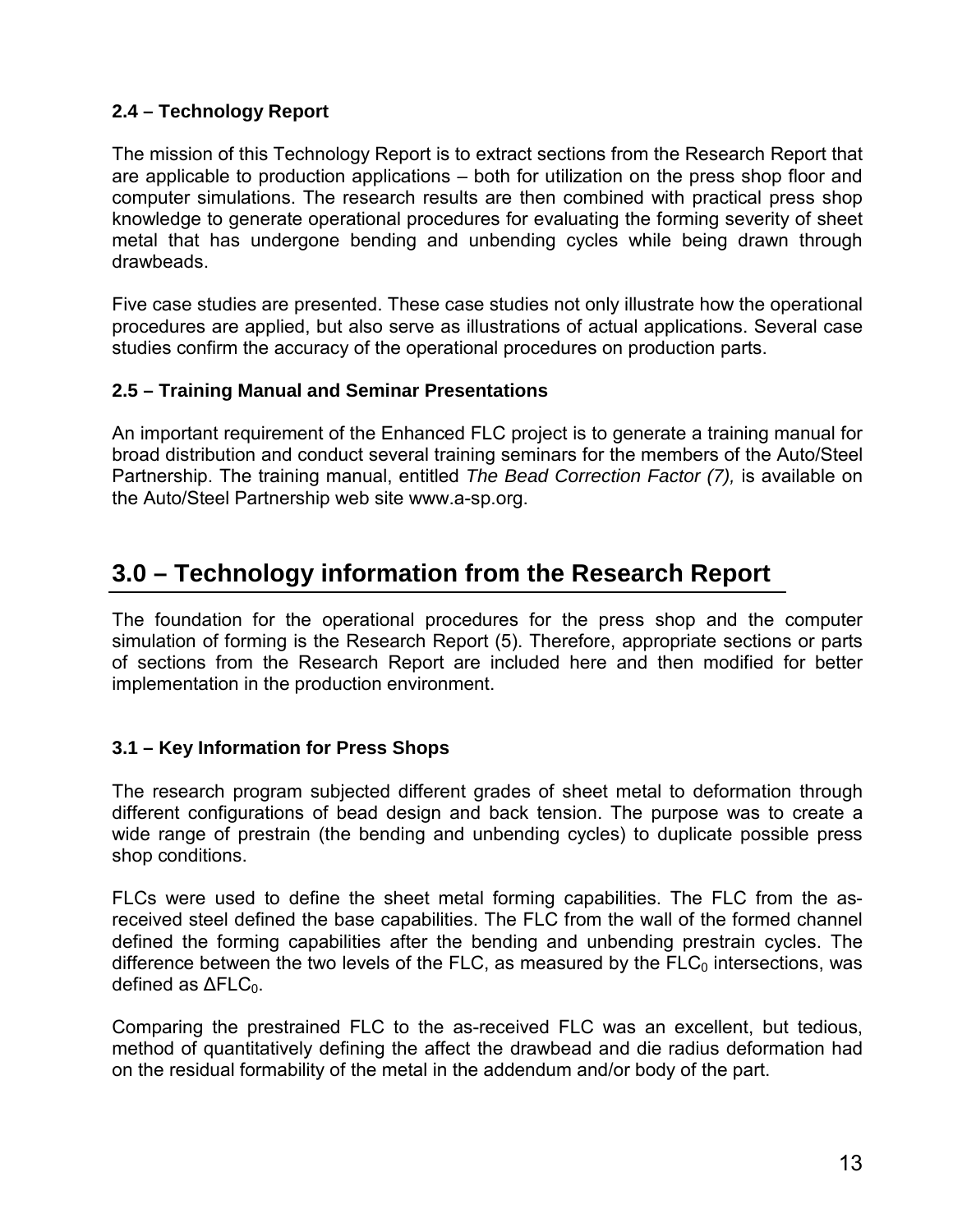The  $\Delta FLC_0$  was always positive for the conditions studied in the project. This indicated that the deformation through the drawbeads appeared to "enhance" the allowable stretchability of the metal. Thus "Enhanced FLC" became the project and team name.

The key results of the research were three equations that allow predicting the change of  $\Delta FLC_0$  as a function of i) the computed bending and unbending severity or ii) sheet thinning through the drawbeads and die radii. These equations are:

| Equation 1) | $\Delta FLC_0$ = (41.7 + 104 BTR) BSF <sup>1.54</sup>    |
|-------------|----------------------------------------------------------|
| Equation 2) | $\varepsilon_t$ = (0.624 + 1.20 BTR) BSF <sup>1.27</sup> |
| Equation 3) | $\Delta FLC_0$ = 59.7 $ \epsilon_t $ – 1.24              |

where BTR is the Back Tension Ratio, BSF is the Bending Strain Factor, and  $\mathcal{E}_t$  is the absolute value of the thinning strain created while going through the drawbead or drawbead / die radius combination.

The first two equations are best suited to computer simulation were the variables BTR and BSF are known or can be computed. These variables are very difficult to obtain in the press shop. The third equation is ideal for press shop utilization. It describes the increase in  $\Delta F LC_0$  as a function of incremental thinning through the drawbead. The amount of thinning can easily be measured in the press shop using an ultrasonic thickness gage.

Equation 3 shows that for each one strain percent increment in net thinning strain due to bending and unbending,  $\Delta F LC_0$  only increases by 0.6 strain percent. Thus, the loss in  $\Delta FLC_0$  from thinning due to bending and unbending is 40% and not 100%. This difference is the basis for the enhanced FLC effect.

### **3.2 – Development of the Bead Correction Factor (BCF)**

The concept of enhanced FLC or  $\Delta FLC_0$  was an excellent method to quantify the effect of the bending and unbending deformation through drawbeads. Unfortunately, it does present some problems in press shop applications.

Explaining the shape of the FLC is difficult as best (Fig.4). The left side of the curve is a constant thickness or pure shear line. This condition is created when the negative true minor strain generates the increased levels of positive true major strain. This mode of deformation allows for very high major strain levels on the left side of the curve and is relatively easy to understand.

The right side of the curve is more difficult to explain and is limited to experimental data without theoretical derivation. The fact that the allowable major strain increases as the positive minor strain increases is extremely hard to comprehend. It indicates that tensile strain in both the major and minor strain direction allows for greater stretching before failure. The right side of the FLC has to be accepted on experimental evidence alone.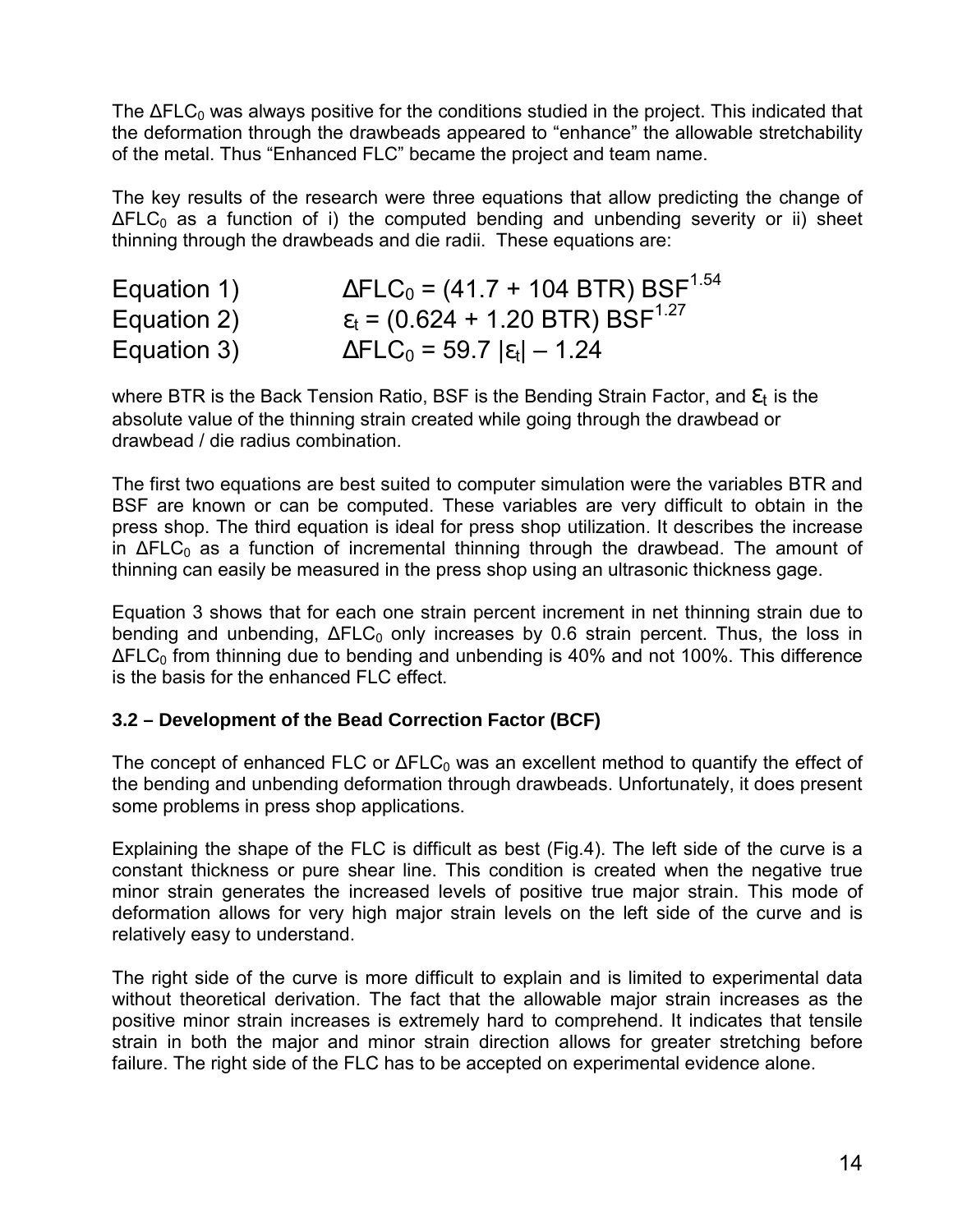Unfortunately, the enhanced FLC research suggests that one can additionally increase the amount allowable stretch (the FLC moves higher by the factor of  $\Delta FLC_0$ ) by increasing the amount of cold work, work hardening, and thinning as the metal undergoes bending and unbending deformation while traversing the drawbead and die radius. This makes acceptance difficult for researchers and even more so for the press shop.

The use of  $\Delta FLC_0$  was a good experimental procedure. However, the results of the research do not demand that the height of the actual FLC increase by ΔFLC<sub>0</sub>. The research results actually showed that for each one strain percent increment in net thinning strain due to bending and unbending, the  $\Delta FLC_0$  only increased by 0.6 strain percent. This suggests that a strain correction factor is a better procedure for the press shop. Instead of using the actual major strain (or thinning strain) to plot on the FLC to determine the safety margin, a corrected major strain (or corrected thinning strain) should be plotted.

Such a procedure has been in use for many years when analyzing the severity of a simple bend. The outer fiber tensile strain is a combination of the bending strain and the through thickness stretch. In pure bending, the outer fiber tensile strain is balanced by the inner fiber compressive strain. The thinning strain is zero and therefore the bending strains do not contribute to FLC severity. Only the through thickness tensile stretch causes thinning and is important relative to FLC severity. Thus, a corrected strain value (with the bending component removed) is used for plotting the strain state of a bend on the FLC.

The recommended press shop practice therefore is to convert the  $\Delta FLC_0$  factor into a strain correction factor. To do this, equation 3 is reversed from an additive factor to the FLC and changed to a subtractive factor to the measured major strain. In addition, equation 3 is simplified within experimental error to make application easier for the press shop. The equation now becomes:

Equation 4) BCF = 60  $\epsilon_{\rm t}$ 

where BCF is the Bead Correction Factor and  $\epsilon_t$  is the increment of change in true thickness strain as the sheet metal passes through the drawbead or the drawbead and die radius combination.

For easier computation, the natural log of the ratio of the metal thickness exiting the bead divided by the metal thickness entering the bead is substituted for the true thickness strain.

## Equation 5) BCF = 60 *ln*(t bead exit / t bead enter)

For actual use in the press shop, equation 5 can be converted into a graph for those uncomfortable with natural log calculations (Fig. 7). A table lookup also can be created.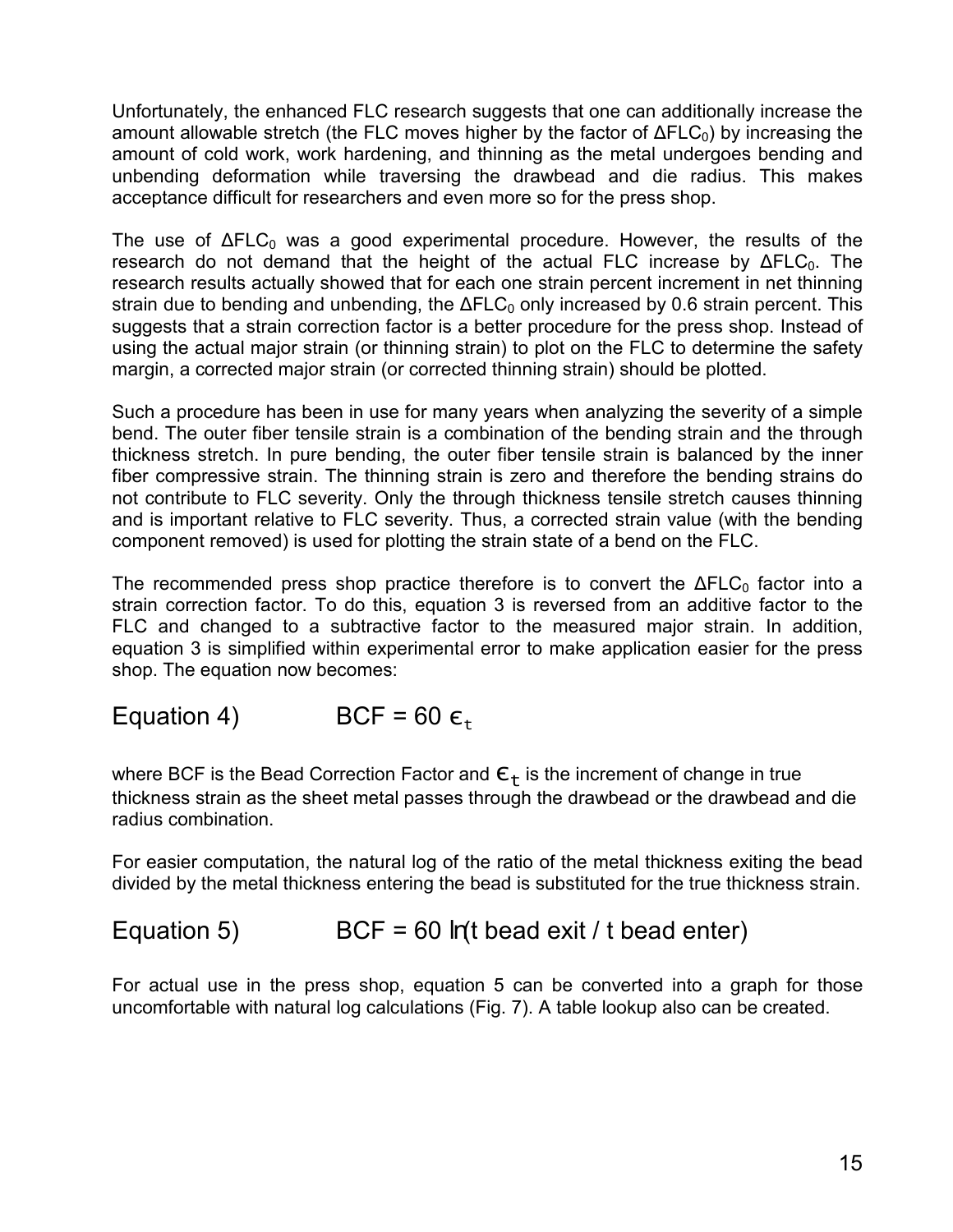

### **3.3 – Suggested Procedure for Utilizing the BCF**

The following procedure can be used for correcting the forming severity of the measured bending and unbending strain.

#### **Preparation: Obtaining the raw data.**

It is important to first verify that the metal location to be analyzed (called the analysis point) has been pulled through the complete bead and/or a die/punch radius. This usually can be accomplished by locating the analysis point relative to the bead or radii impact lines.

The required raw data are:

A) The amount of strain at the analysis point. This can be obtained from:

- 1) The engineering major and minor strains from a gridded part
- 2) The thickness strain if the minor strain is zero
- 3) The thickness and minor strain if the minor strain is not zero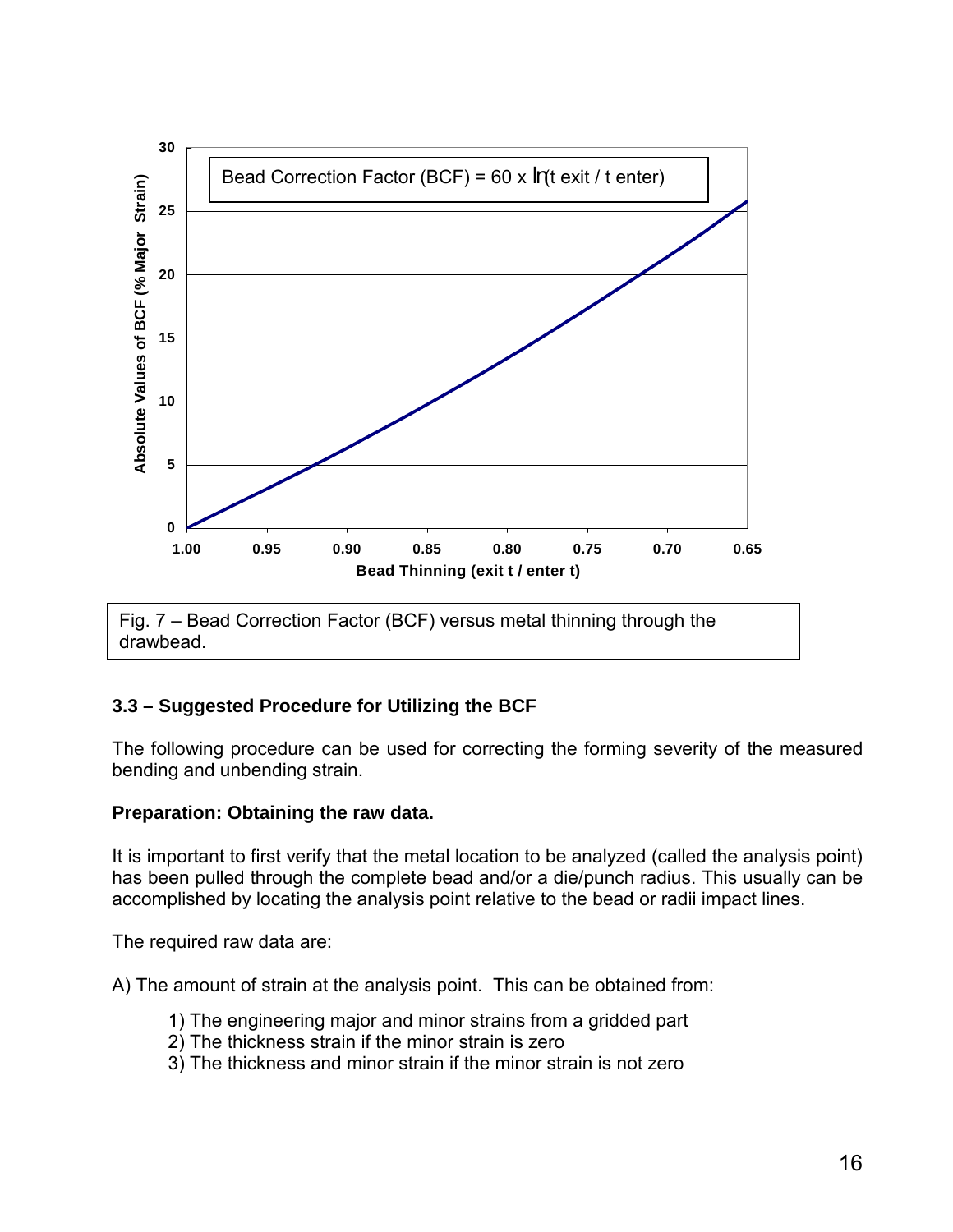B) The as-received sheet metal thickness and the work hardening exponent. The work hardening exponent usually is computed for the strain range between 10 percent strain and uniform elongation or between 10 percent to 20 percent strain.

C) The metal thickness at the entry and exit sides of the drawbead location (or exit side of the die radius if included in the metal flow path) that created the bending/unbending deformation experienced by the analysis point.

### **Step 1: Compute FLC**<sup>0</sup> for the steel used

One of two equations can be used to calculate  $FLC<sub>0</sub>$ :

 $FLC<sub>0</sub> = (23.3 + 14.2 t)$  n/0.21, where t is as-received sheet thickness in mm  $FLC<sub>0</sub> = (23.3 + 360 t)$  n/0.21, where t is as-received sheet thickness in inches

### **Step 2: Obtain the as-measured engineering major strain at the analysis point**

A) The engineering major strain can be measured directly from the gridded stamping

B) The ultrasonic thickness measurement can be used to calculate the true thickness strain. If the minor strain is zero, the true major strain is the negative value of the true thickness strain, which then is converted to engineering major strain. The necessary equations are:

True thickness strain = *ln*(ultrasonic thickness / as-received metal thickness) True major strain  $=$  – (True thickness strain) Engineering major strain =  $(e^{true \text{ major strain}} - 1)$  100

C) The ultrasonic thickness measurement and the minor strain can be used to calculate the true thickness strain. However, this is not a common occurrence. Most areas of concern are approximately straight stamping walls or addendum areas that have undergone plane strain deformation. The equations are:

Engineering thickness strain = (ultrasonic thickness / as-received metal thickness) –1

Use the constancy of volume equations (Appendix 8.4) to convert engineering thickness strain and engineering minor strain to engineering major strain.

### **Step 3 (Optional): Compute as-measured Safety Margin**

Subtract the as-measured engineering major strain (step 2) from the allowable engineering major strain value (Appendix 8.3). For plane strain (minor strain equals zero) conditions, the allowable engineering major strain value is equal to  $FLC<sub>0</sub>$  (step 1). If the minor strain is not zero, the appropriate allowable engineering major strain values must be obtained from the FLC (Appendix 8.3).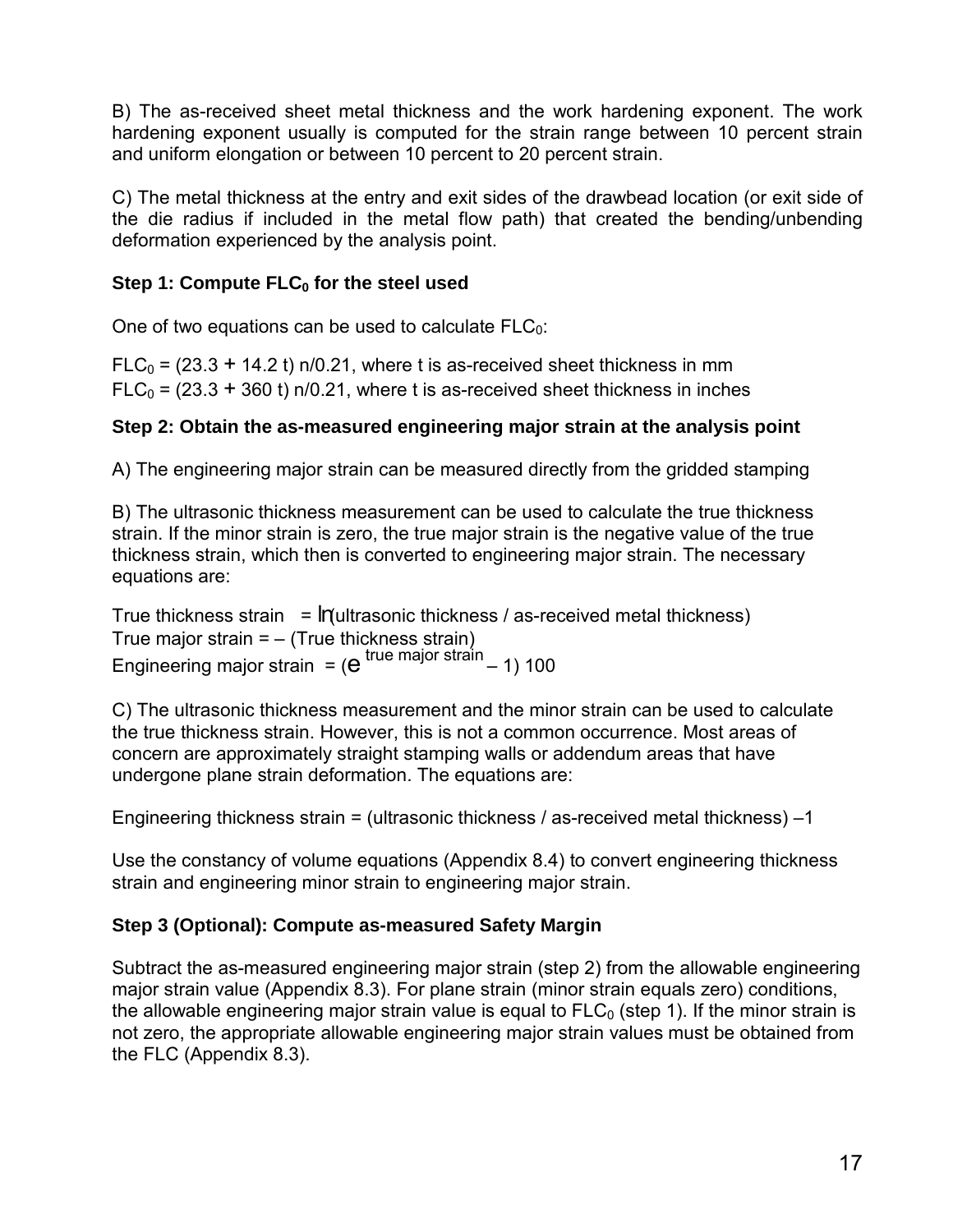### **Step 4: Compute the Bead Correction Factor (BCF)**

The BCF is determined by the amount of thinning experienced by the sheet metal as it moves through the drawbead or drawbead and die radius.

BCF = 60 *ln*(t bead exit / t bead enter) for drawbead deformation only BCF = 60 *ln*(t die radius exit / t bead enter) for drawbead and die radius deformation

These measurements and equation also can be used for bending and unbending over a punch or die radius if the r/t (radius to sheet thickness ratio) is less than five (5).

Note that the BCF usually is a negative number since the sheet metal becomes thinner after going through a draw bead or over a die radius.

#### **Step 5: Compute the corrected engineering major strain**

Before the safety margin can be calculated for metal that was deformed by flowing through a draw bead (and die radius if present), the as-measured engineering major strain must be corrected by the BCF. The corrected engineering major strain is equal to the as-measured engineering major strain (step 2) plus the BCF (step 4).

#### **Step 6: Compute corrected Safety Margin**

The corrected safety margin is obtained by subtracting the corrected engineering major strain (step 5) from the allowable engineering major strain value (Appendix 8.3). For plane strain (minor strain equals zero) conditions, the allowable engineering major strain value is equal to  $FLC<sub>0</sub>$  (step 1). If the minor strain is not zero, the appropriate allowable engineering major strain values must be obtained from the forming limit curve (Appendix 8.3).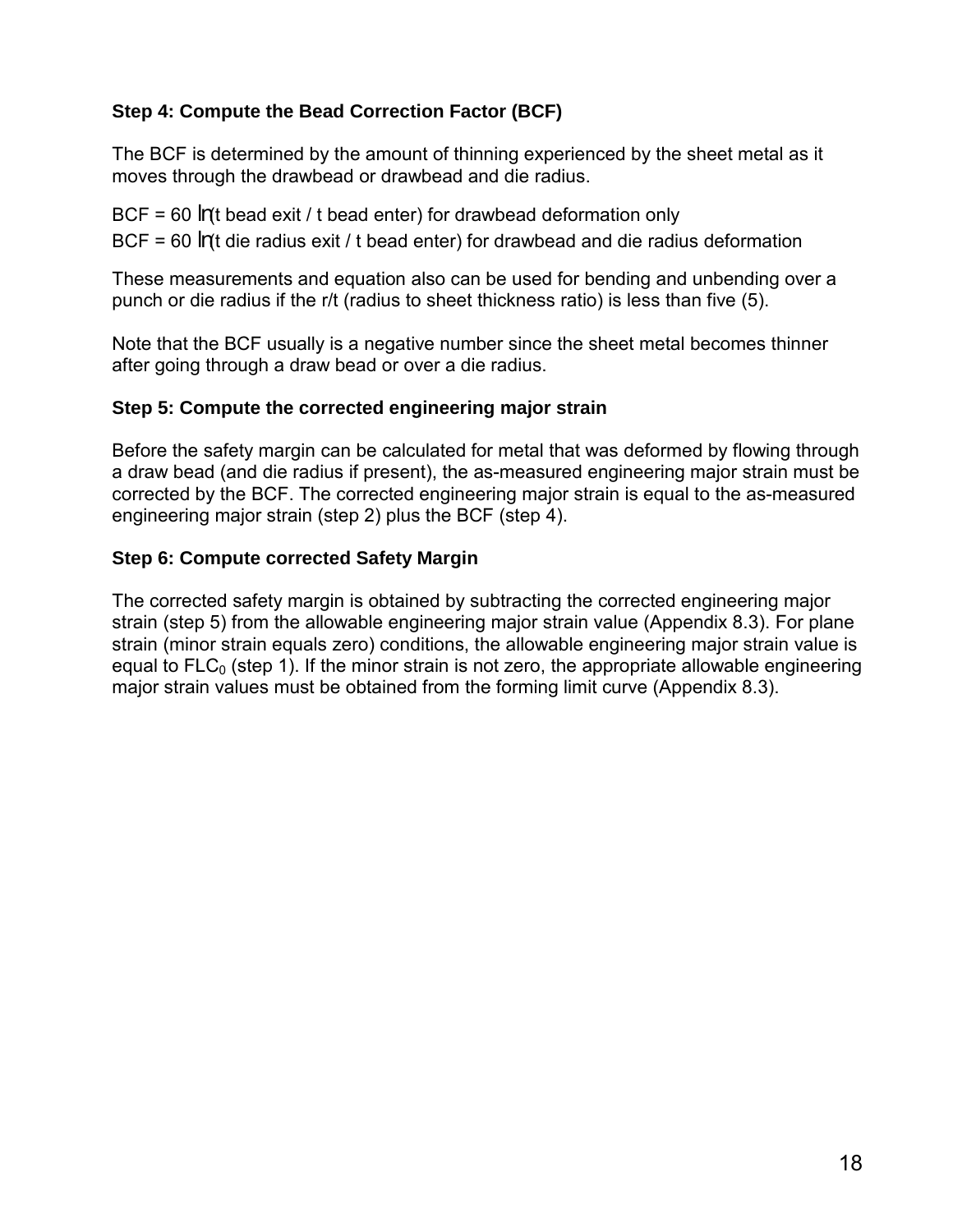# **Optional Computation for Thinning Strain Severity**

### **Step 7: Compute thinning strain for different severity levels**

### **Compute FLC<sub>0</sub> for the as-received steel ( or obtain from step 1)**

 $FLC_0 = (23.3 + 14.2 t)$  n/0.21, where t is as-received sheet thickness in mm  $FLC<sub>0</sub> = (23.3 + 360 t)$  n/0.21, where t is as-received sheet thickness in inches

### **Compute the thinning strain for start of red zone (assuming minor strain = 0)**

- 1. The engineering major strain for the start of the red zone is equal to the  $FLD<sub>0</sub>$ .
- 2. The engineering major strain is converted to true major strain by the equation: True major strain =  $ln(1 +$  Engineering Major/100)
- 3. For plane strain (minor strain = 0) the true thickness strain is equal to the negative value of the true major strain.
- 4. Finally, the true thickness strain is converted to the red zone engineering thickness strain using the equation:

Engineering thickness strain =  $(e^{true}$  thickness strain  $-1$ ) 100.

### **Compute the thinning strain for start of yellow zone (assuming minor strain = 0)**

- 1. The engineering major strain for the yellow zone is equal to ( $FLD_0 % 10.0\%$ ).
- 2. Perform the same calculations numbered 2 through 4 as written for the red zone above.

### **Step 8: Determine severity of as-measured engineering thickness strain**

Compute as-measured engineering thickness strain

As-measured engineering thickness strain = [(ultrasonic thickness / as-received metal thickness) –1] 100

Determine if the as-measured thickness strain is greater than the start of red or yellow zone

Label the severity zone of the as-measured engineering thickness strain

### **Step 9: Determine severity of corrected engineering thickness strain**

Obtain corrected engineering major strain (step 5)

Convert the engineering strain to true major strain = *ln* (1 + Engineering Major/100) True thickness strain is equal to the negative value of the true major strain

The corrected engineering thickness strain is equal to  $(e^{true}$  thickness strain – 1) 100

Determine if the corrected thickness strain is greater than the start of the red or yellow zone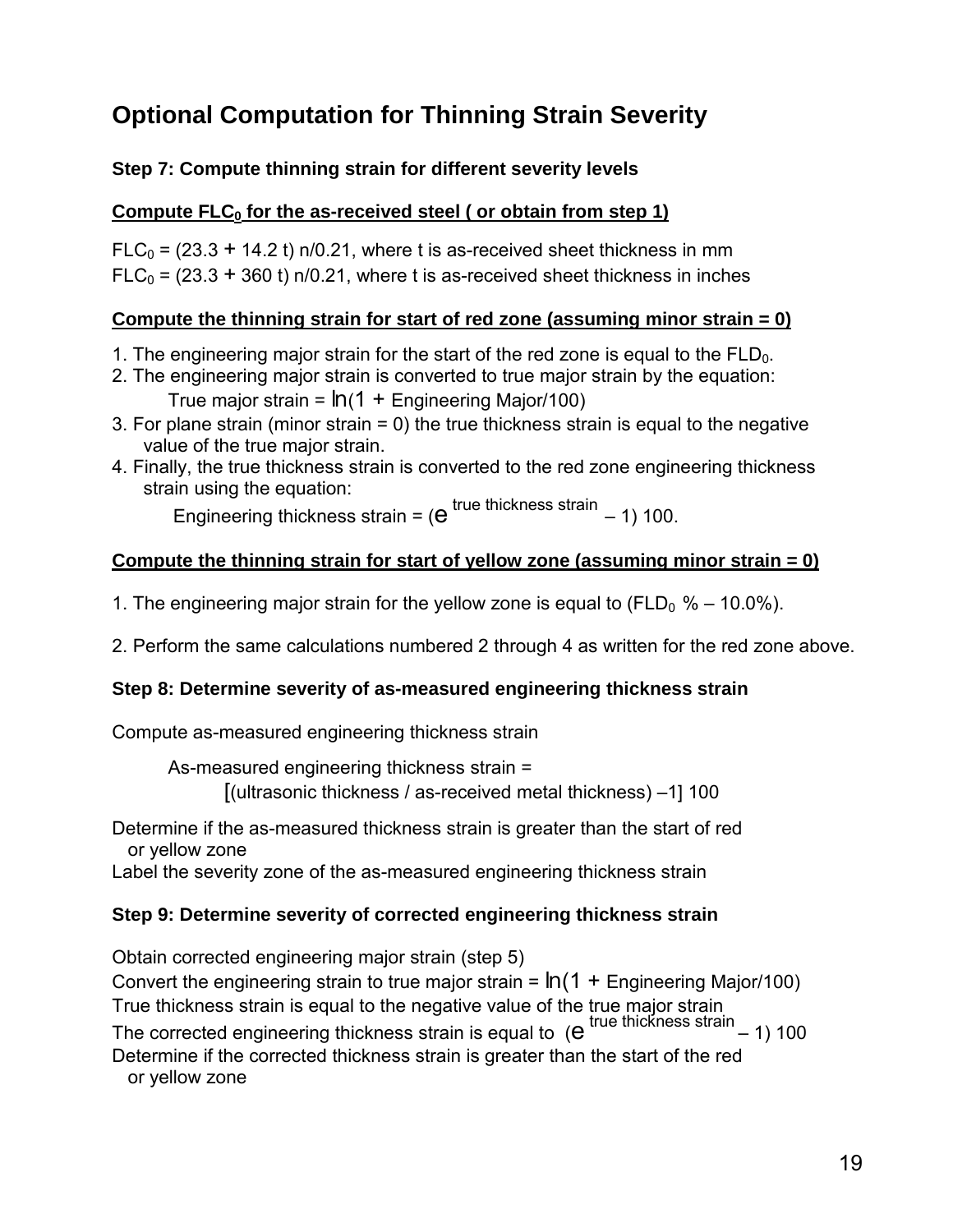### **3.4 – Typical Example of Using the BCF Procedure**

Record Raw Data: As-received steel:  $n = 0.218$  t<sub>0</sub> = 0.0321 in. Panel thickness at study location = 0.0213 in. Bead deformation:  $t$  (enter) =  $0.0305$  in. and  $t$  (exit) =  $0.0213$  in.

Step 1: Compute FLC0 for steel used:

 $FLC<sub>0</sub> = (23.3 + 360 t)$  n/0.21 for thickness in inches **FLC**<sup> $0$ </sup> = [23.3 + 360 (.0321 in.)] 0.218/0.21 = **36.2%** 

#### Step 2: Obtain the as-measured major strain at study location by:

a) Major strain measurement on gridded sample b) Conversion from ultrasonic thickness value for minor strain = 0 Ultrasonic thickness value = 0.0213 in. True thickness strain:  $\epsilon_+ = ln(0.0213/0.0321) = -0.410$ True major stain:  $\epsilon_{\text{major}} = -\epsilon_{\text{thickness}} = +0.410$  for  $\epsilon_{\text{minor.}} = 0$ Engineering major strain:  $\mathcal{E}_{\text{major}} = (e^{\text{ true major}} - 1)$  100 As-measured major strain =  $(e^{0.410} - 1)$  100 = 50.7%

Step 3: Compute as-measured Safety Margin

| <b>As-measured Safety Margin</b>                         | $= -14.5\%$ (Red Zone) |
|----------------------------------------------------------|------------------------|
| Subtract as-measured major strain (step 2) = $(-)$ 50.7% |                        |
| $FLC_0$ (step 1)                                         | $= 36.2\%$             |
|                                                          |                        |

Step 4: Compute Bead Correction Factor (BCF)

BCF = 60 *ln*(t exit bead / t enter bead)

BCF = 60 *ln*(0.0213/0.0305)

**BCF = –21.5%** 

Step 5: Compute corrected engineering major strain

| As-measured major strain (step 2) | $= +50.7%$ |
|-----------------------------------|------------|
| Add BCF (step 4)                  | $= -21.5%$ |
| Corrected major strain            | $= +29.2%$ |

Step 6: Compute corrected Safety Margin

| +7.0% (Yellow Zone)<br><u>е п</u> |
|-----------------------------------|
| $=$ (-) 29.2%                     |
| $= 36.2\%$                        |
|                                   |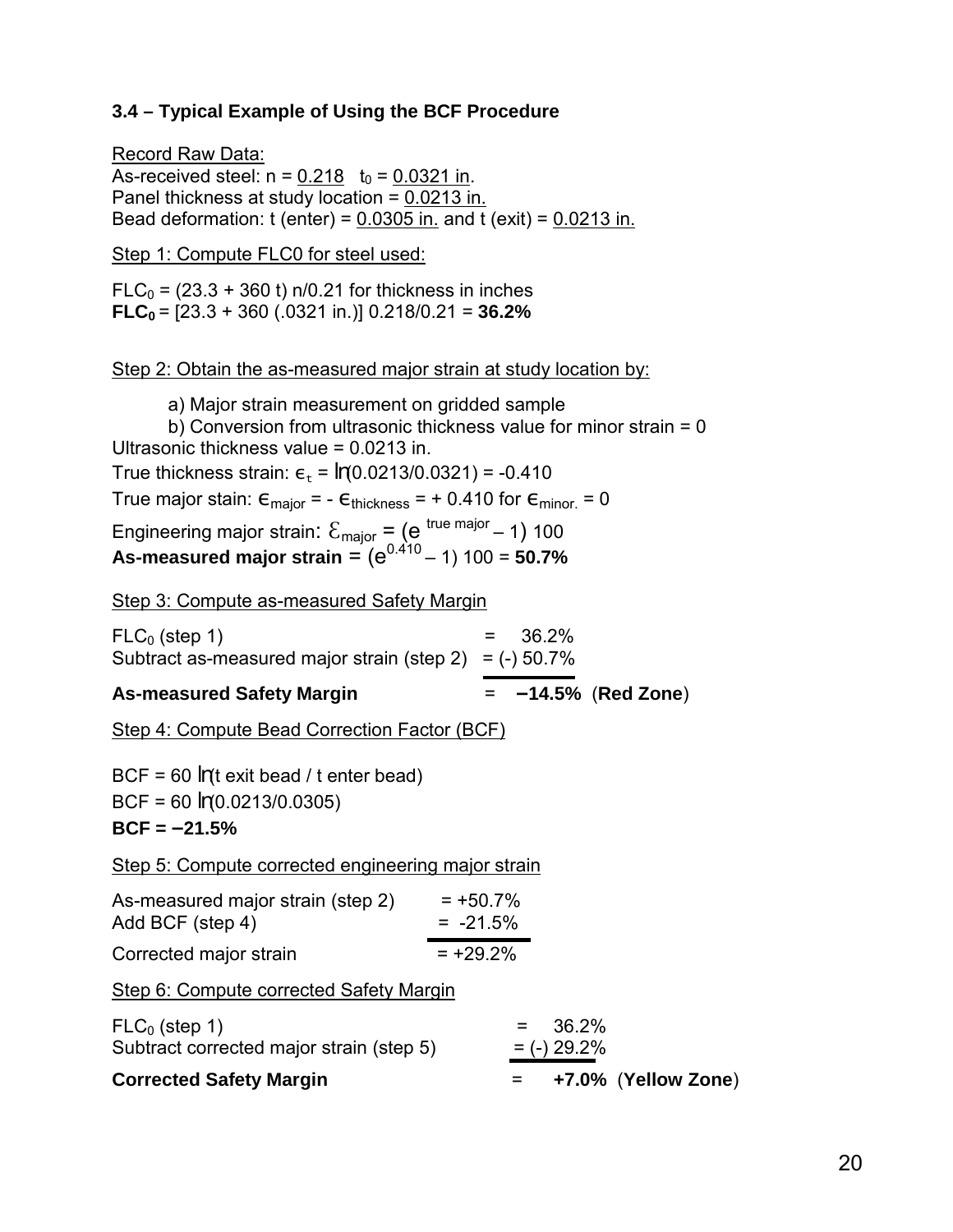# **Computation For Thinning Strain Severity (Optional)**

Step 7: Compute thinning strain severity levels for steel used:

Compute  $FLC<sub>0</sub>$ 

 $FLC<sub>0</sub> = (23.3 + 360 t)$  n/0.21 for thickness in inches **FLC<sub>0</sub>** =  $[23.3 + 360 (.0321 in.)] 0.218/0.21 = 36.2\%$ 

Compute thinning strain for red zone (assuming minor strain = 0)

Engineering major strain = 36.2 % True major strain = *ln*(1 + 36.2/100) = 0.309 True thickness strain = -True major strain = -0.309

**Red engineering thickness strain**:  $\mathcal{E}_{\text{Thick}} = (e^{-0.309} - 1)$  100 = -26.6%

Compute thinning strain for yellow zone (assuming minor strain = 0)

Engineering major strain = 36.2 % -10% = 26.2 % True major strain = *ln*(1 + 26.2/100) = 0.233 True thickness strain = -True major strain = -0.233

**Yellow engineering thickness strain**:  $\mathcal{E}_{\text{Thick}} = (e^{-0.233} - 1)$  100 = -20.8%

Step 8: Determine severity of as-measured thickness strain

**As-measured thickness strain** = [(0.0213/0.0321) – 1] 100 = **–33.6%** Red zone start line (step  $7$ ) = -26.6% **As-measured thickness strain** is above red zone line (**Red Zone**)

Step 9: Determine severity of corrected thickness strain

Corrected major strain (step  $5$ ) =  $+29.2\%$ True major strain =  $ln(1 + 29.2/100) = 0.256$ True thickness strain = -True major strain = -0.256

**Engineering thickness strain**:  $\mathcal{E}_{\text{Thick}} = (e^{-0.256} - 1) 100 = -22.6\%$ Yellow zone start line (step  $7$ ) = -20.8% **Corrected thickness strain** is above the yellow zone line (**Yellow Zone**)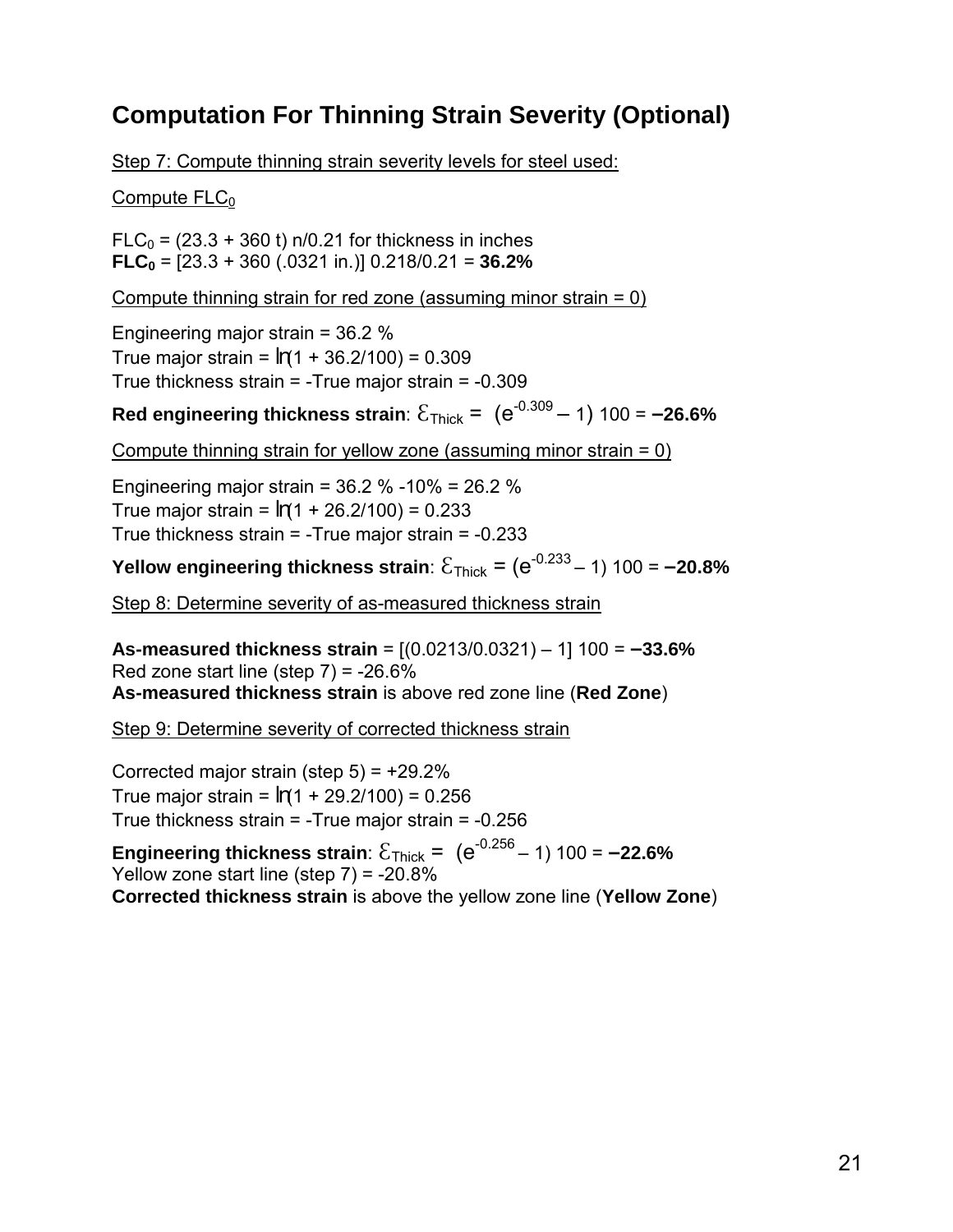# **4.0 – Case studies from press shops**

The case studies were press shop stampings with areas of the stamping that had been cold worked by bend and unbend deformation through drawbeads to a level that exceeded the FLC and yet did not show any failures. The BCF (bead correction factor) was applied to each of the case studies to show the actual damage done by the bend and unbend deformation. Five of the case studies are discussed here to highlight different production applications of the BCF.

Note: The computational work sheets for each case study are located in Appendix 8.5.

#### **4.1 – Case Study #1 – Hood Outer at Press Show**

The hood outer was being evaluated at the press show. To check the binder pressure window, the binder pressure was increased 20 percent. A split now was observed in the panel at location C (Fig.8).



Fig. 8 – Photograph of hood outer with metal pulled through drawbeads at location B and torn metal not pulled through beads at location C.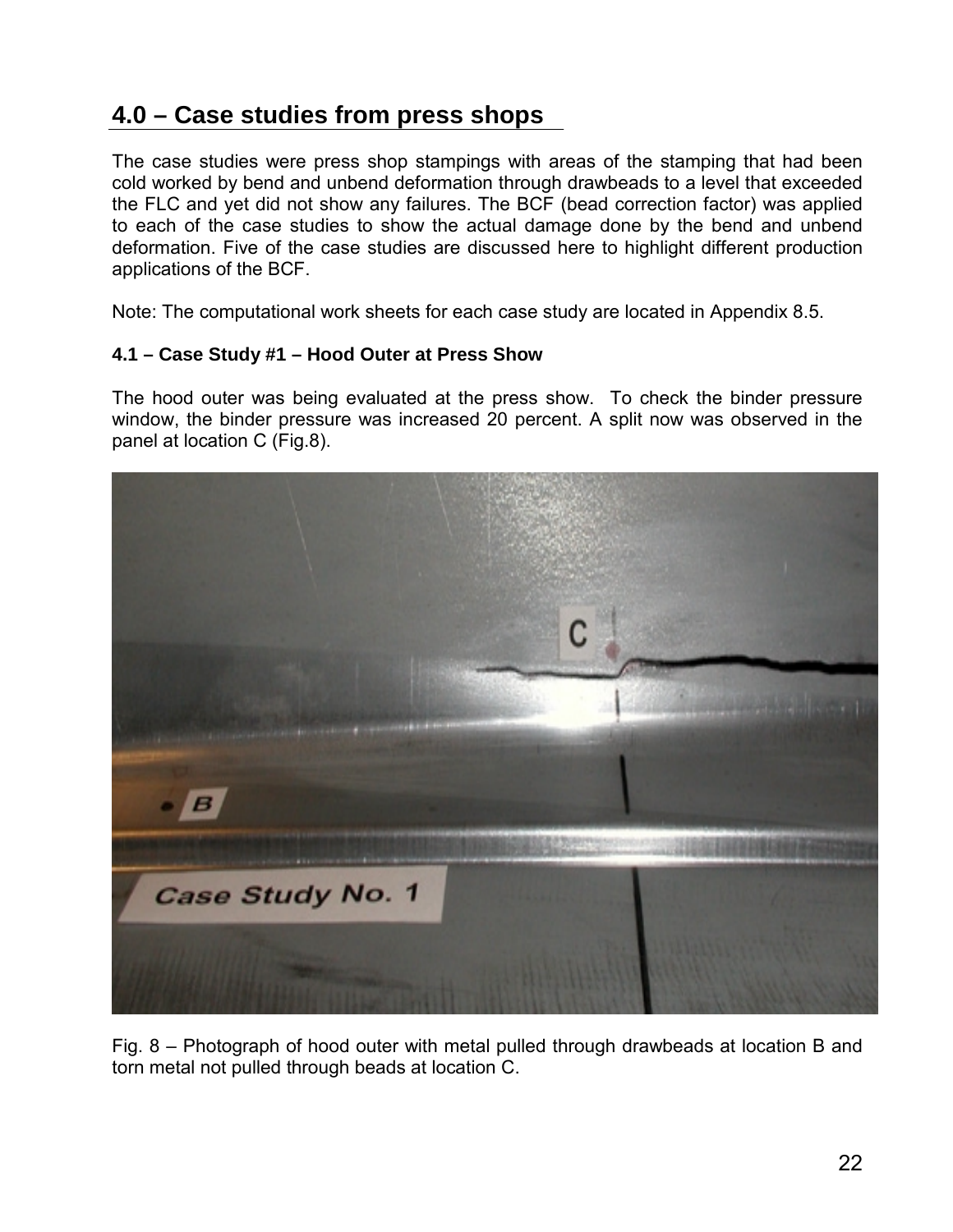#### **Location B:**

The deformation at location B was measured with an ultrasonic thickness gage and converted to a major strain for analysis.

Forming limit major strain  $= 34.5\%$  Red zone thinning strain  $= -25.7\%$ As-measured major strain = 46.7% As-measured thinning strain = -31.8% Safety margin = -12.2% (Red zone) Safety margin = red zone BCF = -22.8% Yellow zone thinning strain = -19.7% Corrected major strain = 23.9% Corrected thinning strain = -19.3% Corrected safety margin = +10.6% Corrected safety margin is green zone Corrected safety margin is green zone

The measured thinning strain for location B exceeds the –25.7% limit associated with the plane strain limit set by the  $FLC<sub>0</sub>$  but does not generate breakage.

#### **Location C:**

The deformation at location C was measured with an ultrasonic thickness gage and converted to a major strain for analysis.

Safety margin = -0.4% (Red zone) Safety margin = red zone

Forming limit major strain  $= 34.5\%$  Red zone thinning strain  $= -25.7\%$ As-measured major strain = 34.9% As-measured thinning strain = -25.8%

The BCF is not applicable at location C because the analysis point did not go through draw beads or over a tight radius. The stamping failed at location C as predicted by traditional FLC analysis.

This case study shows:

1) The largest measured strain (major or thickness) is not always the one that fails.

2) Sheet steel that has undergone severe bending and unbending through drawbeads needs to have a correction factor applied to the original measurements before a correct safety margin can be computed.

3) The Bead Correction Factor can be sufficiently large to drop a data point from the red zone down to the green zone.

4) Sheet steel that has not been subjected to bending and unbending through drawbeads failed at strain states predicted by the traditional FLC analysis.

5) If the binder pressure had not been increased, location C would not have failed and most attention could have been placed on the high reading at location B.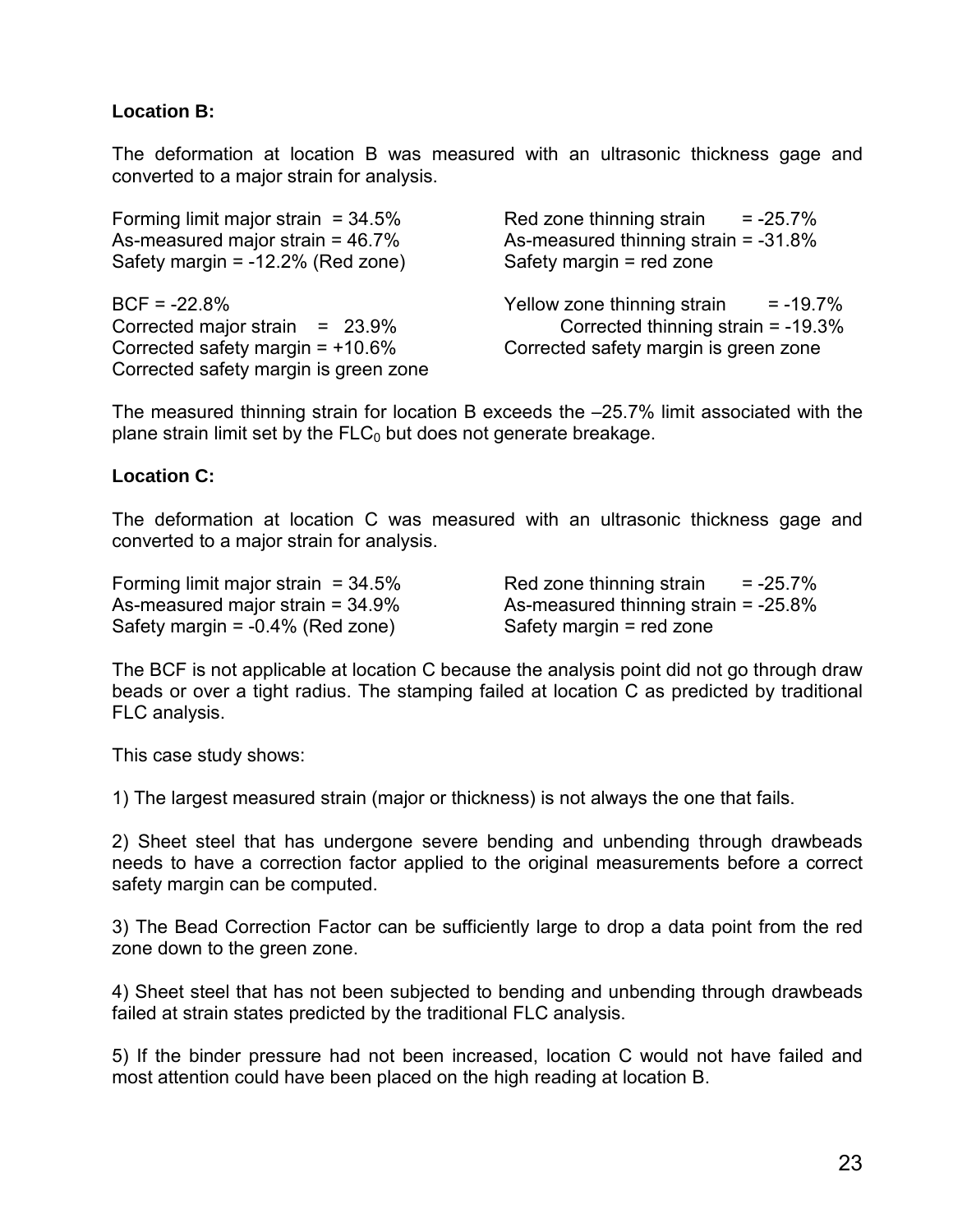#### **4.2 – Case Study #2 – Large Fender at Press Show**

A large fender was being prepared for a press show. All incremental hits, gridded samples, and other requirements were met. The panel was ready. When the press show started the next day, the panel tore wide open in sheet steel that had been pulled through the drawbeads (Fig. 9).



Fig. 9 – Photograph of fender with a tear occurring in metal pulled through the drawbead.

The deformation at location B was measured with an ultrasonic thickness gage and converted to a major strain for analysis.

Safety margin = -22.6% (Red zone) Safety margin = red zone

 $BCF = -18.9\%$  Red zone thinning strain =  $-25.8\%$ Corrected major strain = 38.6% Corrected thinning strain = -27.9% Corrected safety margin = -3.7% Corrected safety margin is red zone Corrected safety margin is red zone

Forming limit major strain  $= 34.9\%$  Red zone thinning strain  $= -25.8\%$ As-measured major strain = 57.5% As-measured thinning strain = -36.5%

Observations:

1. The analysis points were outside the actual tear location. This suggests higher level of thinning and a more negative safety margin was present at the initiation of the tear.

2. Whatever caused the very high strain had created a strain level so high that even the BCF could not remove the strain level from the red zone.

3. Even with the correction factor, the safety margin still was –3.7% and in the red zone. The resultant tear indicates that the BCF is a reasonable compensation factor and will correctly predict failures in steel pulled through drawbeads.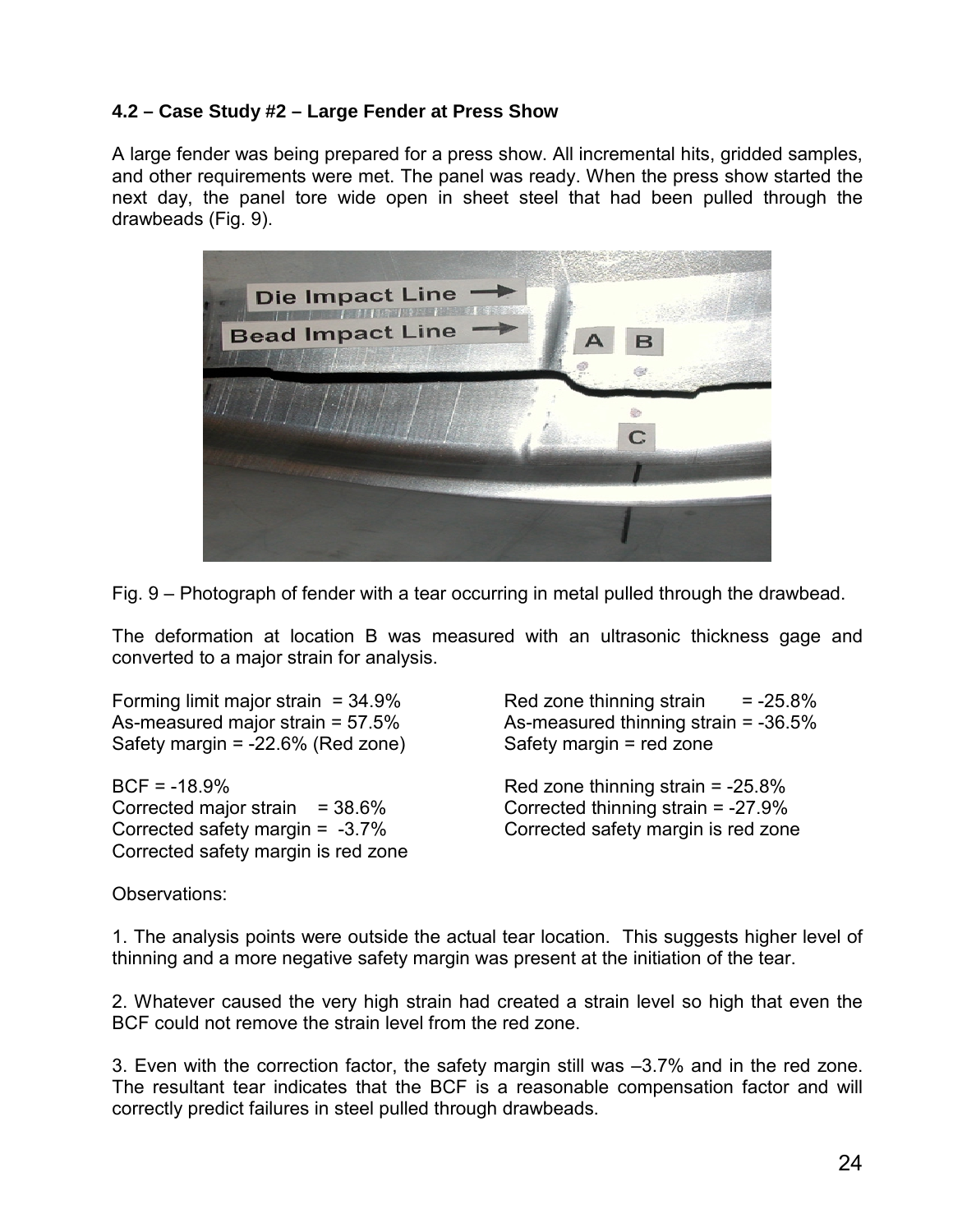### **4.3 – Case Study #3 – Small Fender at Tool Tryout**

A small fender was being examined for possible modification and rework because a forming severity in the addendum area was plotting in the red zone (Fig. 10).



Fig. 10 – Photograph of small fender with metal at location A pulled through a drawbead.

Safety margin = -13.3% (Red zone) Safety margin = red zone

BCF = -20.5% Yellow zone thinning strain = -18.0% Corrected major strain = 24.7% Corrected thinning strain = -19.8% Corrected safety margin = +7.2% Corrected safety margin is yellow zone Corrected safety margin is yellow zone

Forming limit major strain  $= 31.9\%$  Red zone thinning strain  $= -24.2\%$ As-measured major strain = 45.2% As-measured thinning strain = -31.1%

Observations:

1. Even though no splits were being observed, the customer was uneasy about the safety margin being high in the red zone. However, the steel obviously had been pulled through the drawbeads, leading the customer to disregard the values based on past experiences.

2. While a green zone reading had not been achieved, the customer tentatively accepted the corrected yellow zone safety margin with the intent to again evaluate the area after final pre-production tryout was completed. The corrected safety margin is better than no severity reading.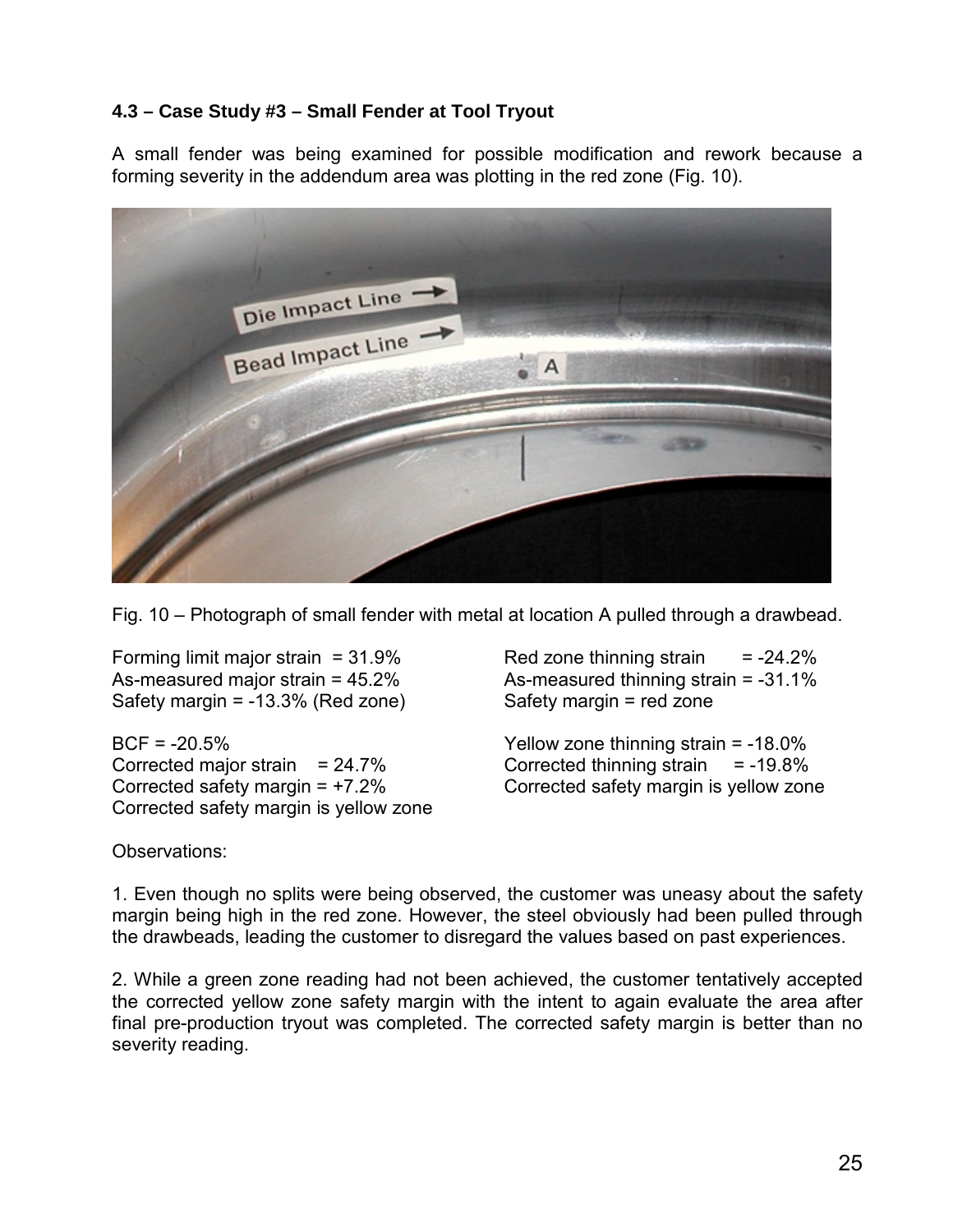#### **4.4 – Case Study #4 – Hood Outer After One-Year Production**

A large hood outer had been in production for over a year without any failures (Fig. 11). However, during the initial final die tryout, all four draw-walls had shown high negative safety margins or red zone conditions. Based on prior plant experience with similar hoods, a decision was made to begin production with the panel. The hood was submitted to the A/S-P Team for evaluation under the new BCF procedures.



Fig. 11 – Photograph of a production hood with metal at location A pulled through a drawbead.

Safety margin = -14.5% (Red zone) Safety margin = red zone

BCF = -21.5% Yellow zone thinning strain = -20.8% Corrected major strain = 29.2% Corrected thinning strain = -22.6% Corrected safety margin = +7.0% Corrected safety margin is yellow zone Corrected safety margin is yellow zone

Forming limit major strain  $= 36.2\%$  Red zone thinning strain  $= -26.6\%$ As-measured major strain = 50.7% As-measured thinning strain = -33.6%

This case study shows:

1. Production was started even though the worst safety margin of –14.5% was measured on one side of the hood. Similar readings were found on all four sides of the hood and in several locations on each side. This shows the draw bead restraining forces were well balanced around the hood.

2. The reason for the absence of production splits is due to a corrected safety margin of +7% and a stable production process.

3. While not quite in the green zone, the corrected safety margin of + 7% is more indicative of the forming severity and potential production performance of this hood than the severe as-measured safety margin of –14.5%.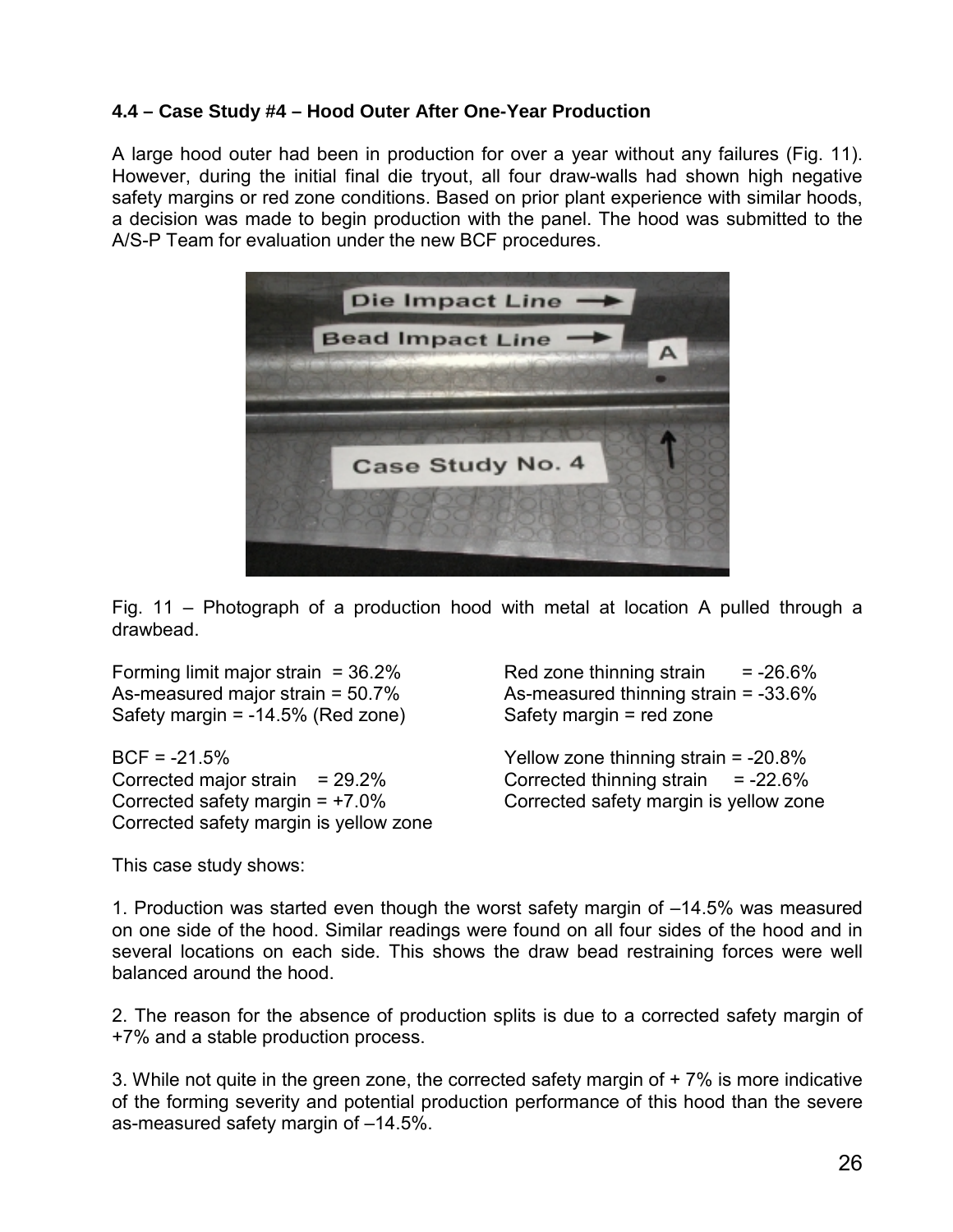### **4.5 – Case Study #5 – Bodyside Outer in Early Tool Tryout**

The tooling for the bodyside had just been built and was undergoing the required forming severity analysis. High strain values but no failures had yet been observed under tryout conditions (Fig. 12).



Fig. 12 – Photograph of bodyside with metal at location A pulled through a drawbead.

Safety margin = -11.6% (Red zone) Safety margin = red zone

BCF = -18.4% Yellow zone thinning strain = -20.3% Corrected major strain = 28.7% Corrected thinning strain = -22.3% Corrected safety margin = +6.8% Corrected safety margin is yellow zone Corrected safety margin is yellow zone

Forming limit major strain  $= 35.5\%$  Red zone thinning strain  $= -26.2\%$ As-measured major strain = 47.1% As-measured thinning strain = -32.0%

Observations:

1. After applying the BCF, the concerns about the severity of the panel were reduced. The decision was made to proceed with normal tryout procedures without making modifications to area A. This area would again be evaluated further in the tool tryout cycle.

2. Of the five case studies analyzed for this project, the lowest BCF (–18.4%) was obtained on this stamping. This BCF was generated by a thinning strain of –26.5% created as the metal bent and unbent through the beads.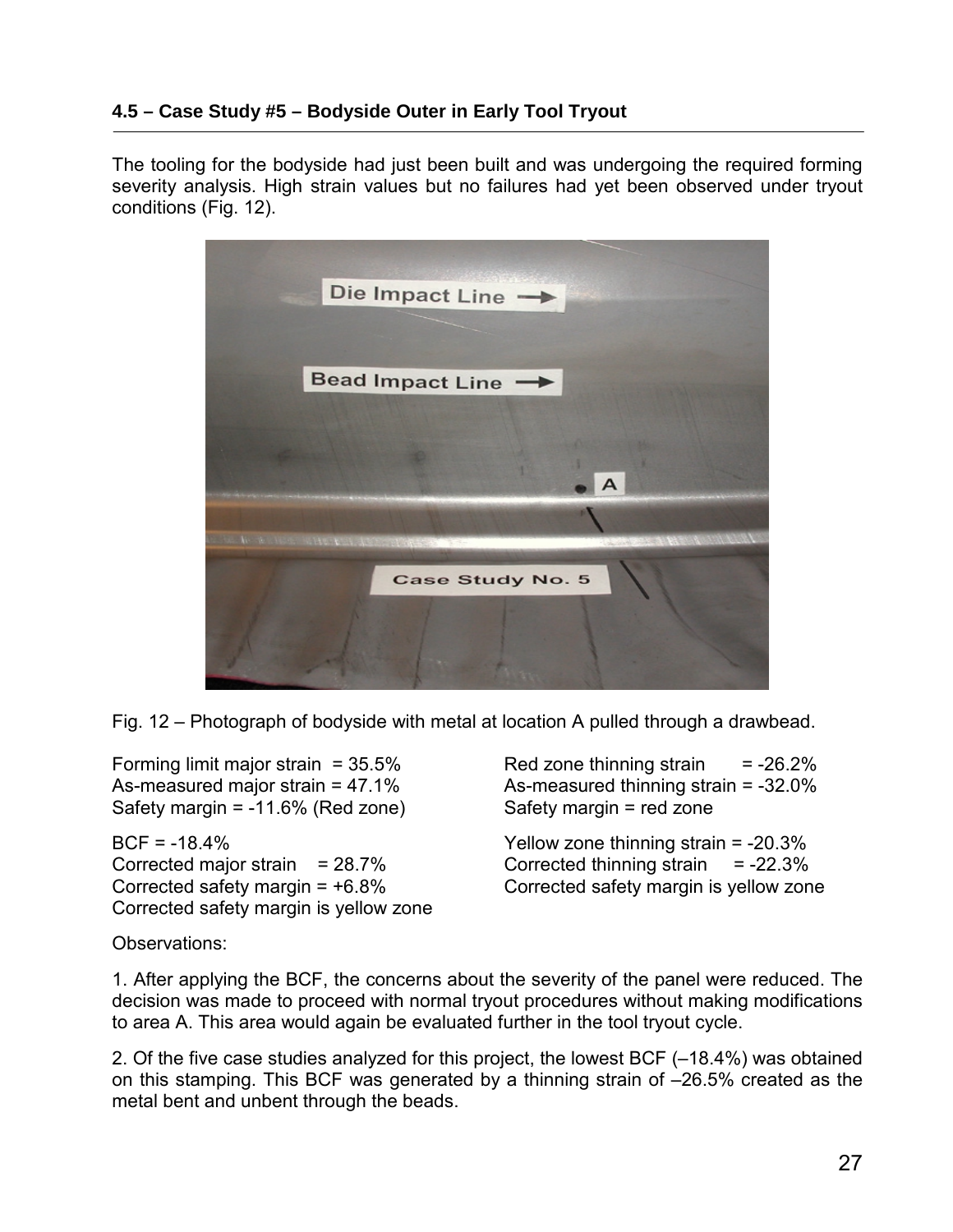## **5.0 – Implementation Issues**

#### **5.1 – Role in Press Shop**

The goal of the research program was to eliminate false severity values for sheet steel that underwent bend and unbend deformation through drawbeads and/or sliding over tight die and punch radii. The research showed that the severity readings were artificially high for these modes of deformation. This would prompt tool modifications to reduce the severity of drawbead deformation, increase die radii, or even increase punch radii. By correctly assessing the forming severity, unnecessary die modifications could be eliminated in die tryout with the corresponding reduction in die tryout time and cost.

Even more important, and not always obvious, is the affect on panel quality. Reducing the severity of drawbead deformation can create less stress applied to the product sheet metal. Often the result is less deformation and less "tightness" in the body of the panels. Dent resistance is decreased. Bake hardenable steel may not reach minimum strain needed to trigger the hardening effect.

The research program covered a wide range of steels, including four AKDQ (aluminumkilled, draw quality), two BH210 (bake hardenable), two HSLA (high-strength, low-alloy), and one DP600 (dualphase). Of the nine lots of steel evaluated, three were bare coldrolled, four electrogalvanized, and two hot-dipped galvanized. On the underlying mechanisms for the measured enhanced FLC effect, the concept should apply to other steel grades with similar microstructures and cyclic stress-strain behavior at high strain amplitudes (5). However, the Research Report indicated caution in applying this work to TRIP or complex phase steels. In addition, commercial dualphase steels exhibit a range of microstructures. Therefore, some dualphase steels may not reproduce the results obtained in the research program.

Bead configurations included round bead, double round beads, square beads, and double square beads. Bead width ranged from 4 to 10.8 mm (0.16 to 0.43 in.). Bead penetration and back tensions were changed to increase the number of test conditions for given beads.

The two levels of sheet thickness were 0.7mm (0.028 in.) and 1.2 mm (0.048 in.). With regard to sheet thickness, it seems reasonable that the applicable thickness range can be extended beyond the 0.7 to 1.2 mm (0.028 to 0.048 inch) range evaluated experimentally (5). On a speculative base, the Research Report suggests that extending the press shop application to a thickness range of 0.55 to 1.65 mm (0.021 to 0.065 inches) would seem reasonable.

The experimental data acquired in the research program suggest that at large net thinning strains there are indications of non-linearity. Therefore, for true thinning strains greater than negative 0.3 (engineering thinning strains greater than negative 26%) the BCF values are to be considered conservative. The Research Report also recommends not using the BCF procedure for true thinning strains greater than negative 0.4 (engineering thinning strains greater than negative 33%).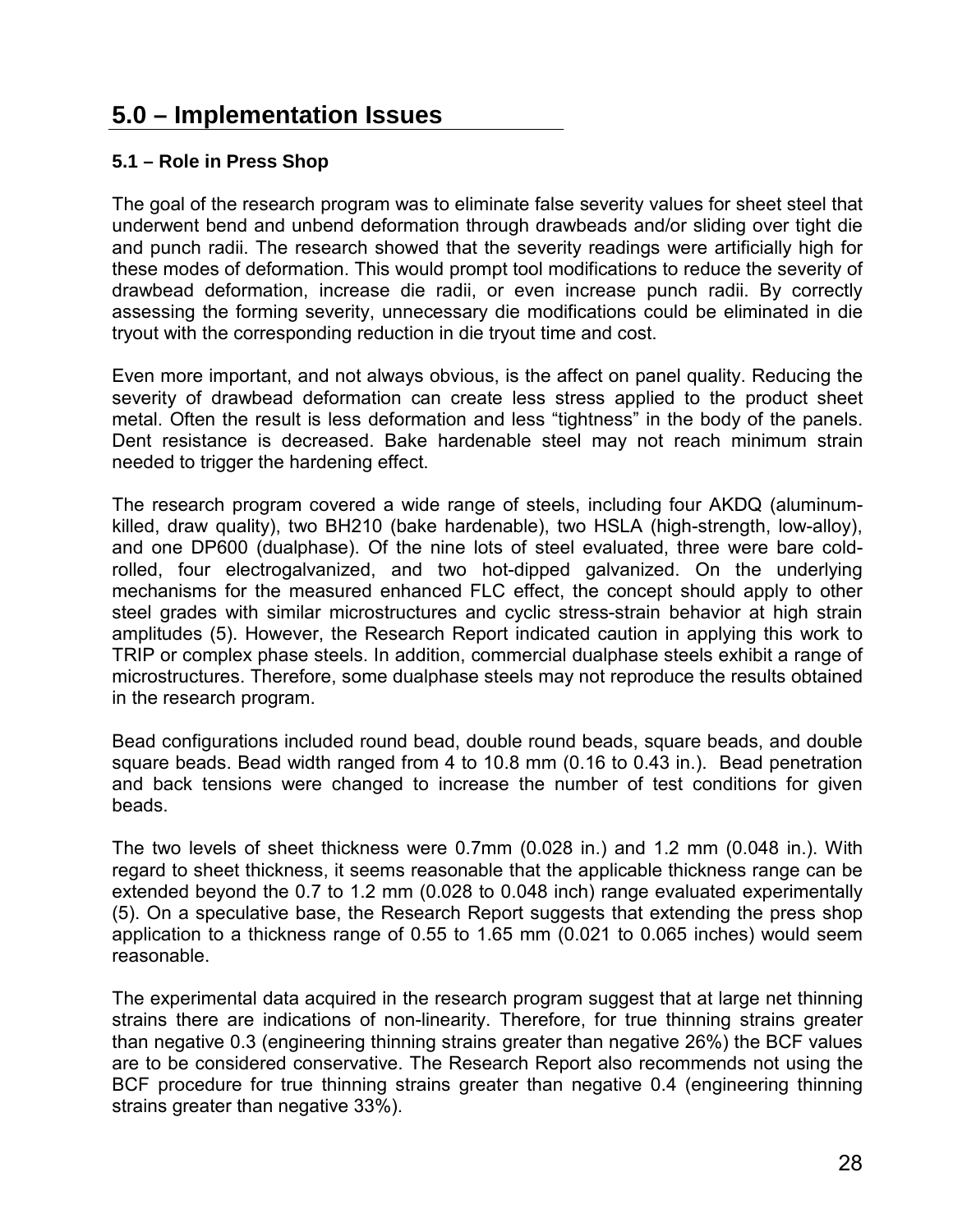The research program also indicated that the same analysis could be used for metal flow off a post or punch. However, as the R/t (bending radius to sheet thickness) increases, the effect of the BCF diminishes rapidly. Therefore, the corrections are targeted for R/t ratios less than five. The bend radius is the post entry radius. In using equation 5, thickness would be measured for material that flowed off the post. However, a conservative approach for calculating net thinning strain would be to use the thickness of the material prior to its moving over the entry radius on the post, which would be the deformed thickness instead of the as-received thickness.

#### **5.2 – Required Steel Characteristics**

Two steel characteristics are required for the circle grid / FLC analysis. These are the initial sheet metal thickness and the terminal n value. Both are used to compute the  $FLC<sub>0</sub>$  value that fixes the height of the FLC. The accuracy of the  $FLC<sub>0</sub>$  computation depends on accurate values of metal thickness and terminal n for the blank on which the grid analysis is being performed.

Ideally the metal thickness should be measured from the flat blank being gridded and at the critical location. Ordered thickness or measurements from the head or tail of the coil are often quite different than the actual value for a blank taken from the body of the coil. Attempting to acquire the initial blank thickness from the deformed stamping may or may not be successful, depending on the amount of deformation throughout the stamping.

Even greater importance is placed on obtaining an accurate terminal n value for the blank being gridded. The equation for  $FLC<sub>0</sub>$  is:

 $FLC<sub>0</sub> = (23.3 + 360 t)$  n/0.21 for thickness in inches  $FLC_0 = (23.3 + 14.2 t)$  n/0.21 for thickness in mm.

It is evident from the above equations that the n value is a major factor in determining  $FLC<sub>0</sub>$ , the allowable major strain, and the safety margin for both the as-measured major strain and the bead corrected major strain. A plot of instantaneous n value as a function of tensile strain is the best method to determine the n value plateau at high levels of strain. A more practical tensile test method for approximating the terminal n value is to determine the n value between 10 percent stretch and 20 percent stretch or between 10 percent stretch and the ultimate tensile strength (uniform elongation).

#### **5.3 – Role in Computer Simulation**

The use of enhanced FLCs is more complex when applied to FEA computations. The Research Report (5) indicated that equations 1 and 2 (duplicated below) were applicable for use with FEA modeling.

Equation 1)  $\Delta F LC_0 = (41.7 + 104 \text{ BTR}) \text{ BSF}^{1.54}$ 

Equation 2)  $\epsilon_t = (0.624 + 1.20 \text{ BTR}) \text{ BSF}^{1.27}$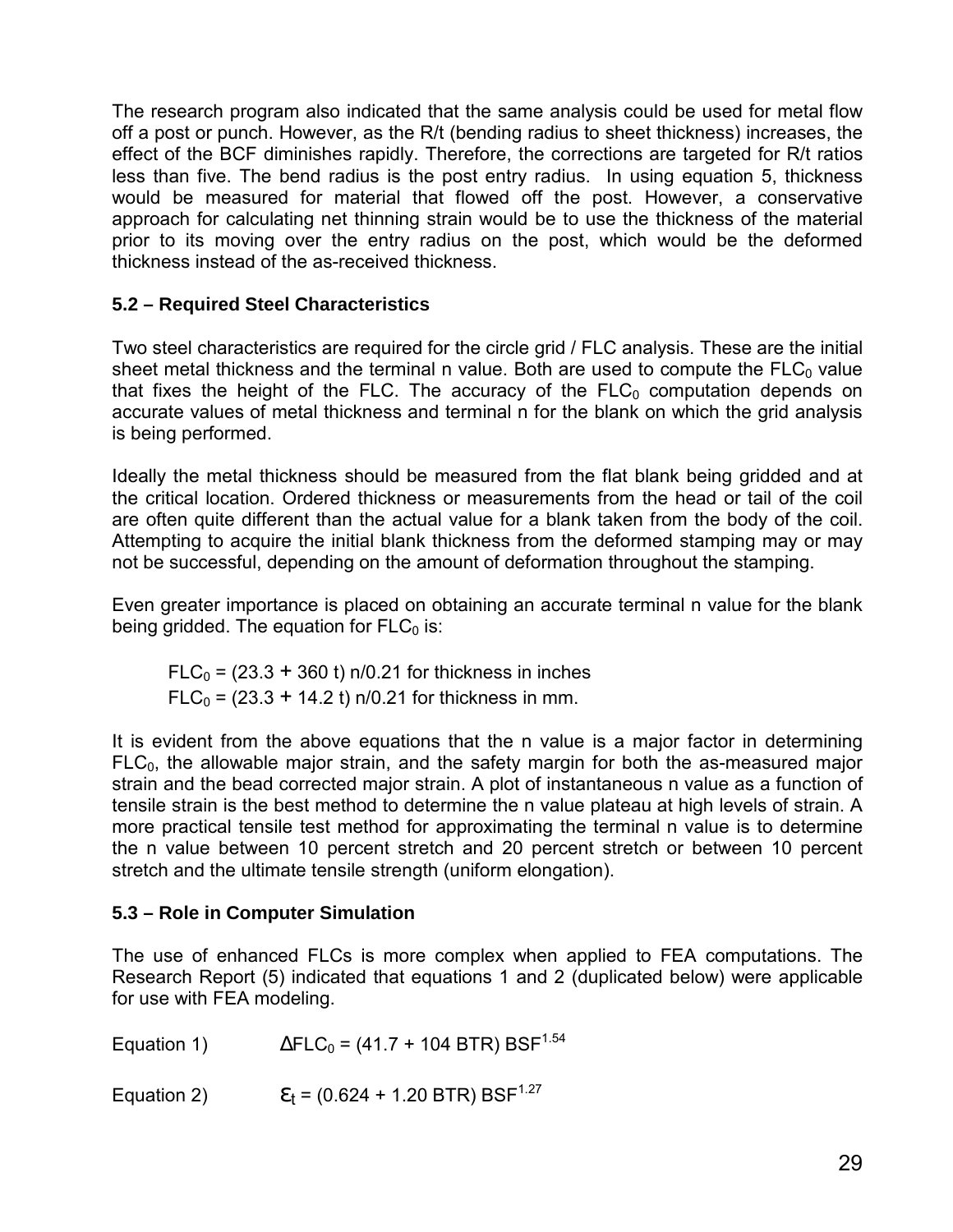where BTR is the Back Tension Ratio, BSF is the Bending Strain Factor, and  $\varepsilon_t$  is the thinning strain through the drawbead or drawbead and die radius combination.

Concerns with application of the above equations are:

1. The BTR or Back Tension Ratio is difficult to determine prior to actual tool building.

2. The BTR is affected by the stop block (kiss block) clearances and resultant sheet wrinkling when the shape of the blank edge becomes uneven because of insufficient metal control.

3. The BTR is affected by the spotting of the blankholder when stop blocks are not used. This spotting pattern not only can change the BTR from point to point around the perimeter, but also can cause major changes as the forming process progresses.

4. For dies without stop blocks, changes in the coefficient of friction and thickness profile of the blank can strongly affect the BTR.

5. To calculate the BSF the actual bending radii of the sheet metal traveling through the drawbead is required. As the IRDI study showed and is depicted in both the Research Report (5) and the video segments stored on IRDI data CD # 2, the shape of the sheet metal can deviate greatly from the traditional analysis of flow from radius tangent to radius tangent.

6. In production dies, drawbead radii may not be uniform in size, shape, or penetration, especially after completion of die tryout.

7. In the production environment, bending of the die, upper platen, lower bolster, and other components can further generate unpredictable changes in the bead deformation. An additional effect is the placement of cushion pressure pins.

In addition, most FEA formability analyses treat drawbeads as a line of force. As a result, thinning strain is underestimated and the use of the BCF would result in an additional overestimate of formability. Therefore, additional research and changes to FEA procedures are required before this correction factor becomes part of routine FEA formability analyses.

However, these concerns do not limit press shop application of the BCF. While the contribution of each individual variable cannot be identified, their total effect is included by measuring the actual increment of sheet thinning due to the metal passing through the drawbeads and/or die radii.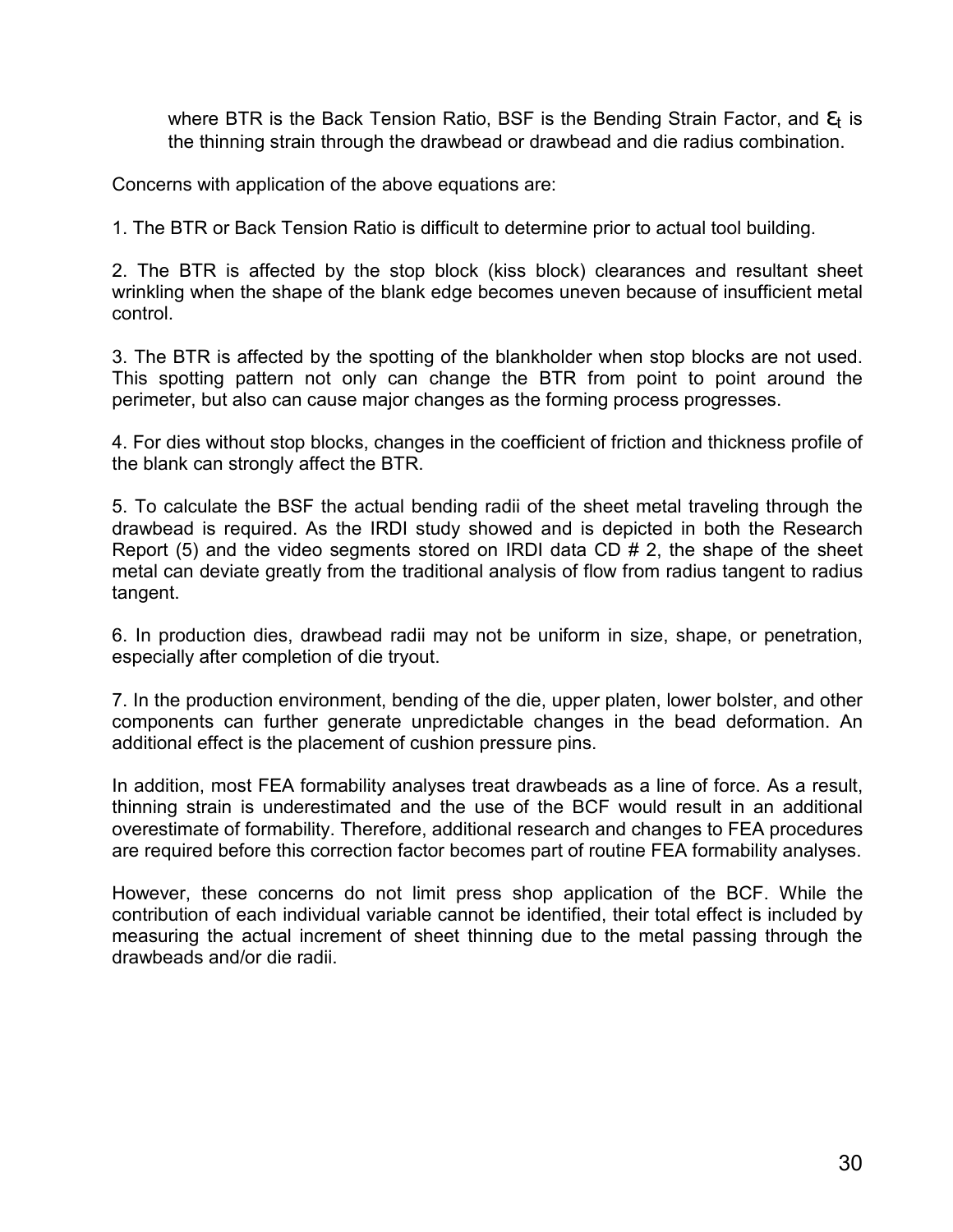# **6.0 – Applications for assessment of drawbead thinning**

#### **6.1 – Die Source and Plant Die Tryout**

1. Applying the Bead Correction Factor (BCF) can reduce the severity of metal flowing through the drawbead from the red zone down to yellow or even the mandatory green zone. This can minimize added work, time, and cost to bring the stamping into the mandatory green zone specifications

2. By downgrading the forming severity of the metal that has flowed through drawbeads, additional drawbead restriction can be generated to increase stretch in the body of the stamping – particularly in low sweep panels with low amounts of stretch.

3. Drawbeads of constant geometry and penetration around the perimeter are intended to generate constant restraining forces. The constancy of the restraining forces can be evaluated by measuring the increase in thinning strain of metal flowing through the beads.

4. Reduced panel severity can help when implementing engineering changes.

5. The BCF can be applied to flow of metal over punch radii, especially for punches with r/t (radius/sheet thickness) ratio less than 5.

#### **6.2 – Production Monitoring**

1. Previously most of the stamping could use traditional forming severity as a processmonitoring index. Now the metal flowing through the drawbeads also can be monitored for forming severity.

2. As dimensional consistency of stampings becomes more important, the variation in restraining forces generated by the drawbead, blank position, kiss blocks, and other parameters controlling metal flow into the die opening become more important. Tracking the severity of deformation of metal flowing through the drawbeads is another measure of process consistency.

#### **6.3 – Troubleshooting Opportunities**

1. The severity of the metal that has been pulled through the drawbeads can be tracked for changes that cause other stamping problems. The tracking can be limited to only trouble occurrences or a routine SPC type of process monitoring.

2. Ultrasonically measuring the thickness strain accumulated by the metal passing through the beads can detect a change in other process parameters. Any change means the drawbead restraining force has changed. Some of possible causes are drawbead wear, drawbead modification, stop (kiss) block wear, change in shims on the stop blocks, etc.

3. A reduction in strain levels in the face of the stamping often can be traced to a reduction in restraining forces generated by the drawbeads.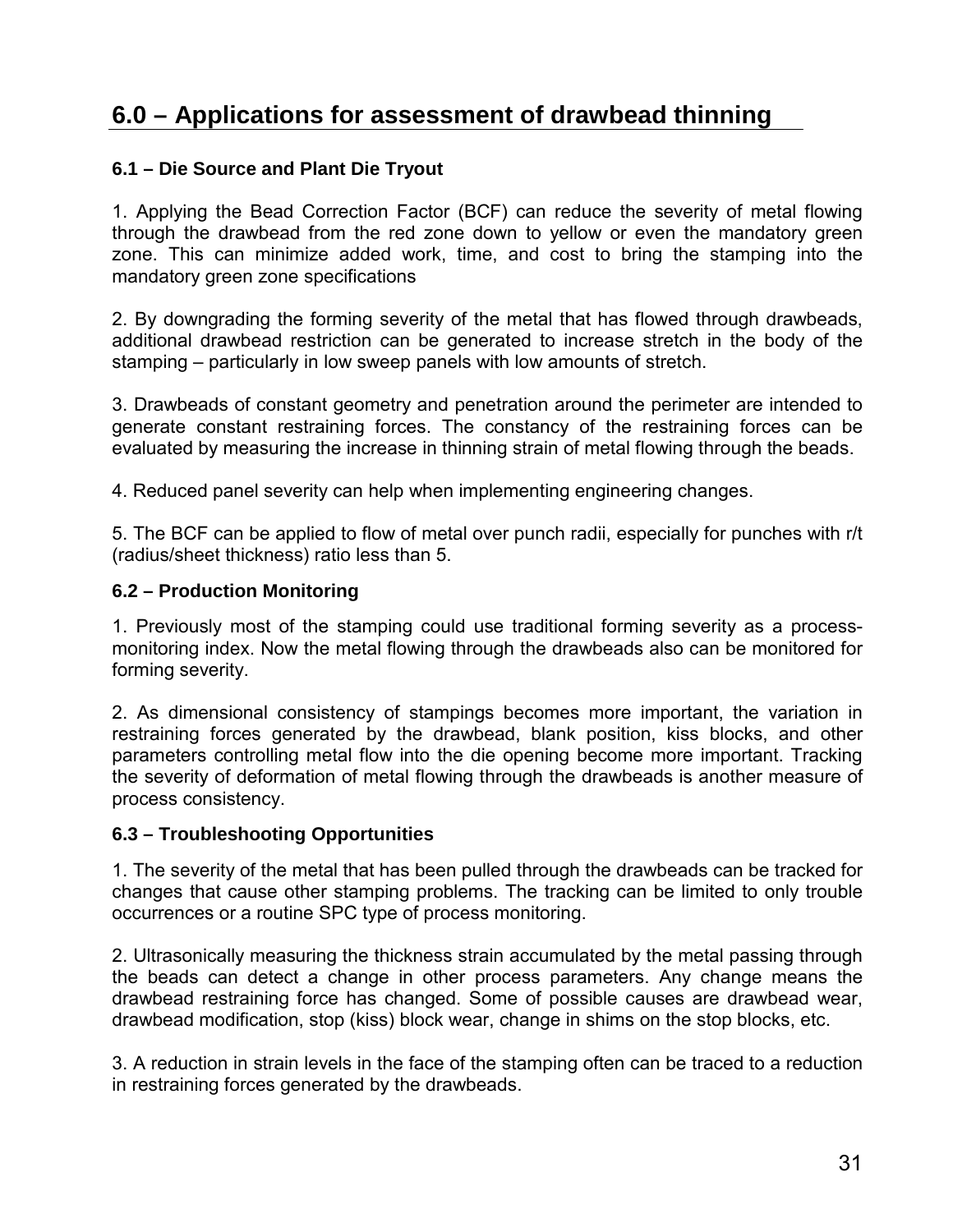# **7.0 – List of references**

1. Keeler, S. P., "Circular Grid System – A Valuable Aid for Evaluating Sheet Metal Formability," SAE Paper No. 680092 (January 1968).

2. Goodwin, G. M., "Application of Strain Analysis to Sheet Metal Forming Problems in the Press Shop," SAE Paper No. 680093 (January 1968).

3. Hecker, S.S., "A Simple Forming Limit Curve Technique and Results on Aluminum Alloys," in *Sheet Metal Forming and Formability*, Proceedings of the 7<sup>th</sup> Biennial Congress of the IDDRG, Amsterdam, (October 1972), pp 5.1 – 5.8.

4. Keeler, S. P. and Brazier, W. G., "Relationship Between Laboratory Material Properties and Press Shop Formability," Proceedings of Microalloy 75, New York, NY, (1977), pp.517-530.

*5.* Levy, B.S. and Green, D. E., "Enhanced Forming Limit Diagram – Project Team Research Report," Auto/Steel Partnership, Southfield, MI, (2002), Available at <www.asp.org>.

6. Stoughton, T.B. "A general forming limit criterion for sheet metal forming," Int. Journal of Mechanical Sciences, Vol. 42, 2000, pp. 1-27.

7. Auto/Steel Partnership, "The Bead Correction Factor," A Training Manual for the Press Shop, Auto/Steel Partnership, Southfield, MI, (2002), Available at <www.a-sp.org>.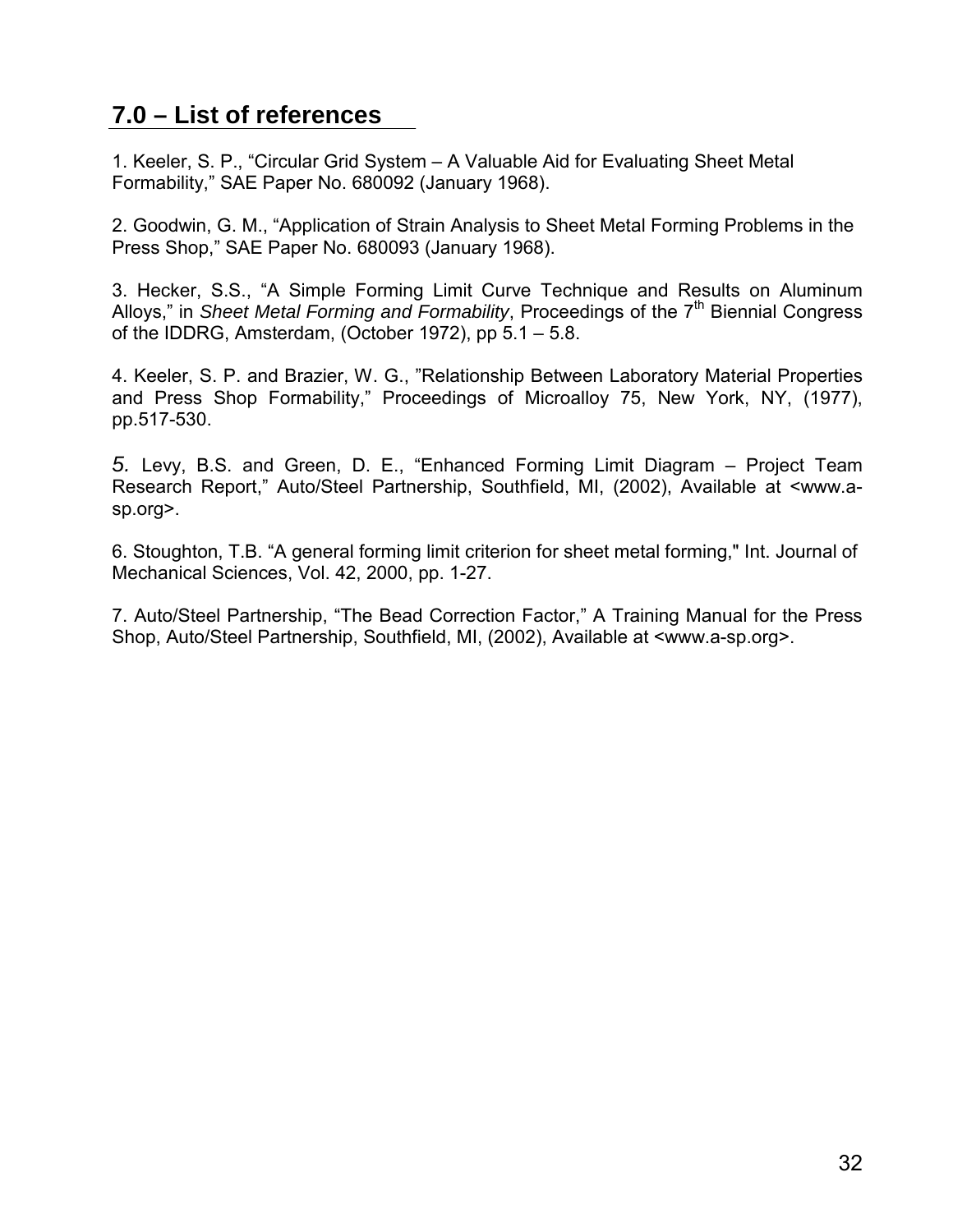## **8.0 – Appendices**

The following appendices are provided for additional information on some of basic techniques utilized in Circle Grid Analysis and Forming Limit Curves. In addition, the Computational Work Sheets for the Bead Correction Factor case studies are included.

#### **8.1 – Strain Measurement Techniques**

Numerous methods have been used to measure deformation in a formed stamping. The scribe square method was the forerunner of the current circle grid method. Both methods are described and compared. Today ultrasonic thickness measurements provide quick access to additional strain information.

#### 8.1.1 – Scribed Square Grids

One of the first attempts to measure deformation was the scribed square system. Here the sheet surface was inked and then marked with points spaced every inch along the rolling and transverse directions. Lines connecting the points were scribed into the surface of the sheet metal to generate a series of one-inch squares. Various measurements of the deformed square were made. The most common measurement was the increase in surface area.

Several problems were encountered when using the scribed square system. The one-inch gage length averaged all deformation changes within the scribed lines. The squares were too large to define the severe strain gradients found in most stampings. Many times one or more scribe lines were much deeper than the other lines, leading to premature failure along one of the lines. The actual production failure mode was no longer operative and could not be measured.

Even worse, the squares rarely could be oriented with the direction of strain because of the changing direction of strain at different locations in the stamping. This resulted in deformed squares that were hard to understand and harder to compute for the two principal strain values and directions.

Today various 3-D camera systems can easily define the line intersections or nodes in space and compute the two principal strain values and directions through different algorithms.

### 8.1.2 – Circle Grids

The problems with the scribed squares are solved with the introduction of the circle grid system. Here the square grids are replaced by small diameter circles imprinted on or into the surface of the sheet metal. The circles are non-directional and are properly oriented for any direction of strain in the part. The size of the circles is small with a common diameter of 0.1 inch (2.5 mm), which allows for detection of sharp strain gradients. Techniques to electrochemically etch the circles into the surface of the sheet metal are used to avoid the deep surface scribing common to the square grids.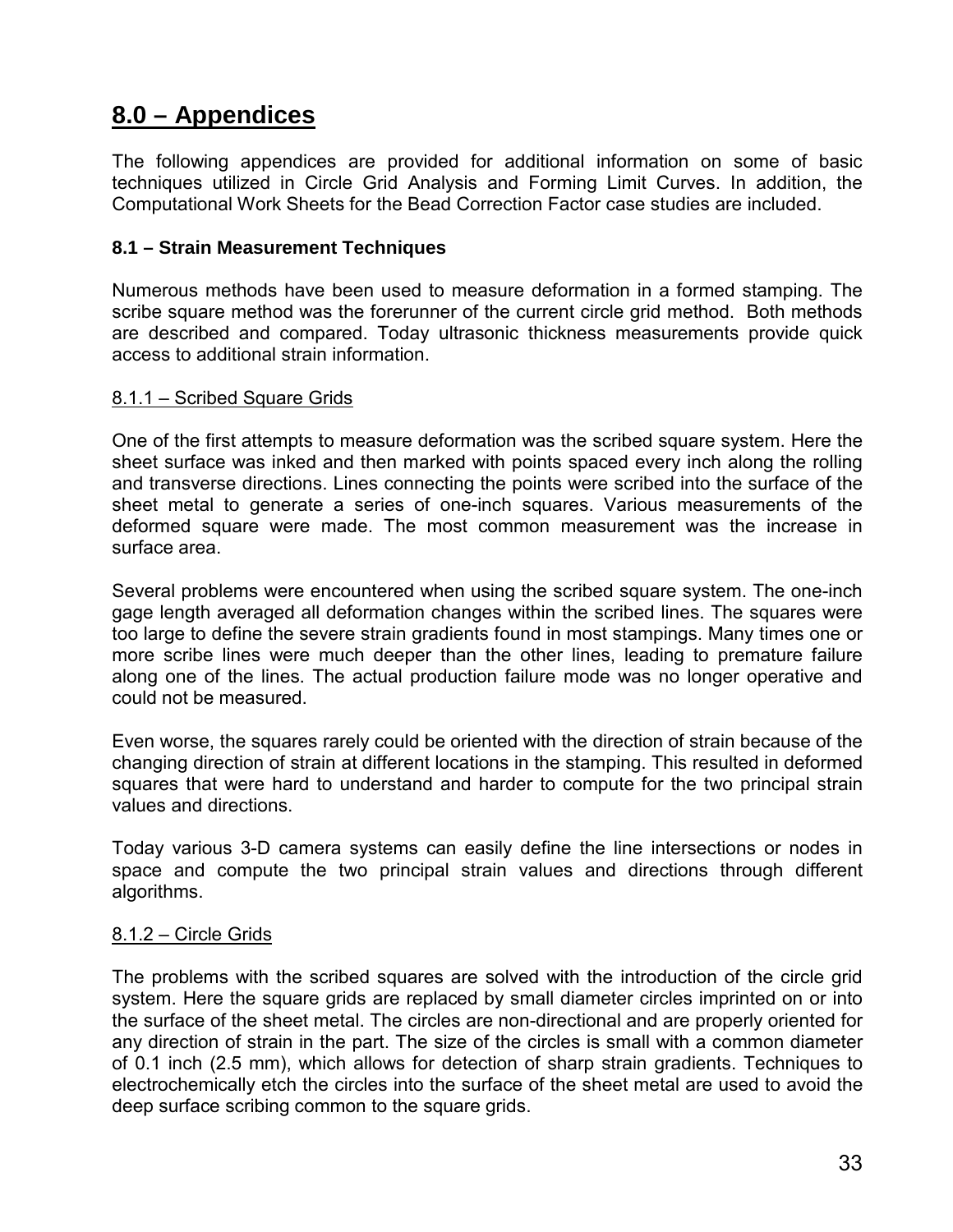

The circles deform into ellipses (Fig. 13). The longest axis of the ellipse is the major strain and is always positive. The axis perpendicular to the longest axis is the minor strain, which can be positive, zero, or negative.

### 8.1.3 – Grid Application

The circle grids can be applied to the sheet metal by many techniques. The most common technique used today is electrochemical etching. An electrical

stencil is made that performs in the same manner as a paint stencil. A random fiber matte is covered with a non-conductive film. A negative of the circle pattern is placed over the film and exposed. When developed, the film is removed from the areas where the circles are to be etched. This creates an electrical stencil.

A pad soaked in electrolyte is placed on top of the stencil and an electrode applies current from the electrode, through the stencil, and into the sheet metal only where the circle pattern allows the current to flow. The current and electrolyte cause the circle pattern to be etched into the surface of the blank. This allows the grid to withstand very severe deformation of the sheet surface without being removed.

For non-conductive blanks, such as prepainted sheet steel, a photographic process similar to the one used to make printed circuit boards is used. The surface of the blank is coated with a photosensitive liquid and allowed to dry. A negative of the grid pattern is placed on the photosensitive surface and exposed to ultraviolet light. This sets the areas of the film that are not to be removed. When developed, the film remaining on the blank is the grid pattern. The remaining film is then dyed a dark color to be visible. A common name for the process is photo resist.

The problem with all grid-imprinting processes, except electrochemical etching, is the grid resides on top of the blank. This makes it vulnerable to removal by the tools during the forming process.

### 8.1.4 – Grid Measurements

The most common method to measure the circle grids is a flexible, sheet plastic tape with diverging lines. These lines are calibrated at intervals with percent engineering strain. Of course, the correct tape calibration must be matched to the correct initial circle diameter. The tape is lightweight, inexpensive, and conforms to various radii and curvatures for more accurate measurements.

Small stampings or small sections of stampings can be placed under a microscope containing a calibrated reticule. The dimensions of the ellipse are determined visually and converted into strain values.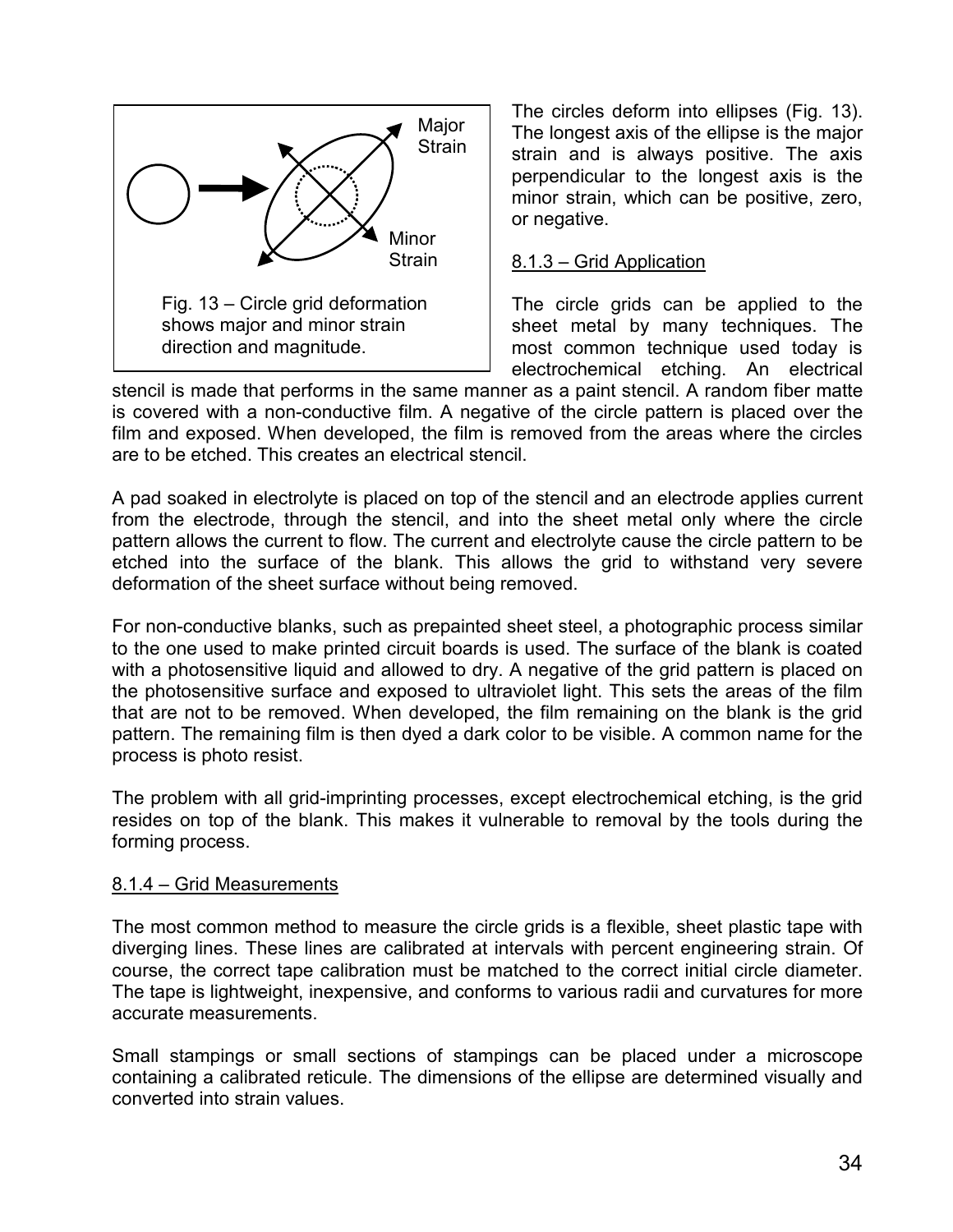Electronic cameras can be used to measure circle grids. In this case the circles are printed on the blank as solid dots. After deformation, the solid ellipse is scanned to define the edges of the ellipse. A best-fit mathematical ellipse is then created to match the edges. The major and minor strains are calculated from the dimensions of the ellipse.

#### 8.1.5 – Sheet Thickness Measurements

Direct measurement of thickness strains is often desired. Ultrasonic thickness gages are excellent for this purpose. Comparing the thickness of the deformed metal in the stamping with the original thickness of the as-received sheet allows computation of thickness strain anywhere on the part. If a second strain is known at that same location (a major or minor strain), the constancy of volume computation (section 8.4) allows determination of the missing strain. Measurement of all three strains (major, minor, and thickness) can be used to check the validity of the strain measurements.

A major advantage of using the ultrasonic thickness gage for strain measurement is ease of repetitive measurements over time for the same location on identical stampings. The blanks do not have to be gridded in advance and all stampings can be returned to production. There are no stampings with grids that must be scrapped. These ultrasonic measurements are excellent for process monitoring, die tryout, and other tracking functions.

A second option for thickness strain measurements is to cut the sheet metal at desired locations and use micrometers or other devices to physically measure the sheet thickness.

### **8.2 – Construction of FLCs**

The foundation of strain severity measurement and tracking in sheet metal stampings today is the Forming Limit Curve (FLC).

### 8.2.1 – Definition of the FLC

The forming limit curve defines the strain state at which conditions are met for the onset of a local neck in a sheet of metal (Fig. 3). This local neck is not the diffuse or width neck generated during a tensile test, but is a thickness neck that is the precursor to fracture.

#### 8.2.2 – Construction of the FLC

The major and minor strains measured from the ellipse directly over the incipient neck are plotted in strain space. Sometimes the start of the neck cannot be obtained. In this case major and minor strain combinations for non-necked specimens are plotted as closed circles and those with a well-defined local neck are plotted as open circles (Fig. 14). The FLC is drawn below the open circles. Once the local neck begins, deformation stops in the remainder of the specimen and concentrates in the local neck. Soon a through thickness failure occurs. By varying the minor strain value, a wide range of strain states can be created experimentally for defining the formation of a local neck and plotted in the strain space.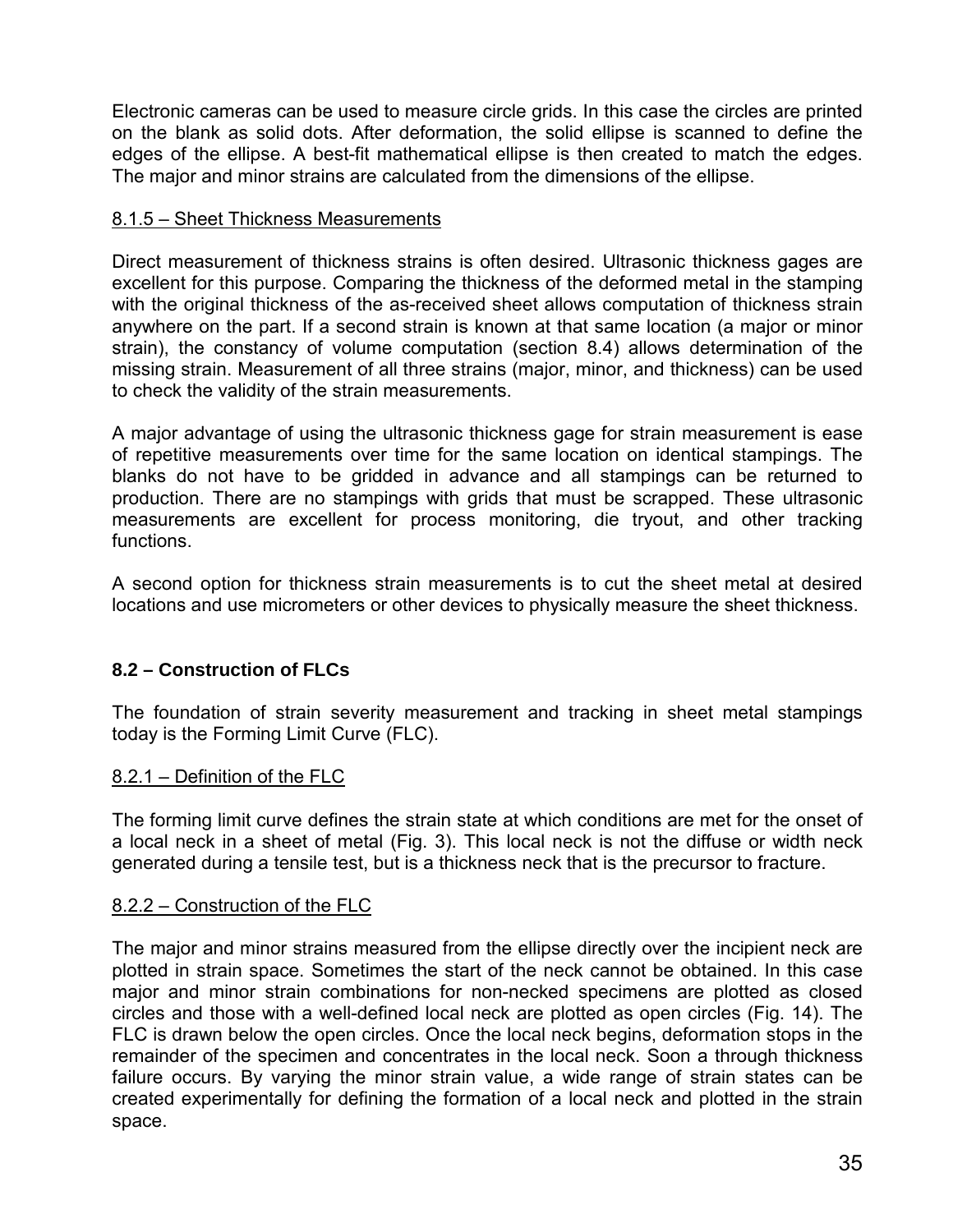

### 8.2.3 – FLC Test Specimens

Two different specimen configurations typically are used to vary the minor strain state.

The first configuration utilizes seven-inch long strips of metal locked at the binder and stretched over a four-inch (100 mm) diameter hemispherical punch. By varying the widths of the strips from one inch (25 mm) to seven inches (175 mm), a large number of strain states can be generated to define the entire strain space. Historically this configuration has been used for most of the FLCs developed to date.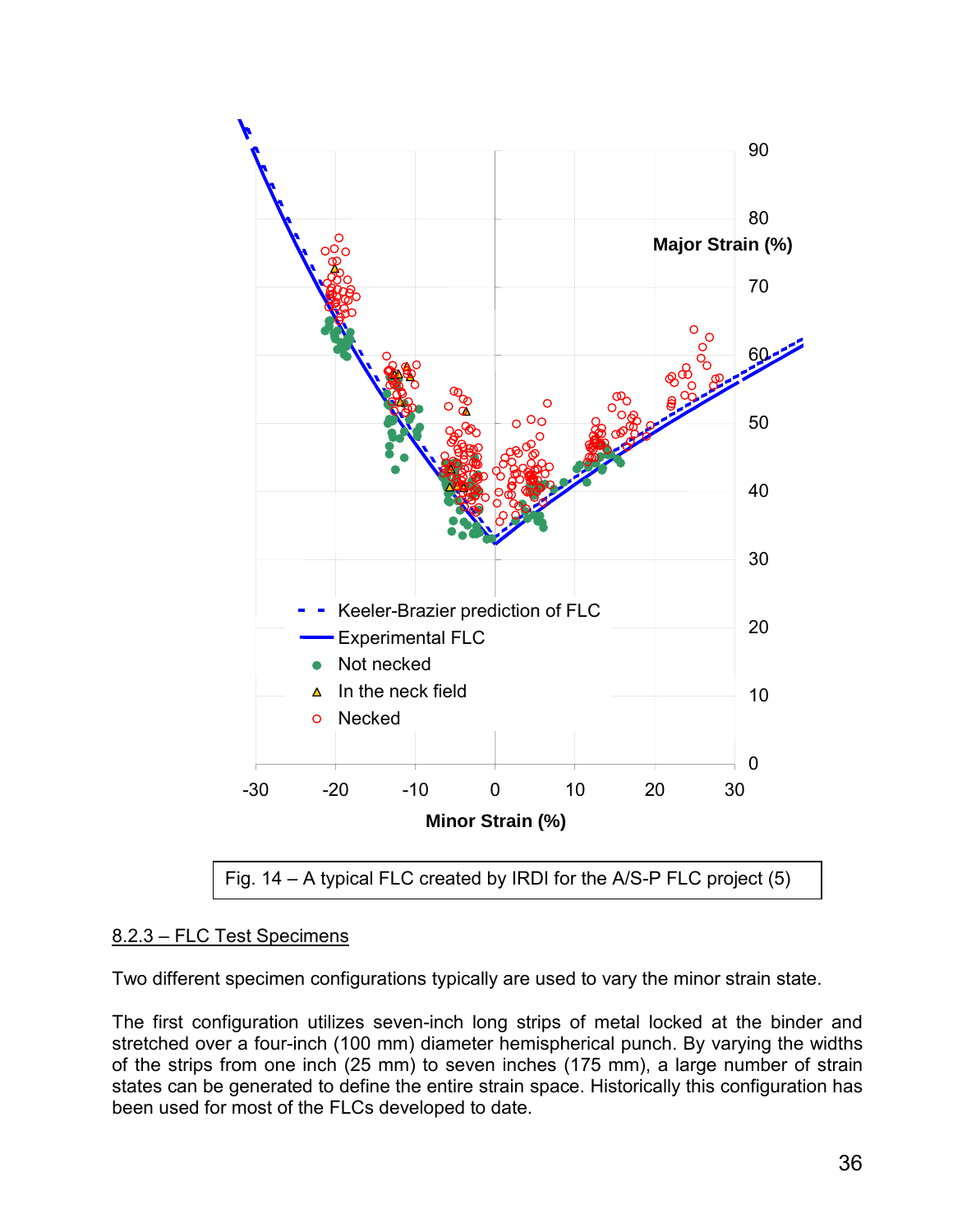

Fig. 15 – Schematic of the Marciniak Double Blank Test showing the test piece and the carrier blank with the center hole (5)

The second configuration is a flat test blank place on top of a carrier blank containing a central hole (Fig. 15). These two blanks are locked at the parameter and deformed with a flat punch. This is known as the Marciniak Double Blank test and was used for the research conducted during the A/S-P research program on forming limits of metal subjected to bend and unbend strains through draw beads and die radii.

#### 8.2.4 – A/S-P Research Procedures for FLC Determination

Details of the IRDI procedure used for the A/S-P Program are reproduced below from the Research Report by B. Levy and D. Green (5).

FLCs were determined using the Marciniak Double Blank method in a hydraulic press at a constant punch velocity. The schematic of the Marciniak Double Blank test is shown in Figure 15. The die set includes a binder and a 100 mm diameter flat bottom punch with a 6.4 mm punch profile radius. The working surface of the punch is hardened and nondirectionally polished with a 1200 grit-polishing compound. Clearance between the binder and the punch is 5.0 mm per side. The binder has a lock bead and a 12.7 mm die entry radius.

The Marciniak Double Blank method uses a carrier blank that is placed under the test piece. The carrier blank has a centrally located hole. The test piece is placed on top of the carrier blank and the two pieces are securely clamped in the die. As stretching proceeds, the hole in the carrier blank increases in diameter allowing it to more easily slide over the punch profile radius. The friction between the carrier blank and the test piece pulls the test piece over the punch radius with the deformation centered over the hole in the carrier blank. The extent of deformation is controlled by punch travel, and the blank width determines minor strain. Blank length is approximately 200 mm and blank widths ranging from 100 to 130 mm were used for evaluating the left side of the FLC. Two or three sample widths were used in determining the left side of the FLC. In determining the right side of the FLC, blank widths of up to 200 mm were used.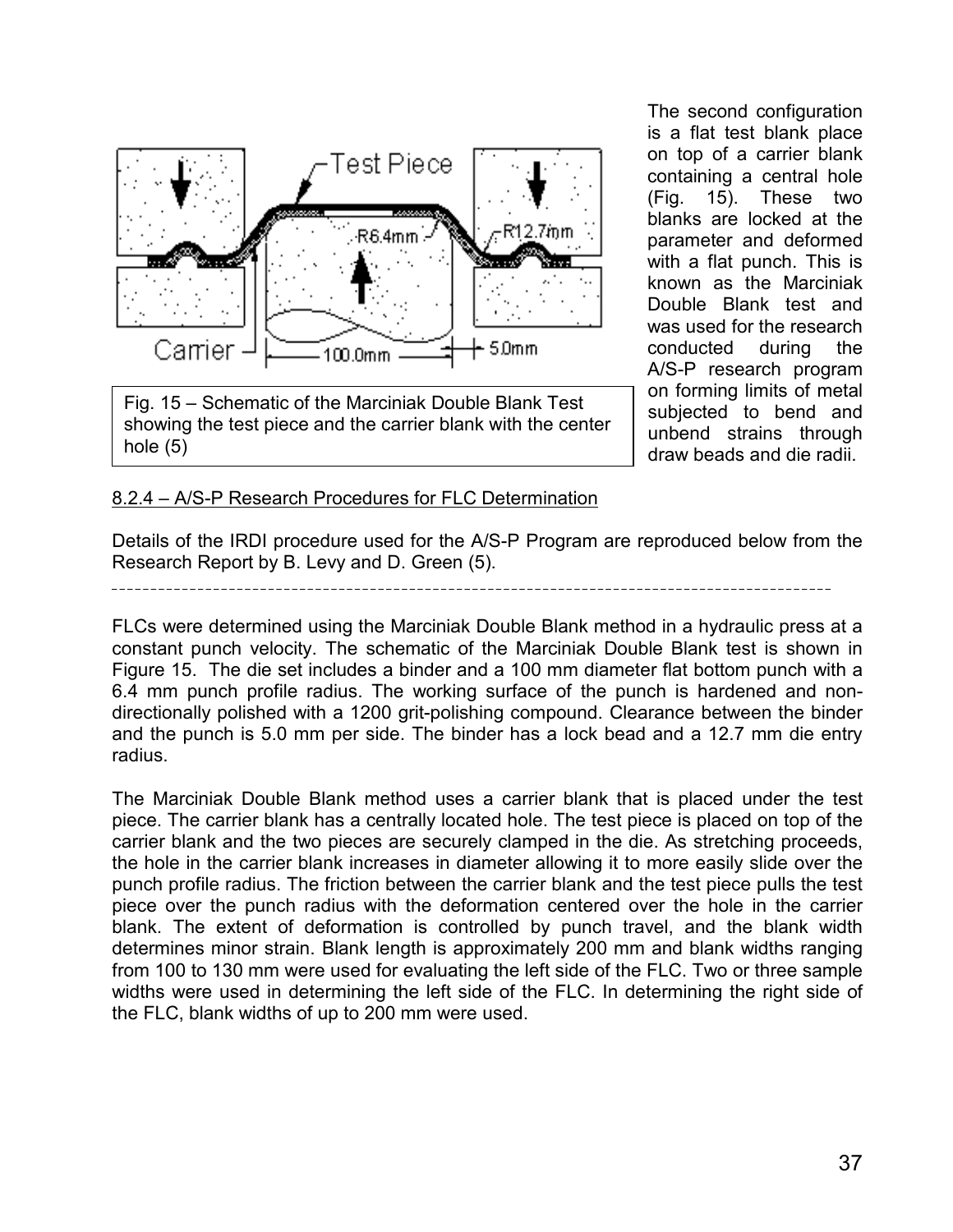All test samples were electrochemically etched prior to forming the channel draw pieces with a grid of 2.54 mm diameter circles. Undeformed grids are periodically measured 3 times by an operator. Using this quality control process, it was found that the as-applied circle diameter is  $2.54 \pm 0.076$  mm.

Holes in the carrier blanks were machined to minimize edge damage and avoid splitting before the end of a test. Carrier blank hole diameters are 50.8 mm for test pieces with widths between 100 and 130 mm. For larger widths, the carrier blank hole diameter is 34 mm.

In running tests, lubrication is applied to the surface of the carrier blank in contact with the punch. The carrier blank, test piece combination is aligned and clamped in the die with sufficient binder force so that it is locked on the binder.

Tests were terminated at a punch height that corresponded to the onset of local necking. Punch height is controllable to a resolution of 0.03 mm. To provide sufficient samples for evaluation, 7 or 8 test pieces were produced at each blank width.

The Marciniak Double Blank tests were carried out for each of the as-received materials and also for the material taken from the sidewalls of channel sections prestrained under various conditions. In evaluating test pieces, a light oil film was applied to the surface to enhance the appearance of surface features. Identification of local necks was done visually. The first observable stage in neck development is surface roughening. Such roughening is not necking. As deformation continues, a regular pattern of very shallow, narrow, long depressions form in the central region of samples. These depressions are a field of incipient necks. Samples with this condition were evaluated to determine critical local necks. These critical local necks are the failure criteria in this study. Test pieces deformed beyond this point were not used to determine FLCs.

After samples were removed from the press, deformed electro-etched circles were determined to be safe or necked and identified inside the circle with a light pencil mark. In most cases, circles lie across a critical local neck. However, in some cases, particularly for narrow samples, deformed circles do not lie across a critical local neck, but were within a field of necks. Such deformed circles were classified separately.

Strain measurement on identified deformed circles was done by placing a test piece on an X-Y translating table with adjustable Mitutoyo Digital Verniers that have an accuracy of  $\pm$ 0.001 mm. A Leica MZ8 optical microscope is focused on the X-Y translating table. A digital camera with its horizontal and vertical axes parallel to the axes of the X-Y table is used to produce an image. This image is displayed on a 1270 mm television monitor that produces a magnification of about 140X.

Deformed circles are measured using perpendicular cross hairs that intersect at the center of the television monitor. Each axis of the deformed circle (ellipse) is measured sequentially by visually aligning the cross hairs on the monitor with the center of the grid line on one side of the ellipse and then displacing the X-Y translating table with the verniers until the cross hairs are aligned with the center of the grid line on the other side of the ellipse.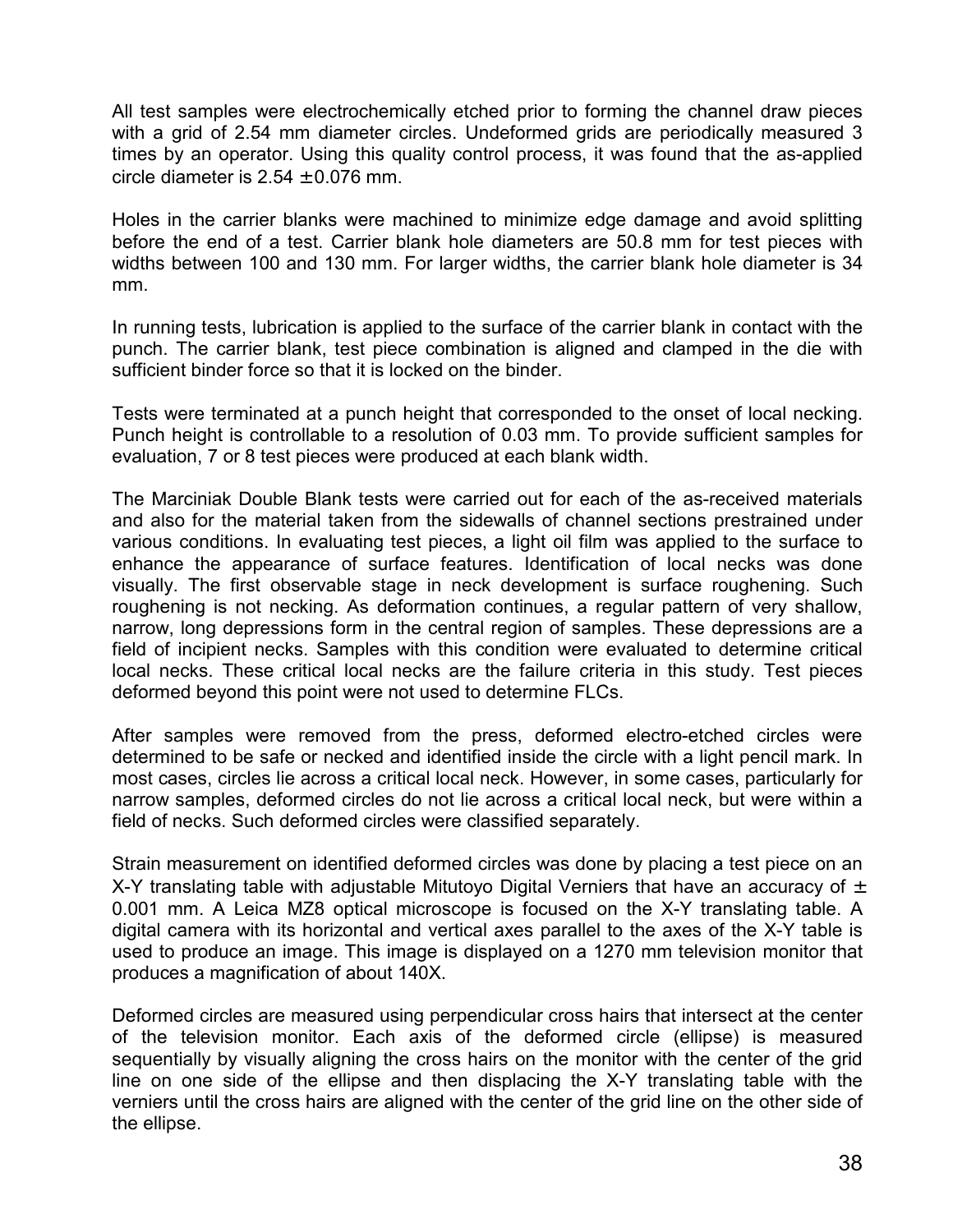For each sample width (strain path), 33 to 67 deformed circles were measured which provides sufficient data to produce statistically valid FLCs. In plotting FLCs, the left side is assumed to be a line of constant thickness. A typical FLC is shown in Fig. 14. Since all necked data points must lie above the FLC, accuracy in determining individual data points is important to accurately determining FLCs. This is particularly important when sample sizes are large because the more data points, the more likely it is to obtain a low value of minor and/or major strain. Thus, the repeatability and reproducibility of the strain measurement system has an effect on the accuracy of FLC results.

#### $8.2.5 -$  Computing FLC<sub>0</sub>

Construction of FLCs for as-received steels used in the press shops can be simplified by using a standard shape FLC (Figs. 2 and 14) and an  $FLC<sub>0</sub>$  determined by the formulas:

 $FLC<sub>0</sub> = (23.3 + 360 t)$  n/0.21 for thickness in inches  $FLC_0 = (23.3 + 14.2 t)$  n/0.21 for thickness in mm.

To use the equation, the work hardening exponent (n value) and the sheet thickness of the steel being used are required. The resulting  $FLC<sub>0</sub>$  value is then used to set the height of the standard shaped FLC.

#### **8.3 – Determination of Forming Severity**

A key to practical use of FLCs in the press shop is an easy method to define forming severity or determine how close the stamping is to the edge of the cliff. One could record the major/minor strain combination of the stamping and the major/minor strain combination of the nearest point on the FLC as one measure of forming severity. However, a single number for forming severity is more desirable for recording, control chart plotting, trend analysis, and other process tracking procedures.



One common method of assigning forming severity is subtracting the measured major strain in the stamping from the allowable major strain. This is shown graphically in Fig. 16. The following procedure is used:

1. Construct the FLC for the steel being used. Assume in Fig. 16 that an  $FLC<sub>0</sub>$  value of 35 percent was determined from the work hardening exponent (n) and the sheet thickness according to section 8.2.5 and the height of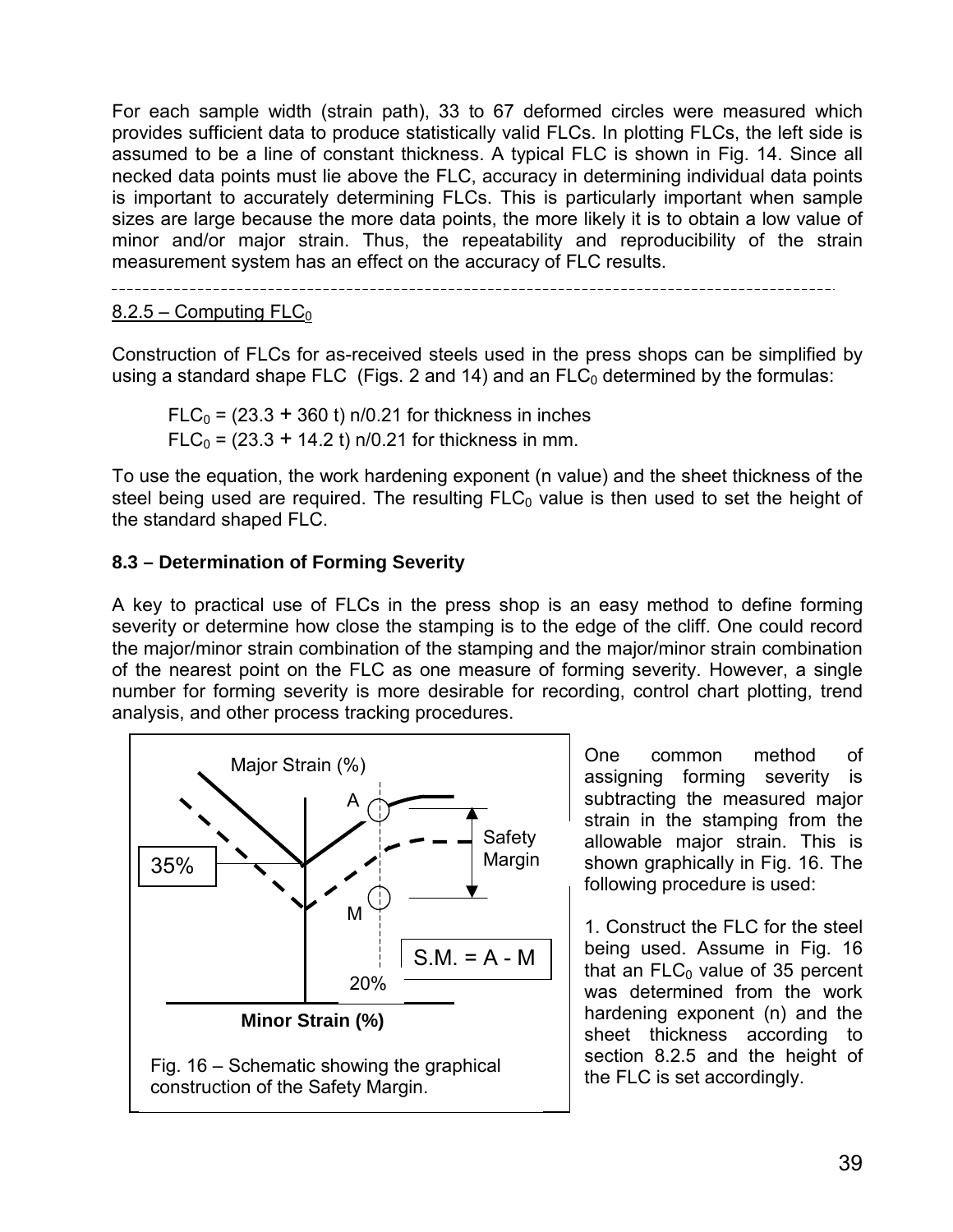2. Obtain the major and minor strain values for the data point being evaluated.

3. Extend a vertical line from the measured minor strain value (20 percent for this example) to the upper line (red zone) of the FLC from step 1. The intersection of the vertical line and the upper line is the Allowable Major Strain (A).

4. Plot the measured data point (major- minor strain combination) on the chart. This data point is the Measured Major Strain (M).

5. Subtract the Measured Major Strain from the Allowable Major Strain. The resultant is the Safety Margin or  $S.M. = A - M$ .

### **8.4 – Constancy of Volume Calculations**

Sheet metal follows the constancy of volume rule. An extension of this rule means that knowing two of the principal strains (major, minor, thickness) allows computation of the third principal strain. Another application of the constancy of volume rule is checking whether the physical measurements of the three principal strains are consistent with each other.

8.4.1 - Analysis in Engineering Strains:

Engineering strain  $\mathcal{E}_1 = [(\ell_f - \ell_0)/\ell_0] \times 100$ 

Constancy of volume equation:  $(\xi_1 + 1) (\xi_2 + 1) (\xi_3 + 1) = 1$ where strains 1,2, 3 can be major, minor, thickness

8.4.2 - Analysis in True Strains:

True strain  $\epsilon_1 = ln(1 + \epsilon_1) = ln(\ell_f / \ell_0)$ 

Constancy of volume equation:  $(\epsilon_1 + \epsilon_2 + \epsilon_3) = 0$ where strains 1,2, 3 can be major, minor, thickness

The constancy of volume computation in true strains is very much easier than the computation in engineering strains. Therefore, less benefit is derived from a constancy of volume nomograph in true strains.

### **8.5 – Computational Work Sheets for Case Studies**

The following pages show the computations necessary to determine the Bead Correction Factor (BCF) and the corrected forming severity for each of the case studies discussed in the body of this report.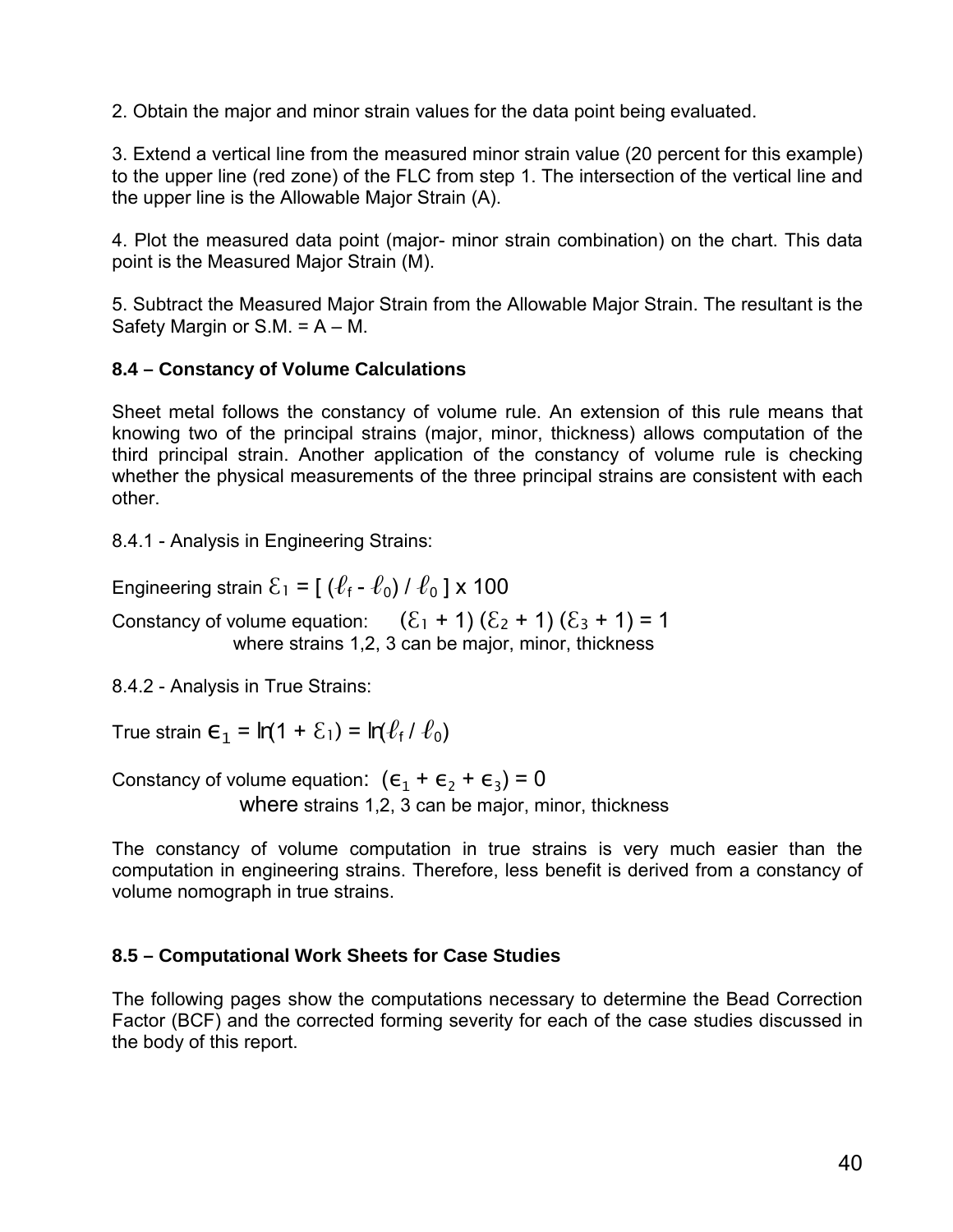# 8.5.1.1 - Case Study No. 1 – Hood Outer – Area B

Record Raw Data:

As-received steel:  $n = 0.212$  t<sub>0</sub> = 0.0302 in. Panel thickness at study location =  $0.0206$  in. Bead thinning: t (enter) = 0.0301 in. and t (exit) = 0.0206 in.

Step 1: Compute  $FLC<sub>0</sub>$  for steel used:  $FLC<sub>0</sub> = (23.3 + 360 t)$  n/0.21 for thickness in inches **FLC<sub>0</sub>** =  $[23.3 + 360 (.0302 in.)]$  0.212/0.21 = **34.5%** 

Step 2: Obtain the as-measured major strain at study location by:

a) Major strain measurement on gridded sample

b) Conversion from ultrasonic thickness value for minor strain = 0 Ultrasonic thickness value = 0.0206 in. True thickness strain:  $\epsilon_t = ln(t_{\text{meas}} / t_0) = ln (0.0206/0.0302) = -0.383$ True major stain:  $\epsilon_{\text{major}} = -\epsilon_{\text{thickness}} = +0.383$  for  $\epsilon_{\text{minor}} = 0$ Engineering major strain:  $\mathcal{E}_{\text{major}} = (e^{ \text{ true major}} - 1)$  100 As-measured major strain =  $(e^{0.383} - 1)$  100 = 46.7%

| Step 3: Compute as-measured Safety Margin<br>$FLC_0$ (step 1)<br>Subtract as-measured major strain (step 2) $=$ (-) 46.7%<br><b>As-measured Safety Margin</b>                                    | $= 34.5\%$<br>$= -12.2\%$ (Red Zone) |  |  |  |  |
|--------------------------------------------------------------------------------------------------------------------------------------------------------------------------------------------------|--------------------------------------|--|--|--|--|
| <u>Step 4: Compute Bead Correction Factor (BCF)</u><br>BCF = 60 $ln$ (t exit bead / t enter bead)<br>BCF = 60 $ln(0.0206/0.0301)$<br>$BCF = -22.8%$                                              |                                      |  |  |  |  |
| Step 5: Compute corrected engineering major strain<br>As-measured major strain (step 2) = $+46.7\%$<br>Add BCF (step 4)                                                                          | $= -22.8%$                           |  |  |  |  |
| Corrected major strain                                                                                                                                                                           | $= +23.9%$                           |  |  |  |  |
| Step 6: Compute corrected Safety Margin<br>$= 34.5\%$<br>$FLC_0$ (step 1)<br>Subtract corrected major strain (step 5) $=$ (-) 23.9%<br>$=$ +10.6% (Green Zone)<br><b>Corrected Safety Margin</b> |                                      |  |  |  |  |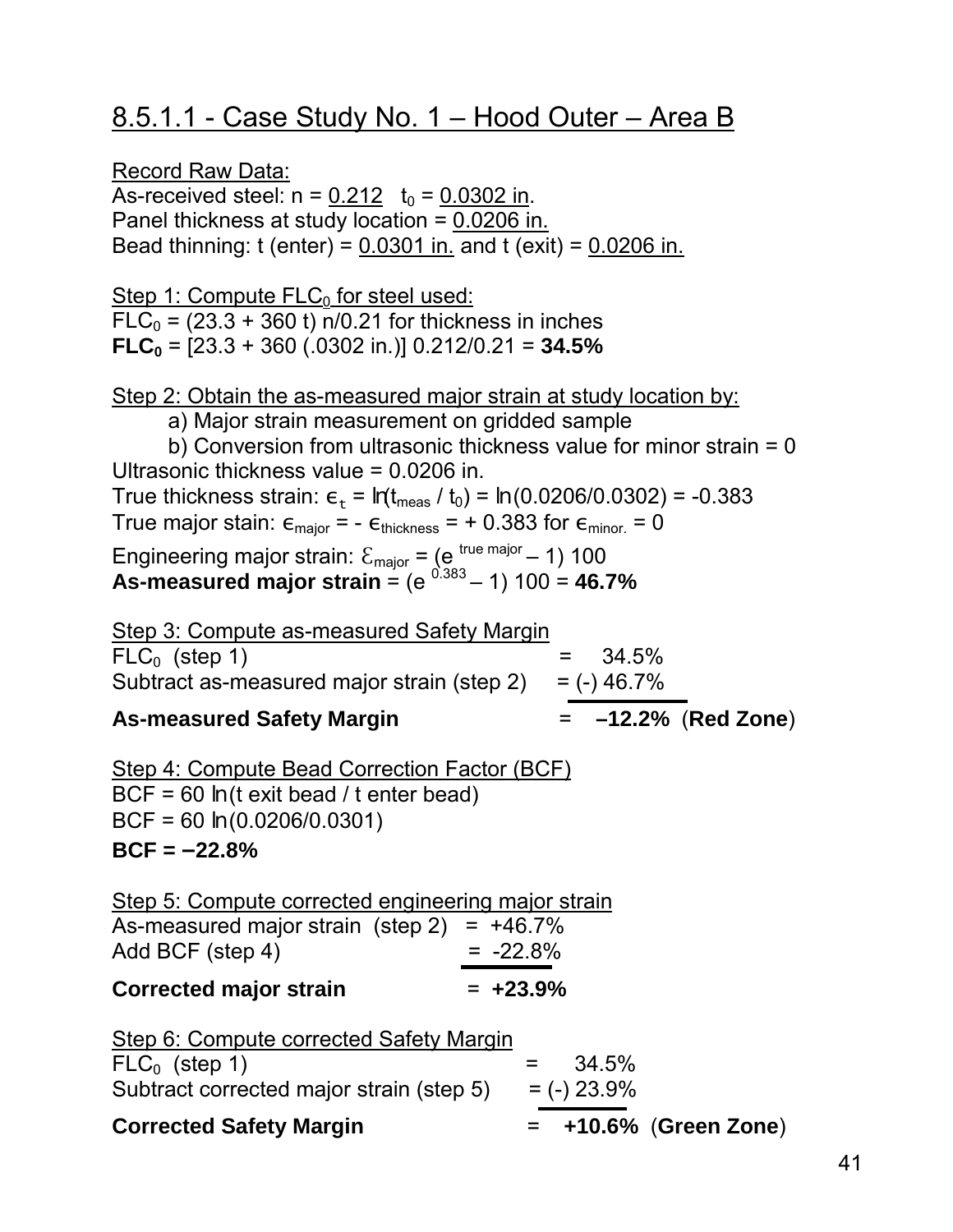## **Computation For Thinning Strain Severity (Optional)**

Step 7: Compute thinning strain severity levels for steel used:

 $Compute$  FLC $_0$ 

 $FLC<sub>0</sub> = (23.3 + 360 t)$  n/0.21 for thickness in inches  $FLC_0 = [23.3 + 360 (.0302 in.)]$  0.212/0.21 = 34.5%  $FLC<sub>0</sub> = 34.5%$ 

Compute thinning strain for red zone (assuming minor strain = 0)

Engineering major strain = 34.5 % True major strain = *ln* (1 + 34.5/100) = 0.296 True thickness strain = -True major strain = -0.296 Red engineering thickness strain:  $\epsilon_{\text{Thick}} = (e^{-0.296} - 1)$  100 = -25.7%

## **Compute thinning strain for yellow zone**

Engineering major strain =  $34.5\%$  -10% =  $24.5\%$ True major strain = *ln* (1 + 24.5/100) = 0.219 True thickness strain = -True major strain = -0.219 **Yellow engineering. thickness strain**:  $\epsilon_{\text{Thick}} = (e^{-0.219} - 1)$  100 = -19.7%

Step 8: Determine severity of as-measured thickness strain **As-measured thickness strain** = [(0.0206/0.0302) – 1] 100 = **–31.8%** Red zone start line (step  $7$ ) =  $-25.7\%$ **As-measured thickness strain** is above red zone line (**Red Zone**)

Step 9 Determine severity of corrected thickness strain Corrected major strain (step  $5$ ) =  $+23.9\%$ True major strain = *ln* (1 + 23.9/100) = 0.214 True thickness strain = -True major strain = -0.214 **Corrected engineering thickness strain**:  $\epsilon_{\text{Thick}} = (e^{-0.214} - 1)$  100 = -19.3% Yellow zone start line (step 7) = -19.7% **Corrected thickness strain** is below the yellow zone line (**Green Zone**)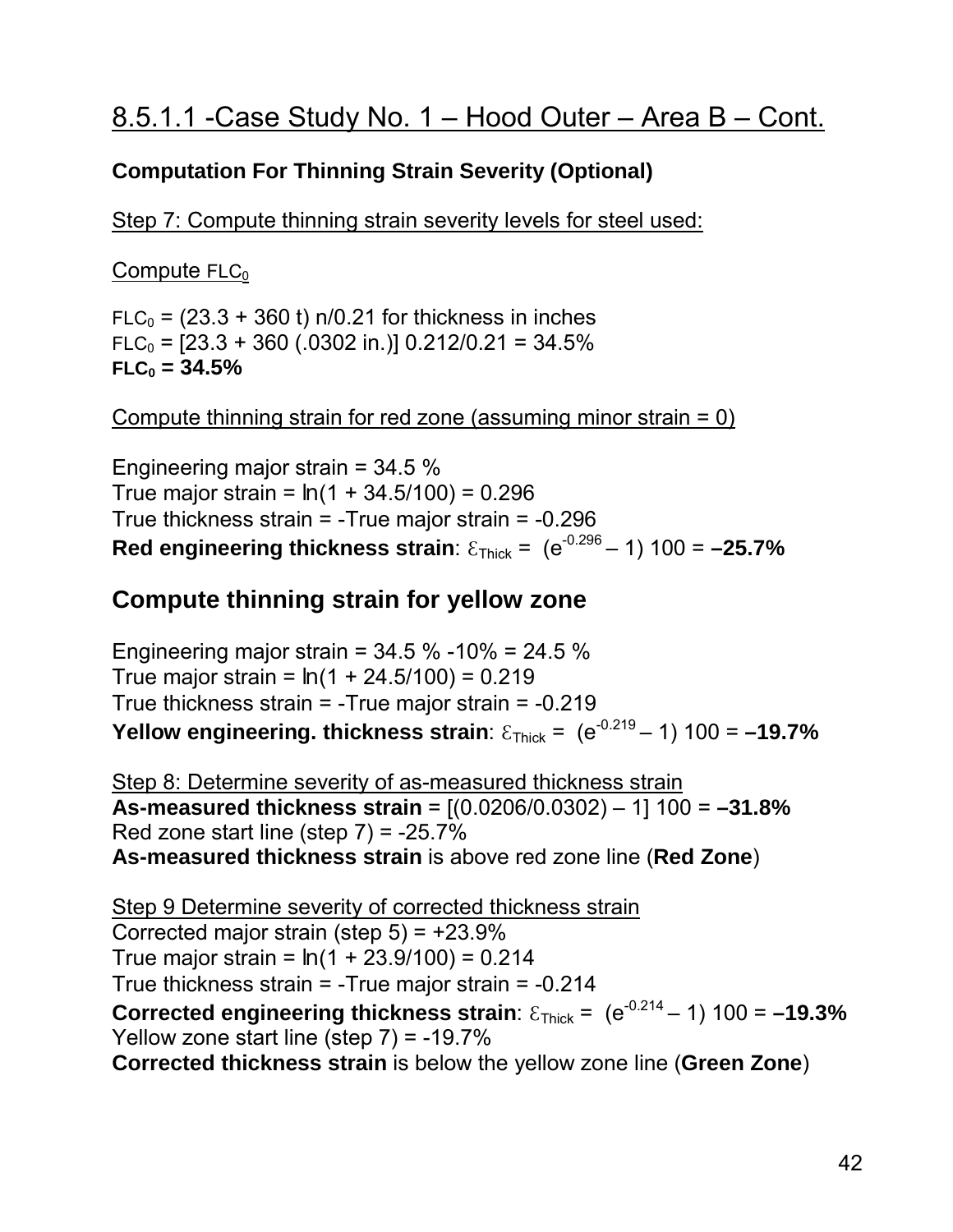# 8.5.1.2 - Case Study No. 1 – Hood Outer – Area C

Record Raw Data: As-received steel:  $n = 0.212$  t<sub>0</sub> = 0.0302 in. Panel thickness at study location =  $0.0224$  in. Bead deformation:  $t$  (enter) = N.A. and  $t$  (exit) = N.A. Step 1: Compute FLC0 for steel used:  $FLC<sub>0</sub> = (23.3 + 360 t) n/0.21$  for thickness in inches  $FLC<sub>0</sub> = [23.3 + 360 (.0302 in.)]$  0.212/0.21 = **34.5%** Step 2: Obtain the as-measured major strain at study location by: a) Major strain measurement on gridded sample b) Conversion from ultrasonic thickness value for minor strain = 0 Ultrasonic thickness value = 0.0224 in. True thickness strain:  $\varepsilon_{\text{t}} = ln(0.0224/0.0302) = -0.299$ True major stain:  $\epsilon_{\text{major}} = -\epsilon_{\text{thickness}} = +0.299$  for  $\epsilon_{\text{minor}} = 0$ Engineering major strain:  $\mathcal{E}_{\text{major}} = (e^{ \text{ true major}} - 1)$  100 As-measured major strain =  $(e^{0.299} - 1)$  100 = 34.9% Step 3: Compute as-measured Safety Margin  $FLC_0$  (step 1)  $= 34.5\%$ Subtract as-measured major strain (step  $2$ ) = (-) 34.9% **As-measured Safety Margin** = **– 0.4%** (**Red Zone**)

**The steel at location C was not pulled through the beads. Therefore no correction factor (BCF) can be applied.**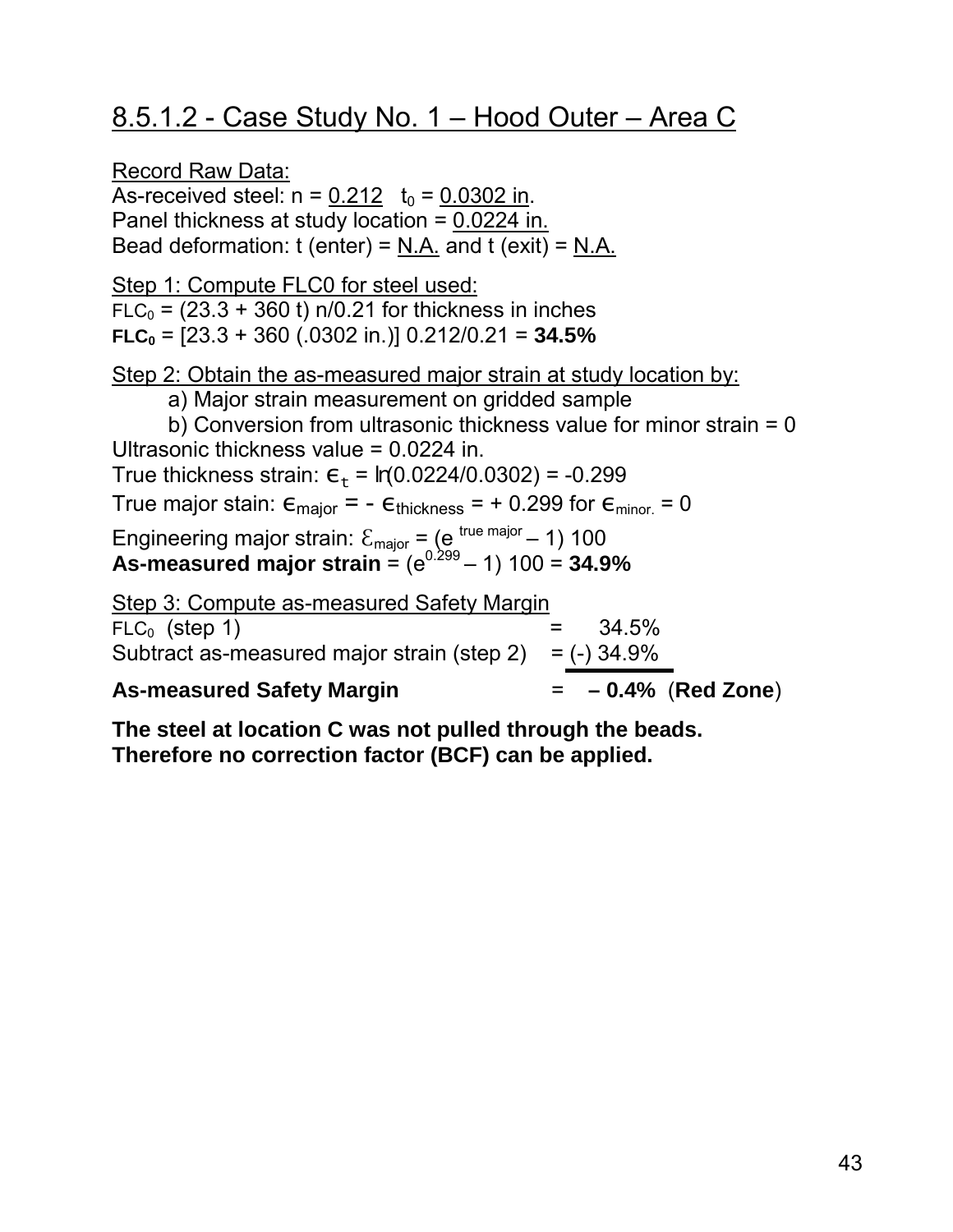# 8.5.1.2 - Case Study No. 1 – Hood Outer – Area C – Cont.

### **Computation For Thinning Strain Severity (Optional)**

Step 7: Compute thinning strain severity levels for steel used:

Compute  $FLC<sub>0</sub>$ 

 $F<sub>LC0</sub> = (23.3 + 360 t) n/0.21$  for thickness in inches  $FLC_0 = [23.3 + 360 (.0302 in.)] 0.212/0.21 = 34.5\%$  $FLC<sub>0</sub> = 34.5%$ 

Compute thinning strain for red zone (assuming minor strain = 0)

Engineering major strain = 34.5 % True major strain = *ln* (1 + 34.5/100) = 0.296 True thickness strain = -True major strain = -0.296 Red engineering thickness strain:  $\epsilon_{\text{Thick}} = (e^{-0.296} - 1)$  100 = -25.7%

### **Compute thinning strain for yellow zone**

Engineering major strain =  $34.5$  % -10% =  $24.5$  % True major strain = *ln* (1 + 24.5/100) = 0.219 True thickness strain = -True major strain = -0.219 **Yellow engineering thickness strain**:  $\epsilon_{\text{Thick}} = (e^{-0.219} - 1)$  100 = -19.7%

Step 8: Determine severity of as-measured thickness strain **As-measured thickness strain** = [(0.0224/0.0302) – 1] 100 = **–25.8%** Red zone start line (step  $7$ ) =  $-25.7\%$ **As-measured thickness strain** is above red zone line (**Red Zone**)

**The steel at location C was not pulled through the beads. Therefore no correction factor can be applied**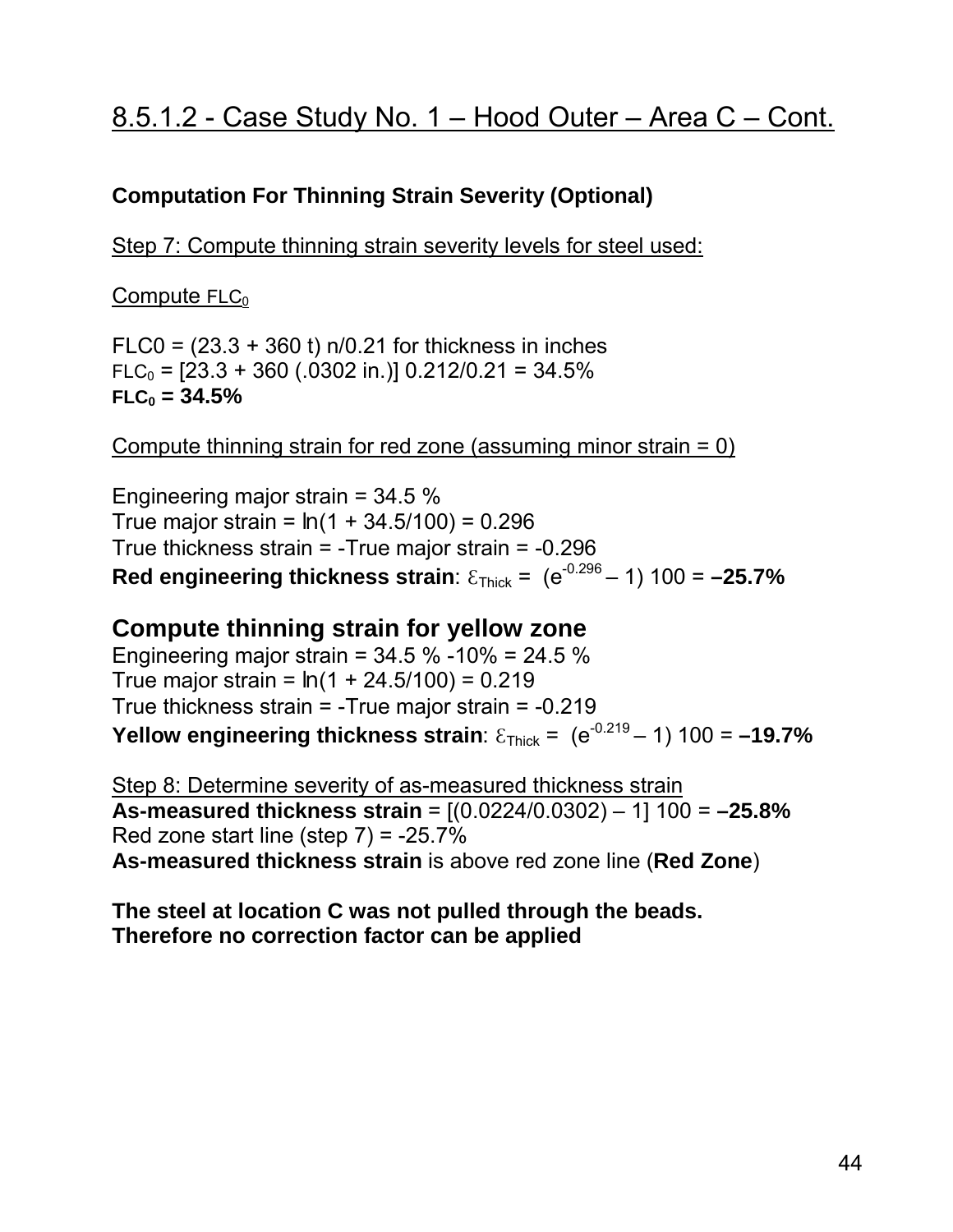# 8.5.2 - Case Study No. 2 – Large Fender – Area C

Record Raw Data: As-received steel:  $n = 0.212$   $t_0 = 0.0312$  in. Panel thickness at study location =  $0.0198$  in. Bead deformation:  $t$  (enter) = 0.0315 in. and  $t$  (exit) = 0.0230 in. Step 1: Compute FLC0 for steel used:  $FLC<sub>0</sub> = (23.3 + 360 t)$  n/0.21 for thickness in inches  $FLC<sub>0</sub> = [23.3 + 360 (.0312 in.)] 0.212/0.21 = 34.9%$ Step 2: Obtain the as-measured major strain at study location by: a) Major strain measurement on gridded sample b) Conversion from ultrasonic thickness value for minor strain = 0 Ultrasonic thickness value = 0.0198 in. True thickness strain:  $\varepsilon_{\text{t}} = ln(0.0198/0.0312) = -0.454$ True major stain:  $\epsilon_{\text{major}} = -\epsilon_{\text{thickness}} = +0.454$  for  $\epsilon_{\text{minor}} = 0$ Engineering major strain:  $\mathcal{E}_{\text{major}} = (e^{ \text{ true major}} - 1)$  100 As-measured major strain =  $(e^{0.454} - 1)$  100 = 57.5% Step 3: Compute as-measured Safety Margin  $FLC_0$  (step 1)  $= 34.9\%$ Subtract as-measured major strain (step 2) =  $(-)$  57.5% **As-measured Safety Margin** = **–22.6%** (**Red Zone**) Step 4: Compute Bead Correction Factor (BCF) BCF = 60 *ln*(t exit bead / t enter bead) BCF = 60 *ln*(0.0230/0.0315) **BCF = –18.9%** Step 5: Compute corrected engineering major strain As-measured major strain (step  $2$ ) = +57.5%  $Add BCF (step 4) = -18.9%$ **Corrected major strain** = +38.6% Step 6: Compute corrected Safety Margin  $FLC_0$  (step 1)  $= 34.9\%$ Subtract corrected major strain (step  $5$ ) = (-) 38.6% **Corrected Safety Margin** = **–3.7%** (**Red Zone**)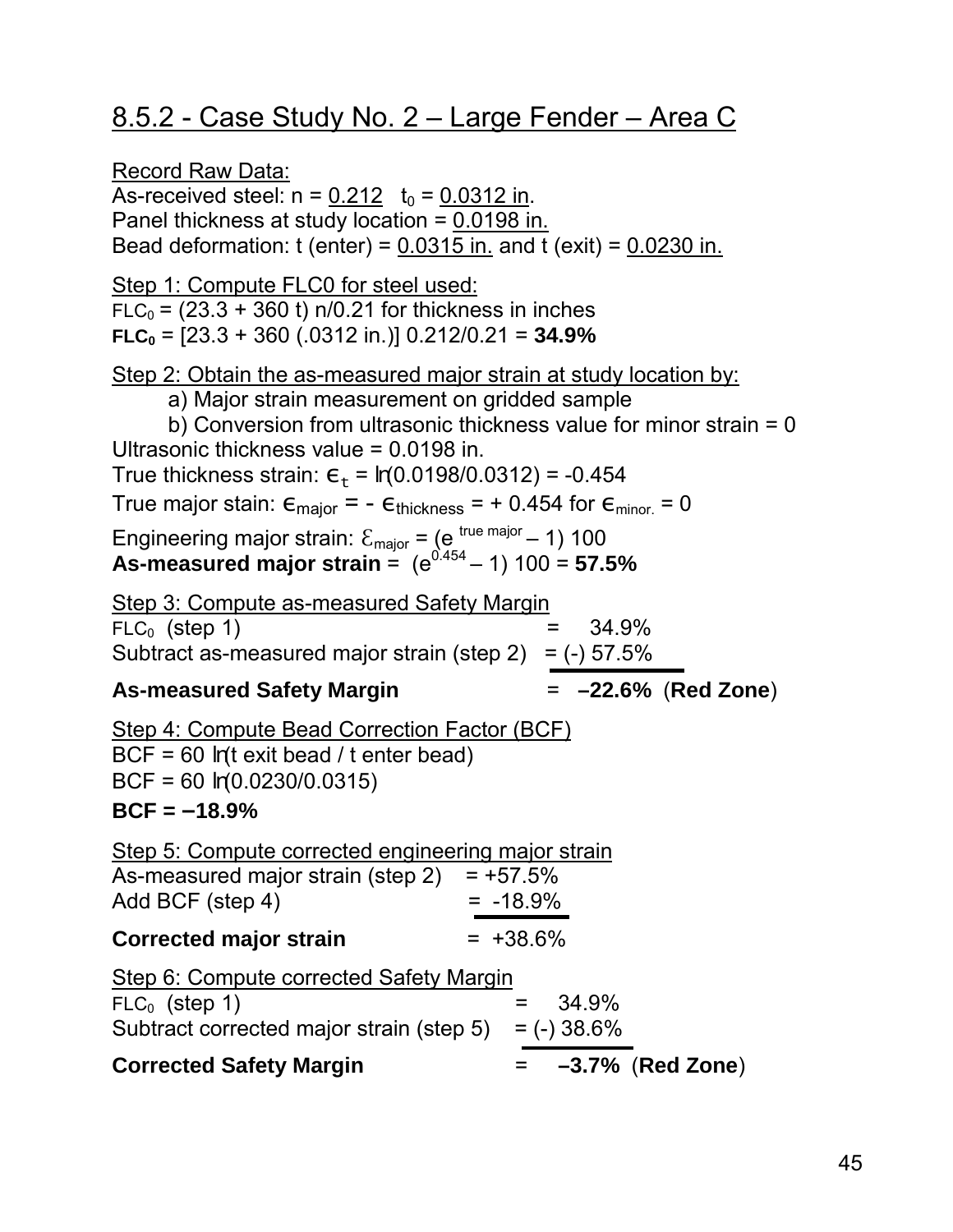## **Computation For Thinning Strain Severity (Optional)**

Step 7: Compute thinning strain severity levels for steel used:

 $Compute$  FLC $_0$ 

 $FLC<sub>0</sub> = (23.3 + 360 t) n/0.21$  for thickness in inches FLC0 =  $[23.3 + 360 (.0312 in.)]$  0.212/0.21 = 34.9%  $FLC<sub>0</sub> = 34.9%$ 

Compute thinning strain for red zone (assuming minor strain = 0)

Engineering major strain = 34.9 % True major strain = *ln* (1 + 34.9/100) = 0.299 True thickness strain = -True major strain = -0.299 **Red engineering thickness strain**:  $\epsilon_{\text{Thick}} = (e^{-0.299} - 1)$  100 = -25.8%

## **Compute thinning strain for yellow zone**

Engineering major strain =  $34.5\%$  -10% =  $24.9\%$ True major strain = *ln* (1 + 24.9/100) = 0.222 True thickness strain = -True major strain = -0.222 **Yellow engineering thickness strain**:  $\epsilon_{\text{Thick}} = (e^{-0.222} - 1)$  100 = -19.9%

**Step 8: Determine severity of as-measured thickness strain As-measured thickness strain** = [(0.0198/0.0312) – 1] 100 = **–36.5%** Red zone start line (step  $7$ ) =  $-25.8\%$ **As-measured thickness strain** is above red zone line (**Red Zone**)

**Step 9 Determine severity of corrected thickness strain**  Corrected major strain (step  $5$ ) =  $+38.6\%$ True major strain = *ln* (1 + 38.6/100) = 0.326 True thickness strain = -True major strain = -0.326

**Corrected engineering thickness strain**:  $\epsilon_{\text{Thick}} = (e^{-0.326} - 1)$  100 = -27.9% Red zone start line (step  $7$ ) =  $-25.8\%$ 

**Corrected thickness strain** is still above the red zone line (**Red Zone**)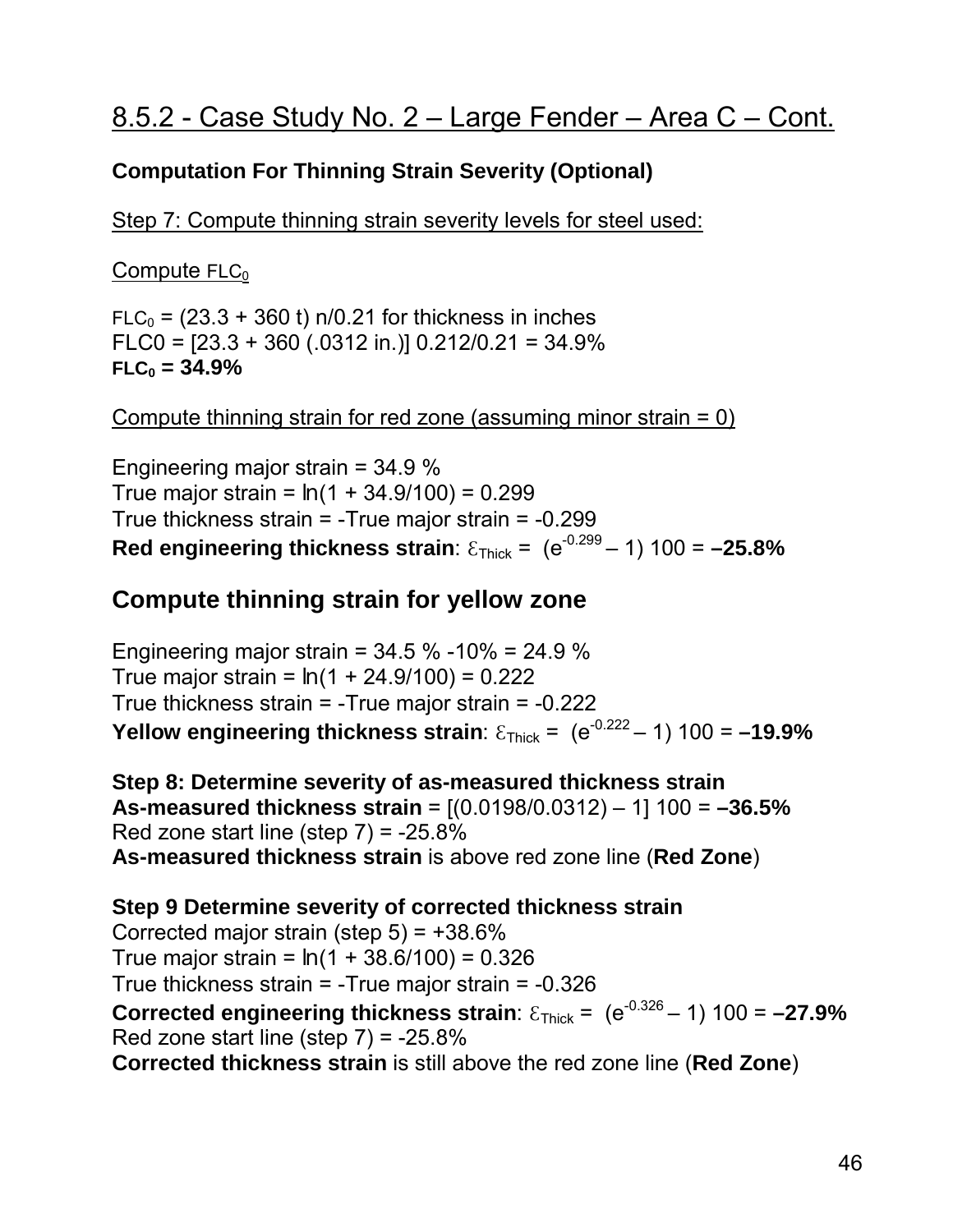# 8.5.3 - Case Study No. 3 – Small Fender – Area A

Record Raw Data: As-received steel:  $n = 0.199$   $t_0 = 0.0289$  in. Panel thickness at study location =  $0.0199$  in. Bead deformation:  $t$  (enter) = 0.0280 in. and  $t$  (exit) = 0.0199 in. Step 1: Compute the  $FLC<sub>0</sub>$  for steel used  $FLC<sub>0</sub> = (23.3 + 360 t)$  n/0.21 for thickness in inches **FLC0** = [23.3 + 360 (.0289 in.)] 0.199/0.21 = **31.9%** Step 2: Obtain the as-measured major strain at study location by: a) Major strain measurement on gridded sample b) Conversion from ultrasonic thickness value for minor strain = 0 Ultrasonic thickness value = 0.0199 in. True thickness strain:  $\varepsilon_t = ln(0.0199/0.0289) = -0.373$ True major stain:  $\epsilon_{\text{major}} = -\epsilon_{\text{thickness}} = +0.373$  for  $\epsilon_{\text{minor}} = 0$ Engineering major strain:  $\mathcal{E}_{\text{major}} = (e^{ \text{ true major}} - 1)$  100 **As-measured major strain** =  $e^{0.373} - 1 = 45.2\%$ Step 3: Compute as-measured Safety Margin  $FLC_0$  (step 1)  $= 31.9\%$ Subtract as-measured major strain (step 2) =  $(-)$  45.2% **As-measured Safety Margin** = **–13.3%** (**Red Zone**) Step 4: Compute Bead Correction Factor (BCF) BCF = 60 *ln*(t exit bead / t enter bead) BCF = 60 *ln*(0.0199/0.0280) **BCF = –20.5%** Step 5: Compute corrected engineering major strain As-measured major strain (step 2)  $= +45.2\%$ Add BCF (step 4)  $= -20.5\%$ **Corrected major strain** = **+24.7%** Step 6: Compute corrected Safety Margin  $FLC_0$  (step 1)  $= 31.9\%$ Subtract corrected major strain (step  $5$ ) = (-) 24.7% **Corrected Safety Margin** = **+7.2%** (**Yellow Zone**)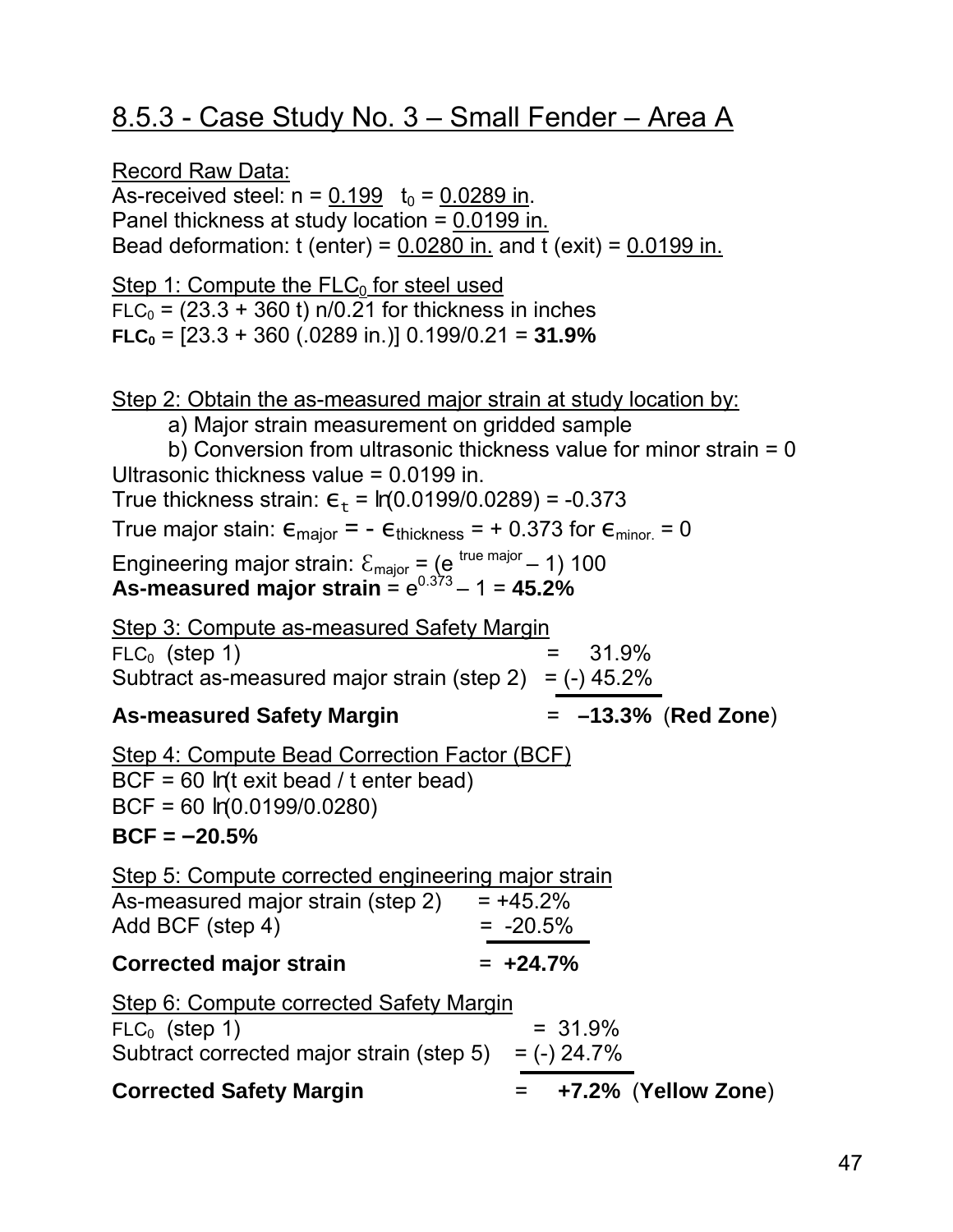## **Computation For Thinning Strain Severity (Optional)**

Step 7: Compute thinning strain severity levels for steel used:

 $Compute$  FLC $_0$ 

 $FLC<sub>0</sub> = (23.3 + 360 t)$  n/0.21 for thickness in inches  $FLC<sub>0</sub> = [23.3 + 360 (.0289 in.)]$  0.199/0.21 = 31.9%  $FLC<sub>0</sub> = 31.9%$ 

Compute thinning strain for red zone (assuming minor strain = 0)

Engineering major strain = 31.9 % True major strain = *ln* (1 + 31.9/100) = 0.277 True thickness strain = -True major strain = -0.277 Red engineering thickness strain:  $\epsilon_{\text{Thick}} = (e^{-0.277} - 1)$  100 = -24.2%

Compute thinning strain for yellow zone

Engineering major strain = 31.9 % -10% = 21.9 % True major strain = *ln* (1 + 21.9/100) = 0.198 True thickness strain = -True major strain = -0.198 **Yellow engineering thickness strain**:  $\epsilon_{\text{Thick}} = (e^{-0.198} - 1) 100 = -18.0\%$ 

Step 8: Determine severity of as-measured thickness strain **As-measured thickness strain** = [(0.0199/0.0289) – 1] 100 = **–31.1%** Red zone start line (step  $7$ ) =  $-24.2\%$ **As-measured thickness strain** is above red zone line (**Red Zone**)

Step 9 Determine severity of corrected thickness strain Corrected major strain (step  $5$ ) =  $+24.7\%$ True major strain = *ln* (1 + 24.7/100) = 0.221 True thickness strain = -True major strain = -0.221 **Corrected engineering thickness strain**:  $\epsilon_{\text{Thick}} = (e^{-0.221} - 1)$  100 = -19.8% Yellow zone start line (step 7) = -17.9% **Corrected thickness strain** is above the yellow zone line (**Yellow Zone**)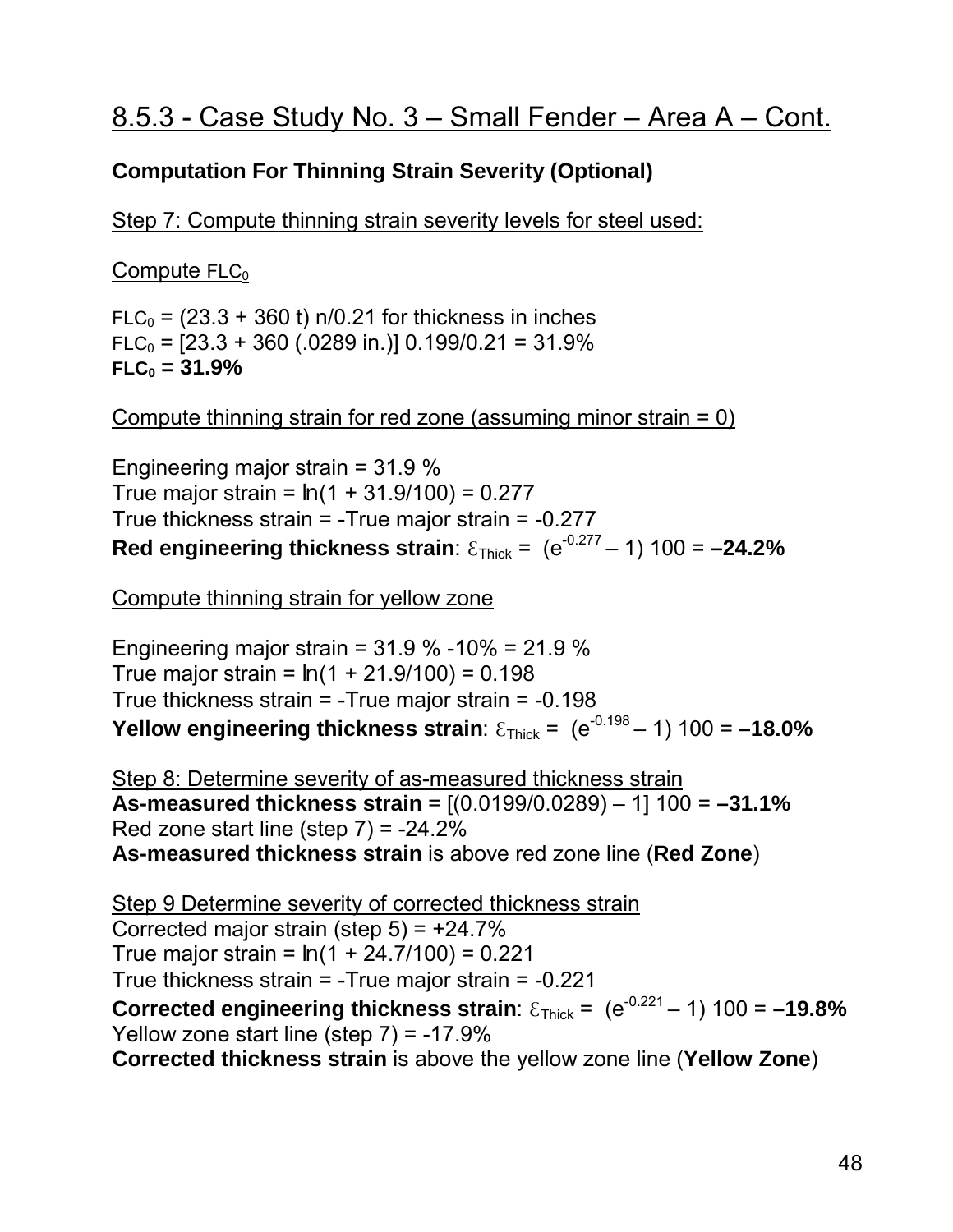# 8.5.4 - Case Study No. 4 – Hood Outer – Area A

Record Raw Data: As-received steel:  $n = 0.218$  t<sub>0</sub> = 0.0321 in. Panel thickness at study location =  $0.0213$  in. Bead deformation:  $t$  (enter) = 0.0305 in. and  $t$  (exit) = 0.0213 in. Step 1: Compute FLC0 for steel used:  $FLC<sub>0</sub> = (23.3 + 360 t)$  n/0.21 for thickness in inches  $FLC<sub>0</sub> = [23.3 + 360 (.0321 in.)]$  0.218/0.21 = **36.2%** Step 2: Obtain the as-measured major strain at study location by: a) Major strain measurement on gridded sample b) Conversion from ultrasonic thickness value for minor strain = 0 Ultrasonic thickness value = 0.0213 in. True thickness strain:  $\varepsilon_{\text{t}} = ln(0.0213/0.0321) = -0.410$ True major stain:  $\epsilon_{\text{major}} = -\epsilon_{\text{thickness}} = +0.410$  for  $\epsilon_{\text{minor}} = 0$ Engineering major strain:  $\mathcal{E}_{\text{major}} = (e^{ \text{ true major}} - 1)$  100 As-measured major strain =  $(e^{0.410} - 1)$  100 = 50.7% Step 3: Compute as-measured Safety Margin  $FLC_0$  (step 1)  $=$  36.2% Subtract as-measured major strain (step 2) =  $(-)$  50.7% **As-measured Safety Margin** = **–14.5%** (**Red Zone**) Step 4: Compute Bead Correction Factor (BCF) BCF = 60 *ln*(t exit bead / t enter bead) BCF = 60 *ln*(0.0213/0.0305) **BCF = –21.5%** Step 5: Compute corrected engineering major strain As-measured major strain (step  $2$ ) = +50.7% Add BCF (step 4)  $= -21.5\%$ **Corrected major strain** = **+29.2%** Step 6: Compute corrected Safety Margin  $FLC_0$  (step 1)  $= 36.2\%$ Subtract corrected major strain (step  $5$ ) = (-) 29.2% **Corrected Safety Margin** = **+7.0%** (**Yellow Zone**)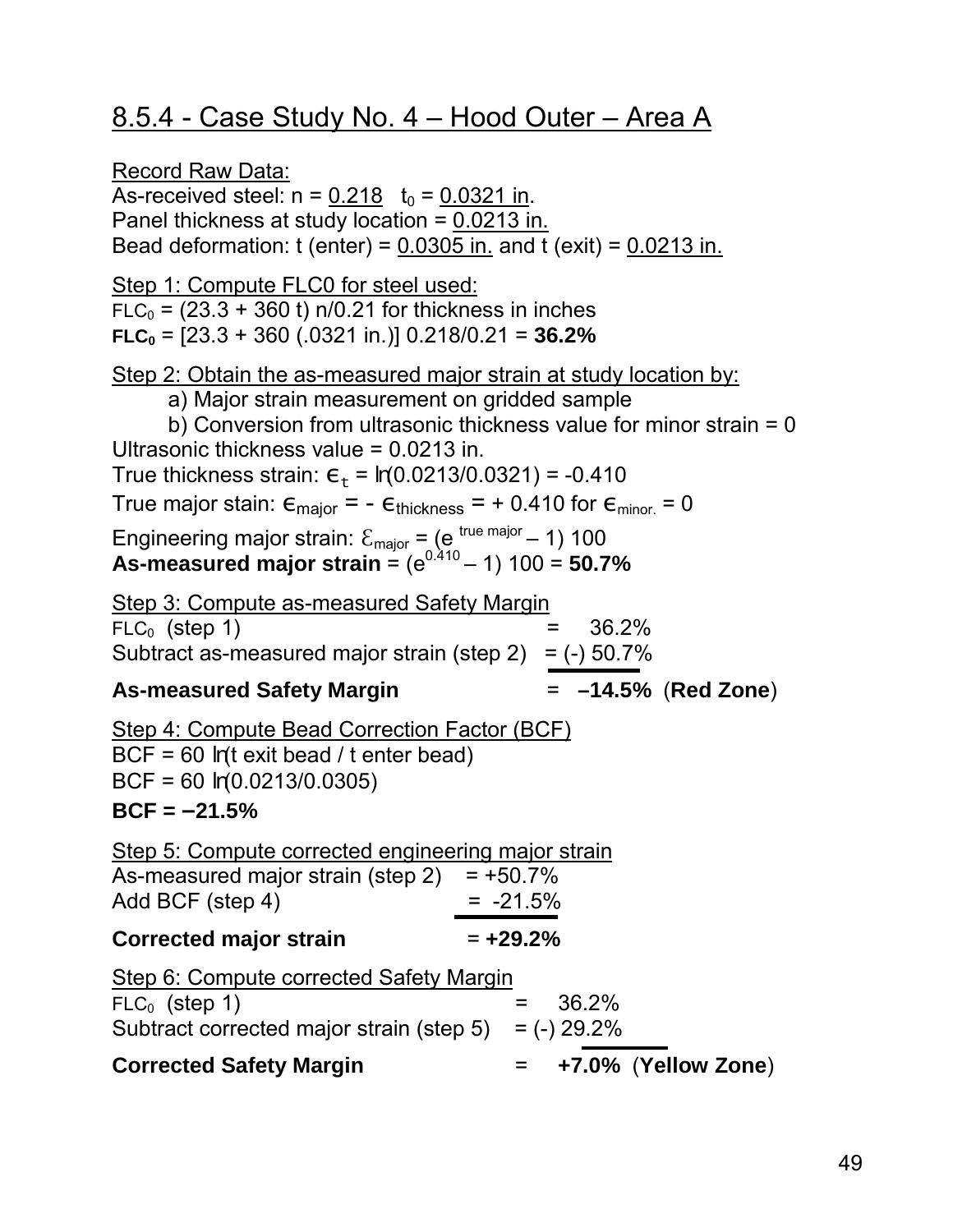## **Computation For Thinning Strain Severity (Optional)**

Step 7: Compute thinning strain severity levels for steel used:

 $Compute$  FLC $_0$ 

 $FLC<sub>0</sub> = (23.3 + 360 t)$  n/0.21 for thickness in inches **FLC0** = [23.3 + 360 (.0321 in.)] 0.218/0.21 = **36.2%**

Compute thinning strain for red zone (assuming minor strain = 0)

Engineering major strain = 36.2 % True major strain = *ln* (1 + 36.2/100) = 0.309 True thickness strain = -True major strain = -0.309 **Red engineering thickness strain**:  $\epsilon_{\text{Thick}} = (e^{-0.309} - 1)$  100 = -26.6%

Compute thinning strain for yellow zone

Engineering major strain = 36.2 % -10% = 26.2 % True major strain = *ln* (1 + 26.2/100) = 0.233 True thickness strain = -True major strain = -0.233 **Yellow engineering thickness strain:**  $\epsilon_{\text{Thick}} = (e^{-0.233} - 1)$  100 = -20.8%

**Step 8: Determine severity of as-measured thickness strain As-measured thickness strain** = [(0.0213/0.0321) – 1] 100 = **–33.6%** Red zone start line (step  $7$ ) =  $-26.6\%$ **As-measured thickness strain** is above red zone line (**Red Zone**)

**Step 9 Determine severity of corrected thickness strain** Corrected major strain (step  $5$ ) =  $+29.2\%$ True major strain = *ln* (1 + 29.2/100) = 0.256 True thickness strain = -True major strain = -0.256 **Corrected engineering thickness strain**:  $\epsilon_{\text{Thick}} = (e^{-0.256} - 1)$  100 = -22.6% Yellow zone start line (step 7) = -20.8% **Corrected thickness strain** is above the yellow zone line (**Yellow Zone**)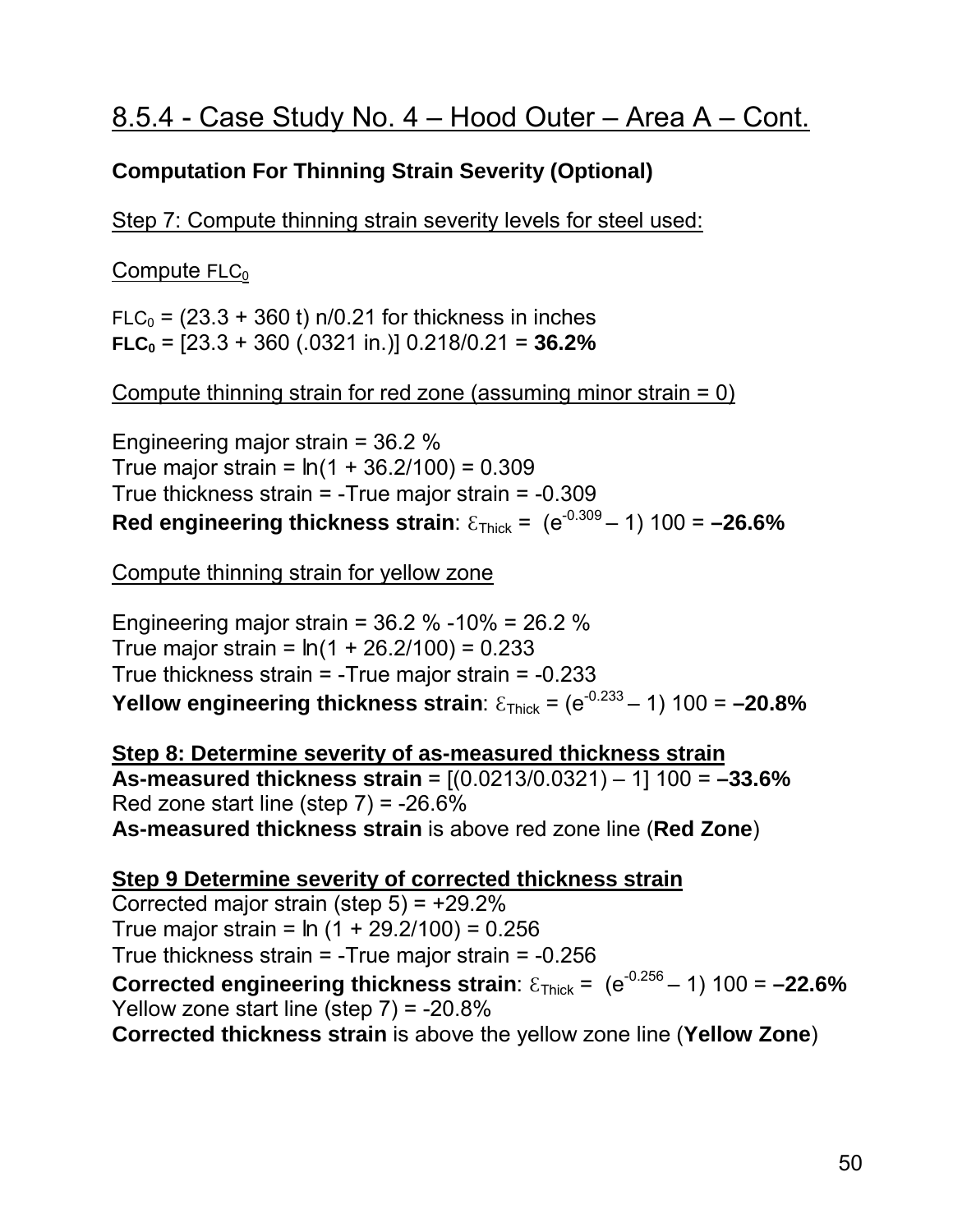# 8.5.5 - Case Study No. 5 – Body Side – Area A

Record Raw Data: As-received steel:  $n = 0.211$   $t_0 = 0.0334$  in. Panel thickness at study location =  $0.0227$  in. Bead deformation:  $t$  (enter) = 0.0340 in. and  $t$  (exit) = 0.0250 in. Step 1: Compute FLC0 for steel used:  $FLC<sub>0</sub> = (23.3 + 360 t)$  n/0.21 for thickness in inches  $FLC<sub>0</sub> = [23.3 + 360 (.0334 in.)]$  0.211/0.21 = **35.5%** Step 2: Obtain the as-measured major strain at study location by: a) Major strain measurement on gridded sample b) Conversion from ultrasonic thickness value for minor strain = 0 Ultrasonic thickness value = 0.0227 in. True thickness strain:  $\varepsilon_{\text{t}} = ln(0.0227/0.0334) = -0.386$ True major stain:  $\epsilon_{\text{major}} = -\epsilon_{\text{thickness}} = +0.386$  for  $\epsilon_{\text{minor}} = 0$ Engineering major strain:  $\mathcal{E}_{\text{major}} = (e^{ \text{ true major}} - 1)$  100 As measured major strain =  $(e^{0.386} - 1)$  100 = **47.1%** Step 3: Compute as-measured Safety Margin  $FLC_0$  (step 1)  $=$  35.5% Subtract as-measured major strain (step 2) =  $(-)$  47.1% **As-measured Safety Margin** = **–11.6%** (**Red Zone**) Step 4: Compute Bead Correction Factor (BCF) BCF = 60 *ln*(t exit bead / t enter bead) BCF = 60 *ln*(0.0250/0.0340) **BCF = –18.4%** Step 5: Compute corrected engineering major strain As-measured major strain (step  $2$ ) = +47.1%  $Add BCF (step 4) = -18.4%$ Corrected major strain  $= +28.7\%$ Step 6: Compute corrected Safety Margin  $FLC_0$  (step 1)  $=$  35.5% Subtract corrected major strain (step  $5$ ) = (-) 28.7% **Corrected Safety Margin** = **+6.8%** (**Yellow Zone**)